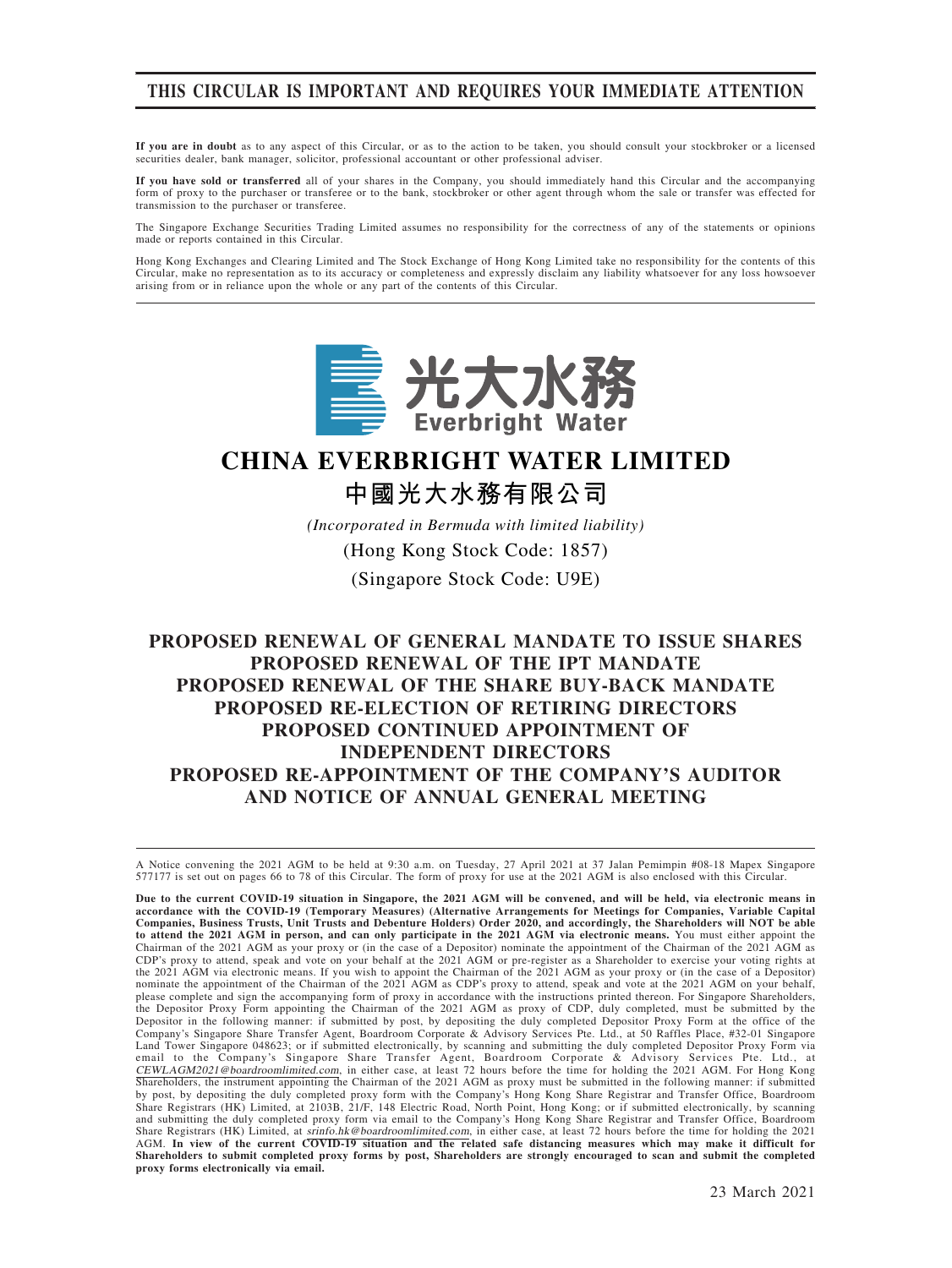# DEFINITIONS

In this Circular, the following expressions have the following meanings unless the context requires otherwise:

| "Audit Committee"       | the audit committee of the Company                                                                                                                                                                                               |  |  |  |  |  |
|-------------------------|----------------------------------------------------------------------------------------------------------------------------------------------------------------------------------------------------------------------------------|--|--|--|--|--|
| "Bermuda Companies Act" | the Companies Act 1981 of Bermuda (as amended)                                                                                                                                                                                   |  |  |  |  |  |
| "Board"                 | the board of Directors                                                                                                                                                                                                           |  |  |  |  |  |
| "Bye-laws"              | the bye-laws of the Company                                                                                                                                                                                                      |  |  |  |  |  |
| "CDP"                   | The Central Depository (Pte) Limited                                                                                                                                                                                             |  |  |  |  |  |
| "CEO"                   | chief executive officer of the Company                                                                                                                                                                                           |  |  |  |  |  |
| "Circular"              | The definitions, the letter from the Board, the appendix to<br>the letter from the Board and the Notice                                                                                                                          |  |  |  |  |  |
| "Close Associate(s)"    | has the meaning ascribed to it under the SEHK Listing<br>Rules                                                                                                                                                                   |  |  |  |  |  |
| "Company"               | China Everbright Water Limited (中國光大水務有限公司),<br>an exempted company incorporated in Bermuda with<br>limited liability, the Shares of which are listed on the<br>Mainboard of the SGX-ST and the Main Board of the<br><b>SEHK</b> |  |  |  |  |  |
| "Core Connected Person" | has the meaning ascribed to it under the SEHK Listing<br>Rules                                                                                                                                                                   |  |  |  |  |  |
| "Depositor"             | has the meaning ascribed to it in Section 81SF of the SFA                                                                                                                                                                        |  |  |  |  |  |
| "Depositor Proxy Form"  | the enclosed depositor proxy form in respect of the 2021<br>AGM                                                                                                                                                                  |  |  |  |  |  |
| "Depository Register"   | has the meaning ascribed to it in Section 81SF of the SFA                                                                                                                                                                        |  |  |  |  |  |
| "Director(s)"           | the director(s) of the Company                                                                                                                                                                                                   |  |  |  |  |  |
| "EAR Group"             | the Company;<br>(i)                                                                                                                                                                                                              |  |  |  |  |  |
|                         | subsidiaries of the Company (excluding subsidiaries<br>(ii)<br>listed on the SGX-ST or an approved exchange); and                                                                                                                |  |  |  |  |  |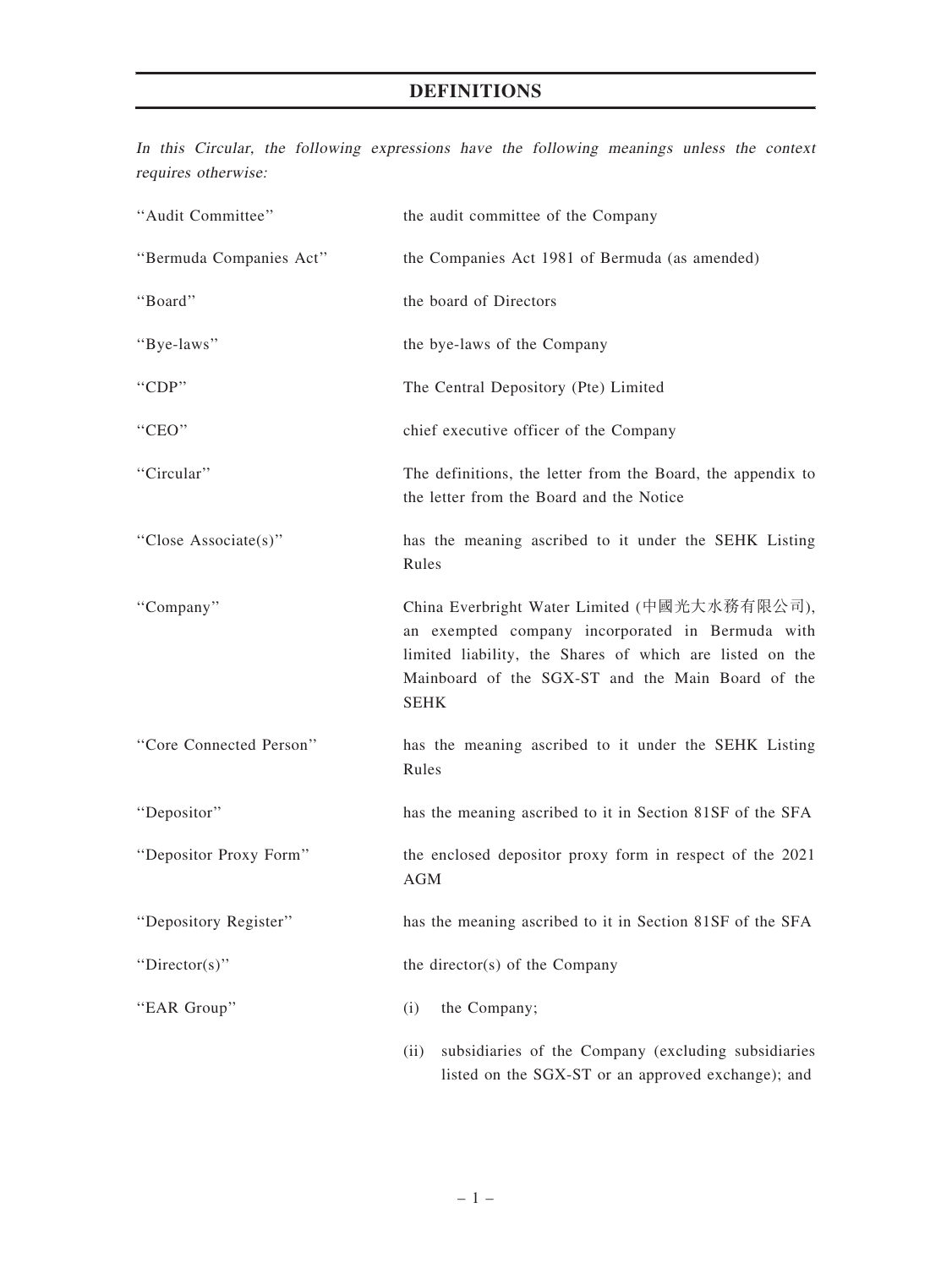|                                 | (iii) associated companies of the Company (other than an<br>associated company that is listed on the SGX-ST or<br>an approved exchange) over which the Group, or the<br>Group and interested person(s) of the Company has<br>or have control                                                                                             |
|---------------------------------|------------------------------------------------------------------------------------------------------------------------------------------------------------------------------------------------------------------------------------------------------------------------------------------------------------------------------------------|
| "EPC"                           | engineering-procurement-construction, a project model in<br>which an enterprise is commissioned by a customer to<br>design, procure and construct a project and be responsible<br>for the quality, safety, timing and pricing of the project<br>according to the contract terms                                                          |
| "Everbright Environment"        | China Everbright Environment Group Limited (中國光大<br>環境(集團)有限公司)(formerly known as China Everbright<br>International Limited (中國光大國際有限公司)), a<br>company incorporated in Hong Kong with limited liability,<br>the shares of which are listed on the Main Board of the<br>SEHK (stock code: 257), the Company's controlling<br>Shareholder |
| "Everbright Environment Group"  | Everbright Environment and its subsidiaries, including the<br>Group                                                                                                                                                                                                                                                                      |
| "FY2020 Annual Report"          | annual report of the Company for the financial year ended<br>31 December 2020                                                                                                                                                                                                                                                            |
| "FY2020 Results"                | audited consolidated financial statements of the Group for<br>the financial year ended 31 December 2020                                                                                                                                                                                                                                  |
| "General Mandate"               | a general and unconditional mandate to allot, issue or deal<br>with Shares subject to and in accordance with the terms of<br>the mandate                                                                                                                                                                                                 |
| "Group"                         | the Company and its subsidiaries and, where the context<br>requires, in respect of the period before the Company<br>became the holding company of any of its present<br>subsidiaries, such present subsidiaries of the Company, the<br>businesses carried on by such subsidiaries and (as the case<br>may be) their predecessors         |
| "HKEX"                          | Hong Kong Exchange and Clearing Limited                                                                                                                                                                                                                                                                                                  |
| "HK\$" or "Hong Kong Dollar(s)" | Hong Kong dollar(s), the lawful currency of Hong Kong                                                                                                                                                                                                                                                                                    |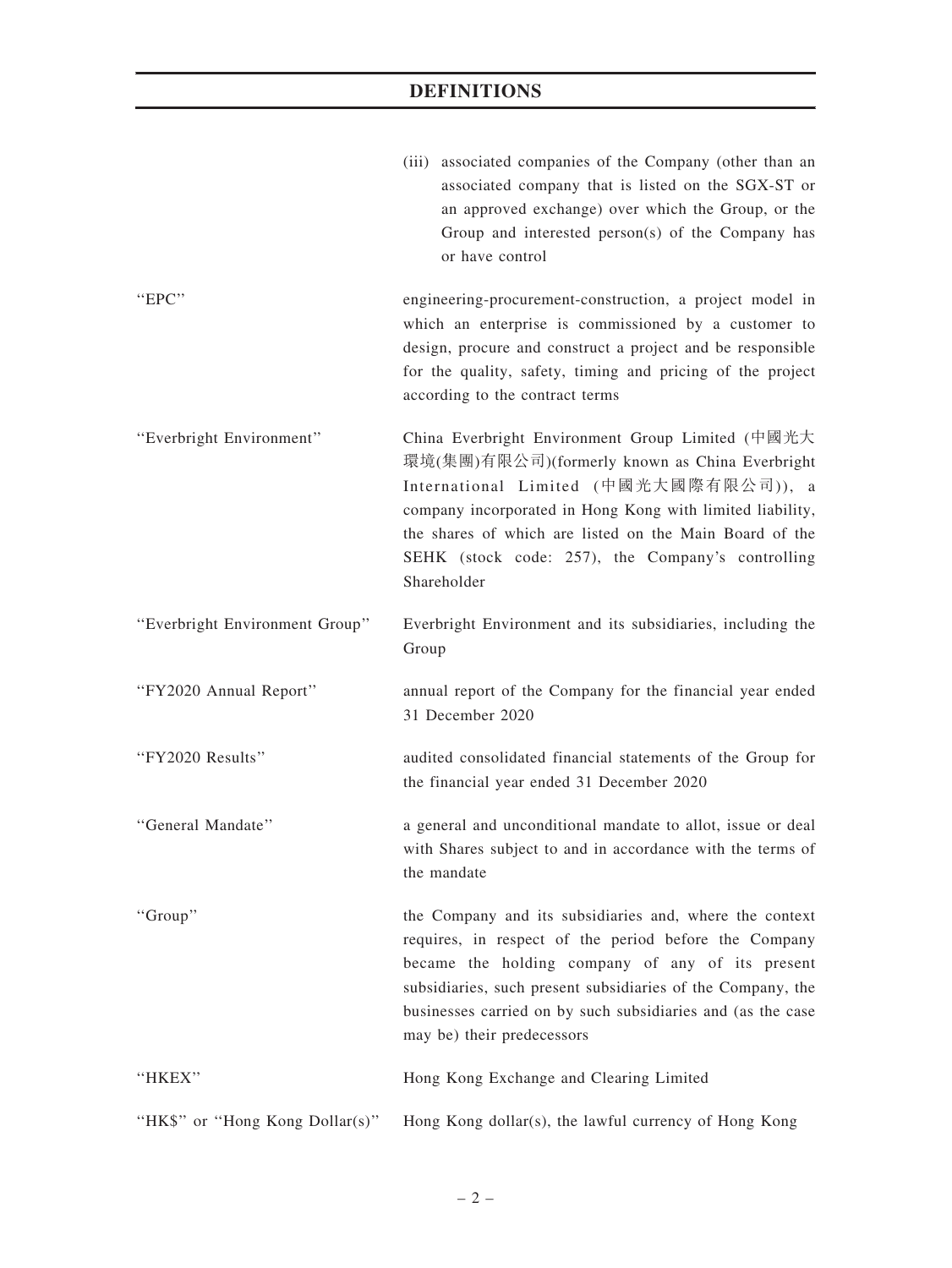# DEFINITIONS

| "Hong Kong"                              | the Hong Kong Special Administrative Region of the<br>People's Republic of China                                                                                                                                                                                                                                     |
|------------------------------------------|----------------------------------------------------------------------------------------------------------------------------------------------------------------------------------------------------------------------------------------------------------------------------------------------------------------------|
| "Hong Kong Takeovers Code"               | The Hong Kong Code on Takeovers and Mergers                                                                                                                                                                                                                                                                          |
| "Independent Non-executive<br>Directors" | Mr. Zhai Haitao, Mr. Lim Yu Neng Paul, Ms. Cheng Fong<br>Yee and Ms. Hao Gang                                                                                                                                                                                                                                        |
| "IPT Mandate"                            | The general mandate to enable the Company, its<br>subsidiaries and associated companies that are entities at<br>risk (as that term is used in Chapter 9 of the SGX-ST<br>Listing Manual) to enter into certain interested person<br>transactions with the interested persons as set out in the<br><b>IPT</b> Mandate |
| "Latest Practicable Date"                | 12 March 2021, being the latest practicable date prior to<br>the printing of this Circular for ascertaining certain<br>information contained herein                                                                                                                                                                  |
| "Market Day(s)"                          | $day(s)$ on which the SGX-ST or the SEHK (as the case<br>may be) is open for trading in securities                                                                                                                                                                                                                   |
| "Market Purchases"                       | purchase or acquisition of Shares by the Company effected<br>on the SGX-ST or the SEHK (as the case may be), through<br>one or more duly licensed stockbrokers appointed by the<br>Company for the purpose                                                                                                           |
| "Mandated IPTs"                          | the categories of transactions set out in paragraph 6.1 of<br>the Appendix to this Circular                                                                                                                                                                                                                          |
| "Maximum Price"                          | maximum purchase price to be paid for the Shares as<br>determined by the Directors                                                                                                                                                                                                                                   |
| "Nominating Committee"                   | the nominating committee of the Board                                                                                                                                                                                                                                                                                |
| "Notice"                                 | the notice of the annual general meeting of the Company<br>dated 23 March 2021 convening the 2021 AGM                                                                                                                                                                                                                |
| "Off-Market Purchases"                   | purchase or acquisition of Shares by the Company made<br>under an equal access scheme or schemes for the purchase<br>or acquisition of Shares from Shareholders                                                                                                                                                      |
| "Relevant Independent Directors"         | Mr. Lim Yu Neng Paul, Ms. Cheng Fong Yee and Ms. Hao<br>Gang                                                                                                                                                                                                                                                         |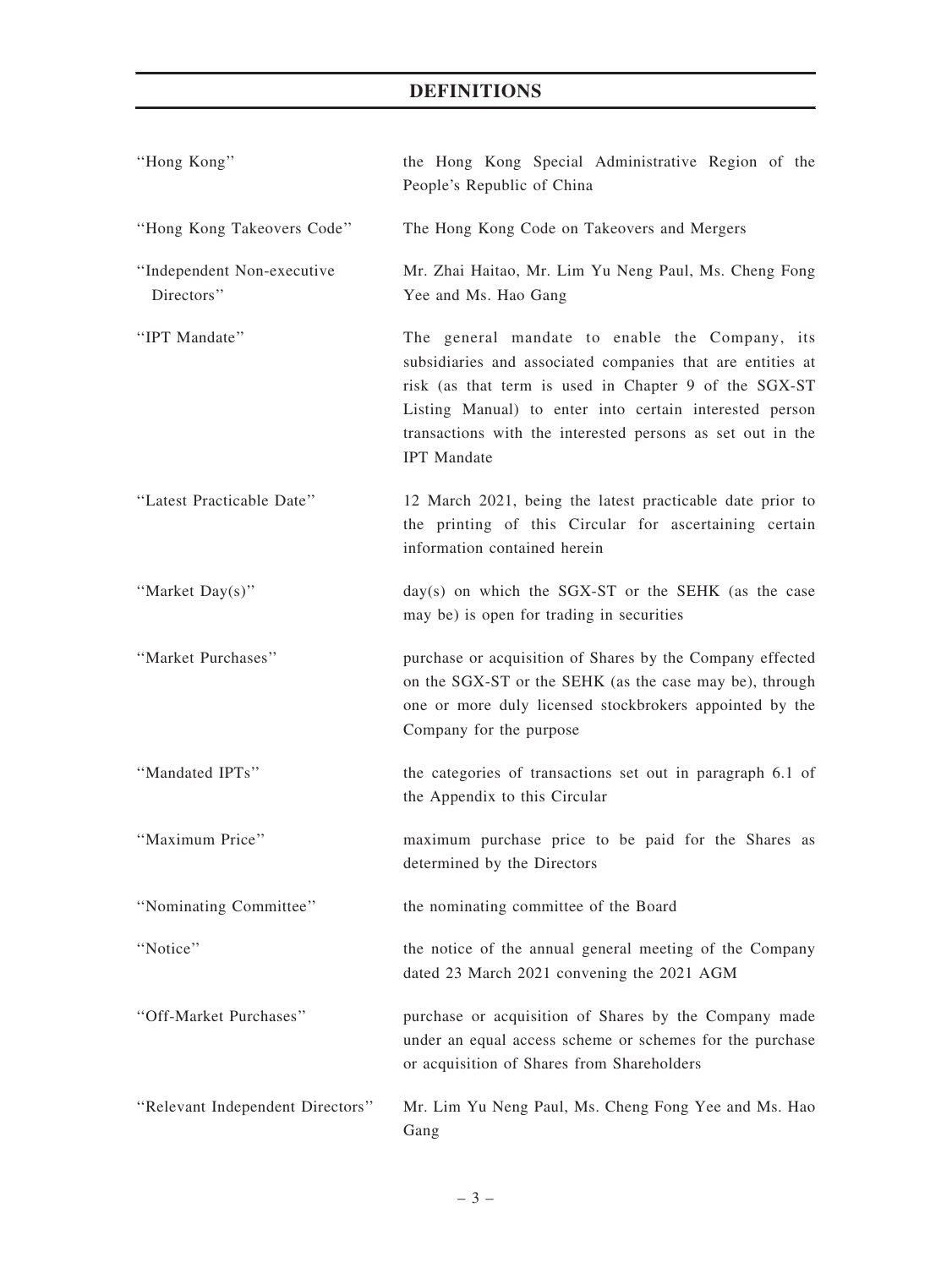# DEFINITIONS

| "SEHK"                         | The Stock Exchange of Hong Kong Limited                                                                                                                                                                                                                                                                                                                                                                                                                                                                                 |
|--------------------------------|-------------------------------------------------------------------------------------------------------------------------------------------------------------------------------------------------------------------------------------------------------------------------------------------------------------------------------------------------------------------------------------------------------------------------------------------------------------------------------------------------------------------------|
| "SEHK Listing Rules"           | the Rules Governing the Listing of Securities on SEHK                                                                                                                                                                                                                                                                                                                                                                                                                                                                   |
| "SFA"                          | Securities and Futures Act, Chapter 289 of Singapore                                                                                                                                                                                                                                                                                                                                                                                                                                                                    |
| "SFO"                          | the Securities and Futures Ordinance, Chapter 571 of the<br>Laws of Hong Kong                                                                                                                                                                                                                                                                                                                                                                                                                                           |
| "SG CG Code"                   | the Singapore Code of Corporate Governance 2018                                                                                                                                                                                                                                                                                                                                                                                                                                                                         |
| "SG Take-over Code"            | the Singapore Code on Take-overs and Mergers                                                                                                                                                                                                                                                                                                                                                                                                                                                                            |
| "SGX-ST"                       | Singapore Exchange Securities Trading Limited                                                                                                                                                                                                                                                                                                                                                                                                                                                                           |
| "SGX-ST Listing Manual"        | listing manual of the SGX-ST                                                                                                                                                                                                                                                                                                                                                                                                                                                                                            |
| "Share $(s)$ "                 | the ordinary share(s) of the Company                                                                                                                                                                                                                                                                                                                                                                                                                                                                                    |
| "Share Buy-back Mandate"       | the mandate to enable the Company to purchase or<br>otherwise acquire its Shares                                                                                                                                                                                                                                                                                                                                                                                                                                        |
| "Share Premium Account"        | the share premium account of the Company                                                                                                                                                                                                                                                                                                                                                                                                                                                                                |
| "Shareholder(s)"               | the registered holders of the Shares, except where the<br>registered holder is CDP, (i) the term "Shareholders" in<br>relation to the Shares held by CDP shall, in relation to<br>such Shares, mean the persons named as Depositors in the<br>Depository Register maintained by CDP and whose<br>securities accounts are credited with the Shares and (ii) all<br>references to "Shareholders" exercising their rights shall<br>mean the Depositors exercising their rights as proxies or<br>representatives of the CDP |
| "Singapore"                    | the Republic of Singapore                                                                                                                                                                                                                                                                                                                                                                                                                                                                                               |
| "Singapore Companies Act"      | the Companies Act, Chapter 50 of Singapore                                                                                                                                                                                                                                                                                                                                                                                                                                                                              |
| "S\$" or "Singapore dollar(s)" | Singapore dollar(s), the lawful currency of Singapore                                                                                                                                                                                                                                                                                                                                                                                                                                                                   |
| "SSE"                          | Shanghai Stock Exchange                                                                                                                                                                                                                                                                                                                                                                                                                                                                                                 |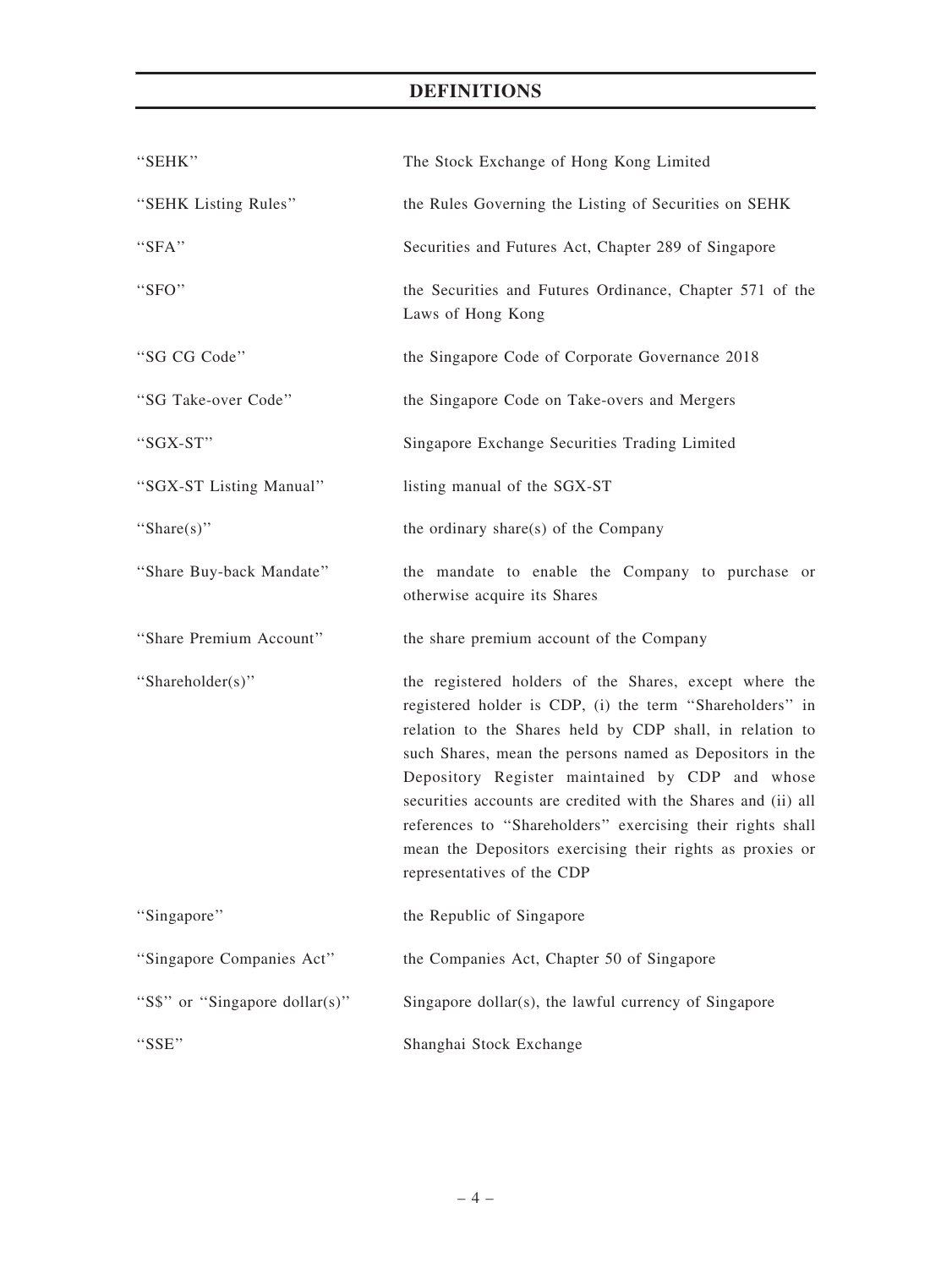| "subsidiary holdings"     | Shares held by subsidiaries of the Company in the<br>circumstances referred to in Sections $21(4)$ , $21(4B)$ ,<br>$21(6A)$ and $21(6C)$ of the Singapore Companies Act                                                                                                                                                                                                                           |
|---------------------------|---------------------------------------------------------------------------------------------------------------------------------------------------------------------------------------------------------------------------------------------------------------------------------------------------------------------------------------------------------------------------------------------------|
| "Substantial Shareholder" | in relation to the Company, a person who has an interest in<br>one or more voting shares included in one of the classes of<br>shares in the Company and the total votes attached to such<br>share(s) is not less than five per cent. of the total votes<br>attached to all the voting shares included in that class, as<br>defined in the Securities and Futures Act, Chapter 289 of<br>Singapore |
| "2020 AGM"                | the annual general meeting of the Company held on<br>10 June 2020                                                                                                                                                                                                                                                                                                                                 |
| "2020 Letter"             | letter to Shareholders dated 23 March 2020                                                                                                                                                                                                                                                                                                                                                        |
| " $2021$ AGM"             | the annual general meeting of the Company to be<br>convened at 9:30 a.m. on Tuesday, 27 April 2021 at 37<br>Jalan Pemimpin #08-18 Mapex Singapore 577177.                                                                                                                                                                                                                                         |
| $\lq\lq q_0$ "            | per cent                                                                                                                                                                                                                                                                                                                                                                                          |

Should there be any discrepancy between the English and Chinese versions of this Circular, the English version shall prevail.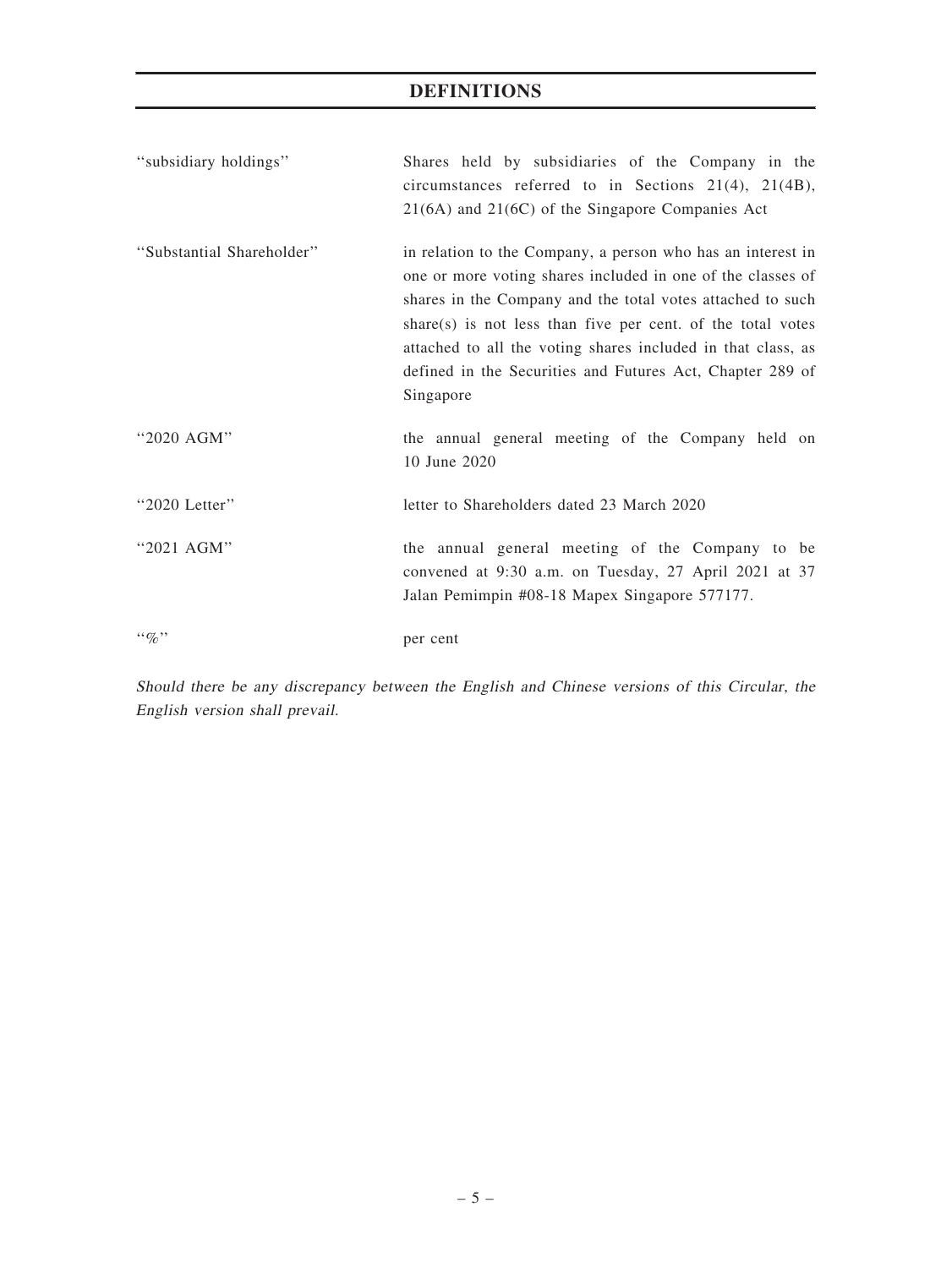

# **CHINA EVERBRIGHT WATER LIMITED 中國光大水務有限公司**

*(Incorporated in Bermuda with limited liability)* (Hong Kong Stock Code: 1857) (Singapore Stock Code: U9E)

Non-Executive Director: Mr. Wang Tianyi (Chairman)

Executive Directors: Mr. An Xuesong (Chief Executive Officer) Mr. Luo Junling

Independent Non-Executive Directors: Mr. Zhai Haitao Mr. Lim Yu Neng Paul Ms. Cheng Fong Yee Ms. Hao Gang

Registered Office: Clarendon House 2 Church Street Hamilton HM11 Bermuda

Principal Place of Business in Hong Kong: Room 3601, 36/F Far East Finance Centre 16 Harcourt Road Hong Kong

23 March 2021

#### To: The Shareholders

Dear Sir/Madam

### 1. INTRODUCTION

- 1.1 We refer to:
	- 1.1.1 the Notice;
	- 1.1.2 Ordinary Resolution No. 10 relating to the proposed renewal of the General Mandate, as proposed in the Notice;
	- 1.1.3 Ordinary Resolution No. 13 relating to the proposed renewal of the IPT Mandate, as proposed in the Notice;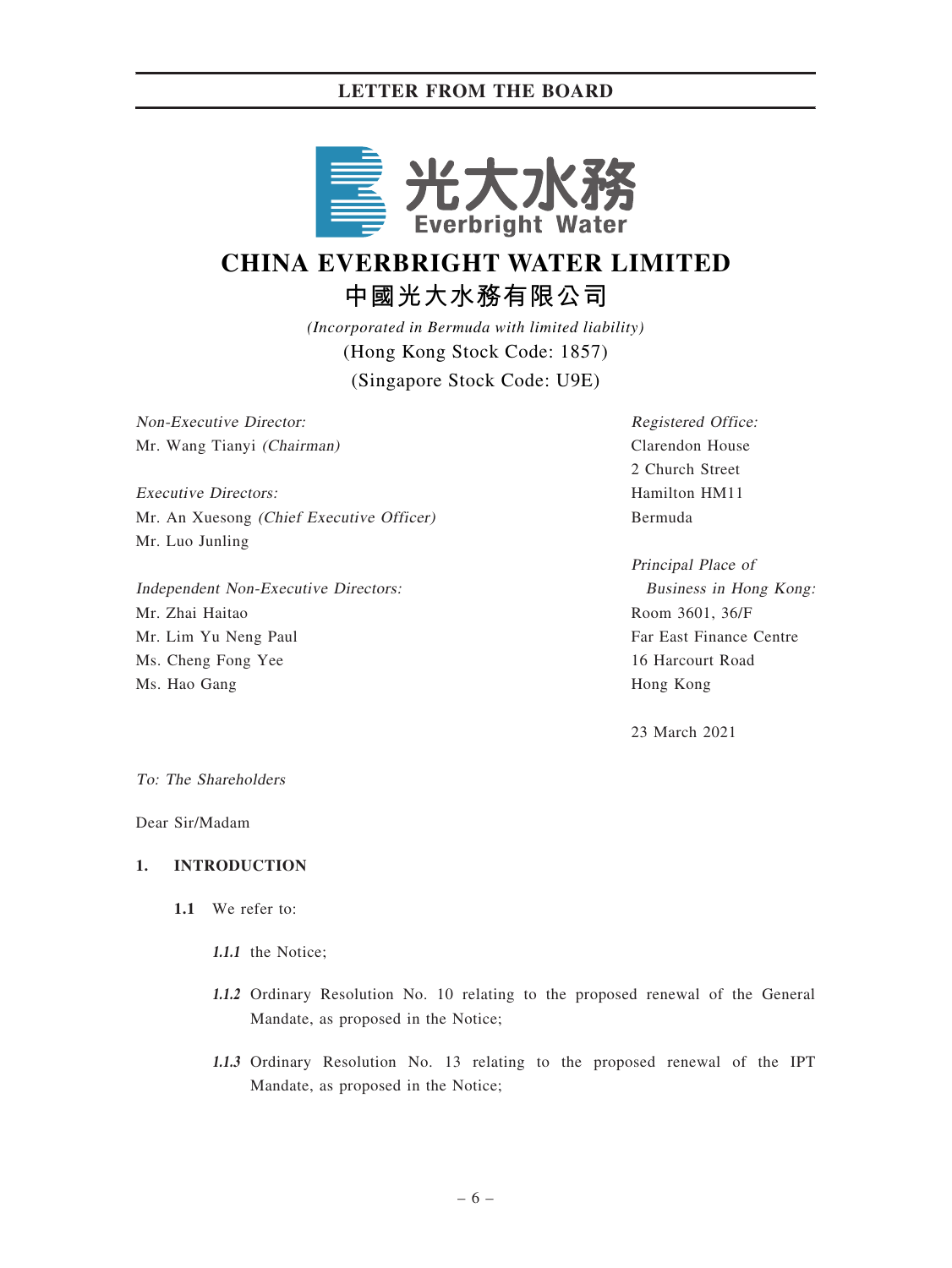- 1.1.4 Ordinary Resolution No. 12 relating to the proposed renewal of the Share Buyback Mandate, as proposed in the Notice;
- 1.1.5 Ordinary Resolution No. 4a relating to the re-election of Mr. Lim Yu Neng Paul as a Director, as proposed in the Notice;
- 1.1.6 Ordinary Resolution Nos. 6 and 7 relating to the continued appointment of Mr. Lim Yu Neng Paul as an independent Director, as proposed in the Notice;
- 1.1.7 Ordinary Resolution No. 4b relating to the re-election of Ms. Cheng Fong Yee as a Director, as proposed in the Notice;
- 1.1.8 Ordinary Resolution Nos. 8 and 9 relating to the continued appointment of Ms. Cheng Fong Yee as an independent Director, as proposed in the Notice;
- 1.1.9 Ordinary Resolution No. 4c relating to the re-election of Mr. Zhai Haitao as a Director, as proposed in the Notice;
- 1.1.10 Ordinary Resolution No. 4d relating to the re-election of Ms. Hao Gang as a Director, as proposed in the Notice; and
- 1.1.11 Ordinary Resolution No. 5 relating to the re-appointment of Ernst & Young LLP as auditor of the Company, as proposed in the Notice.
- 1.2 Circular to Shareholders. The purpose of this Circular is to provide Shareholders with information relating to Ordinary Resolution Nos.  $4(a)$ ,  $4(b)$ ,  $4(c)$ ,  $4(d)$ ,  $5$ ,  $6$ ,  $7$ ,  $8$ , 9, 10, 12 and 13 proposed in the Notice.
- 1.3 SGX-ST. The SGX-ST takes no responsibility for the accuracy of any statements made, opinions expressed or reports contained in this Circular.
- 1.4 SEHK. Hong Kong Exchanges and Clearing Limited and the SEHK take no responsibility for the contents of this Circular, make no representation as to its accuracy or completeness and expressly disclaim any liability whatsoever for any loss howsoever arising from or in reliance upon the whole or any part of the contents in this Circular.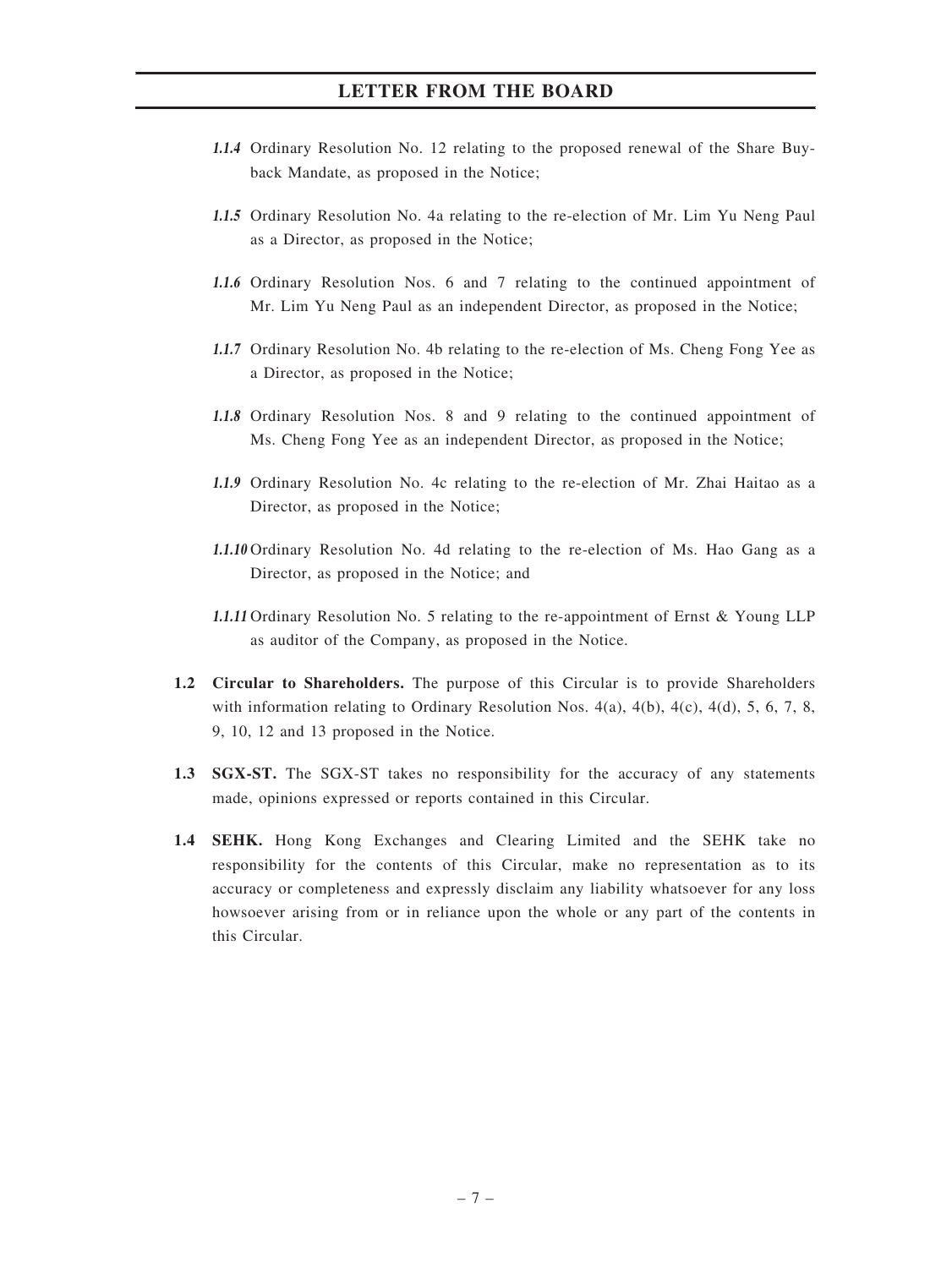- 1.5 Legal Adviser. With regard to the matters contemplated in this Circular, Allen & Gledhill LLP is the Singapore legal adviser to the Company and Li  $\&$  Partners is the Hong Kong legal adviser to the Company.
- 1.6 Advice to Shareholders. Shareholders who are in any doubt as to the course of action should consult their broker, bank manager, solicitor, accountant or other professional advisers immediately.

### 2. THE PROPOSED RENEWAL OF GENERAL MANDATE

An ordinary resolution as set out in the Notice will be proposed at the 2021 AGM, pursuant to the Bye-laws, the SGX-ST Listing Manual and the SEHK Listing Rules, to seek the approval of the Shareholders to authorise and empower the Directors to:

- (a) (i) allot and issue new Shares in the capital of the Company, whether by way of rights, bonus or otherwise;
	- (ii) make or grant offers, agreements or options that might or would require Shares to be issued or other transferable rights to subscribe for or purchase Shares (collectively, ''Instruments'') including but not limited to the creation and issue of warrants, debentures or other instruments convertible into Shares; and/or
	- (iii) issue additional instruments arising from adjustments made to the number of Instruments previously issued in the event of rights, bonus or capitalisation issue,

at any time to such persons and upon such terms and for such purposes as the Directors may, in their absolute discretion, deem fit; and

(b) (notwithstanding the authority conferred by the Shareholders may have ceased to be in force) issue Shares in pursuance of any Instrument made or granted by the Directors while such authority was in force;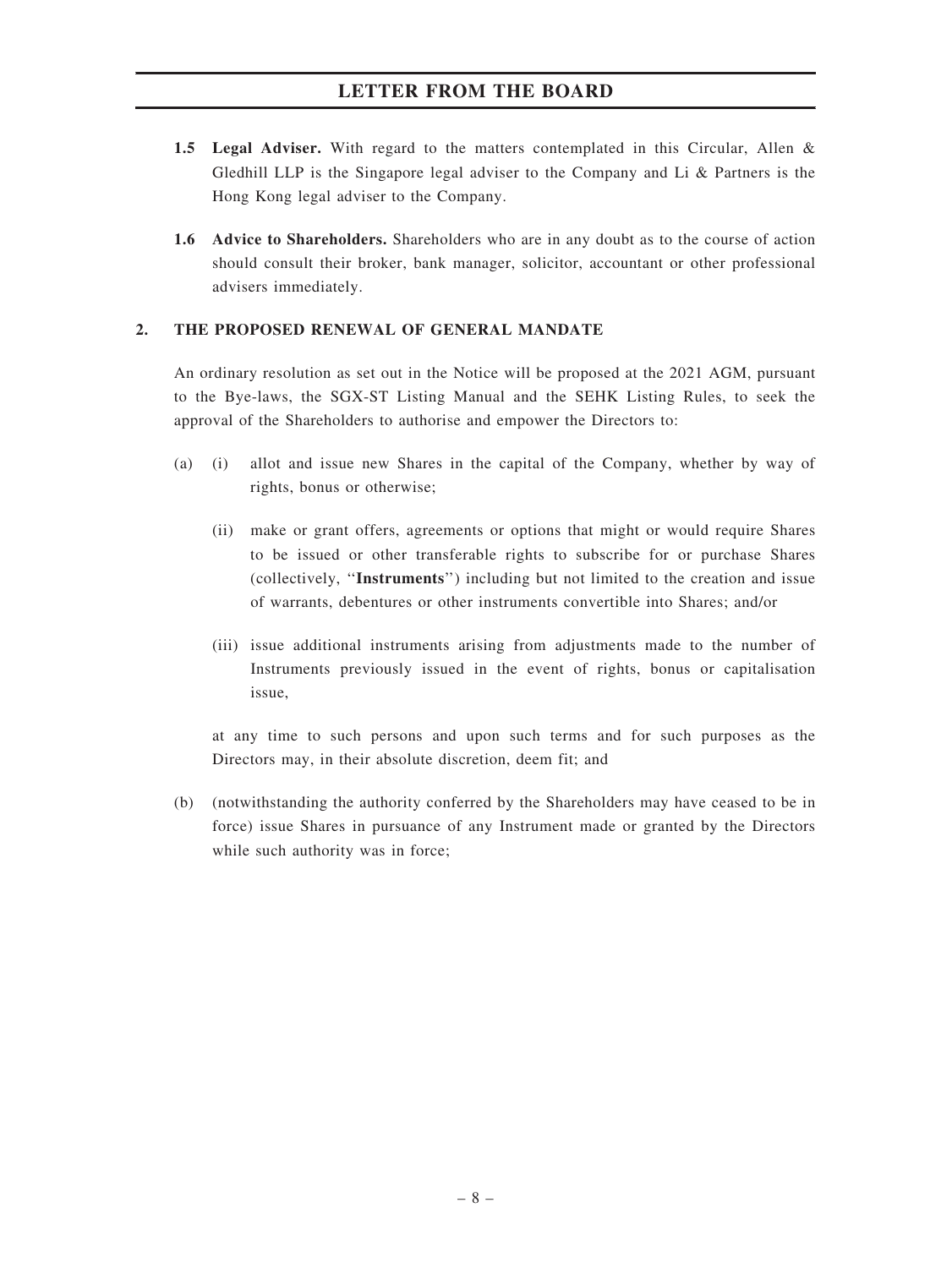provided always, that subject to any applicable regulations as may be prescribed by the SGX-ST and the SEHK,

- (i) the aggregate number of Shares to be issued pursuant to this resolution (including Shares to be issued in pursuance of Instruments made or granted pursuant to this resolution) does not exceed 50% of the total number of issued Shares excluding treasury shares of the Company, of which the aggregate number of Shares (including Shares to be issued in pursuance of Instruments made or granted pursuant to this resolution) to be issued other than on a pro rata basis to existing Shareholders does not exceed 20% of the total number of issued Shares excluding treasury shares of the Company, and for the purpose of this resolution, the issued Shares shall be the Company's total number of issued Shares excluding treasury shares at the time this resolution is passed, after adjusting for:
	- (a) new Shares arising from the conversion or exercise of any convertible securities: or
	- (b) new Shares arising from exercising share options or vesting of share awards outstanding or subsisting at the time this resolution is passed provided the options or awards were granted in compliance with Part VIII of Chapter 8 of the SGX-ST Listing Manual and Chapter 13 of the SEHK Listing Rules; and
	- (c) any subsequent bonus issue, consolidation or subdivision of Shares; and
- (ii) in exercising the authority conferred by this resolution, the Company shall comply with the provisions of the SGX-ST Listing Manual as amended from time to time (unless such compliance has been waived by the SGX-ST), the SEHK Listing Rules as amended from time to time (unless such compliance has been waived by the SEHK) and the Bye-laws; and
- (iii) such authority shall, unless revoked or varied by the Company at a general meeting, continue in force until the conclusion of the next annual general meeting or the date by which the next annual general meeting of the Company is required by law to be held, whichever is earlier.

Notwithstanding the above, it must be noted that the SEHK Listing Rules provide that the General Mandate obtained from Shareholders in a general meeting shall be subject to a restriction that the aggregate number of Shares allotted or agreed to be allotted and issued under the General Mandate must not exceed 20% of the existing issued Shares. The Company will comply with the requirements under the SEHK Listing Rules or the SGX-ST Listing Manual for matters relating to the General Mandate, whichever is more onerous.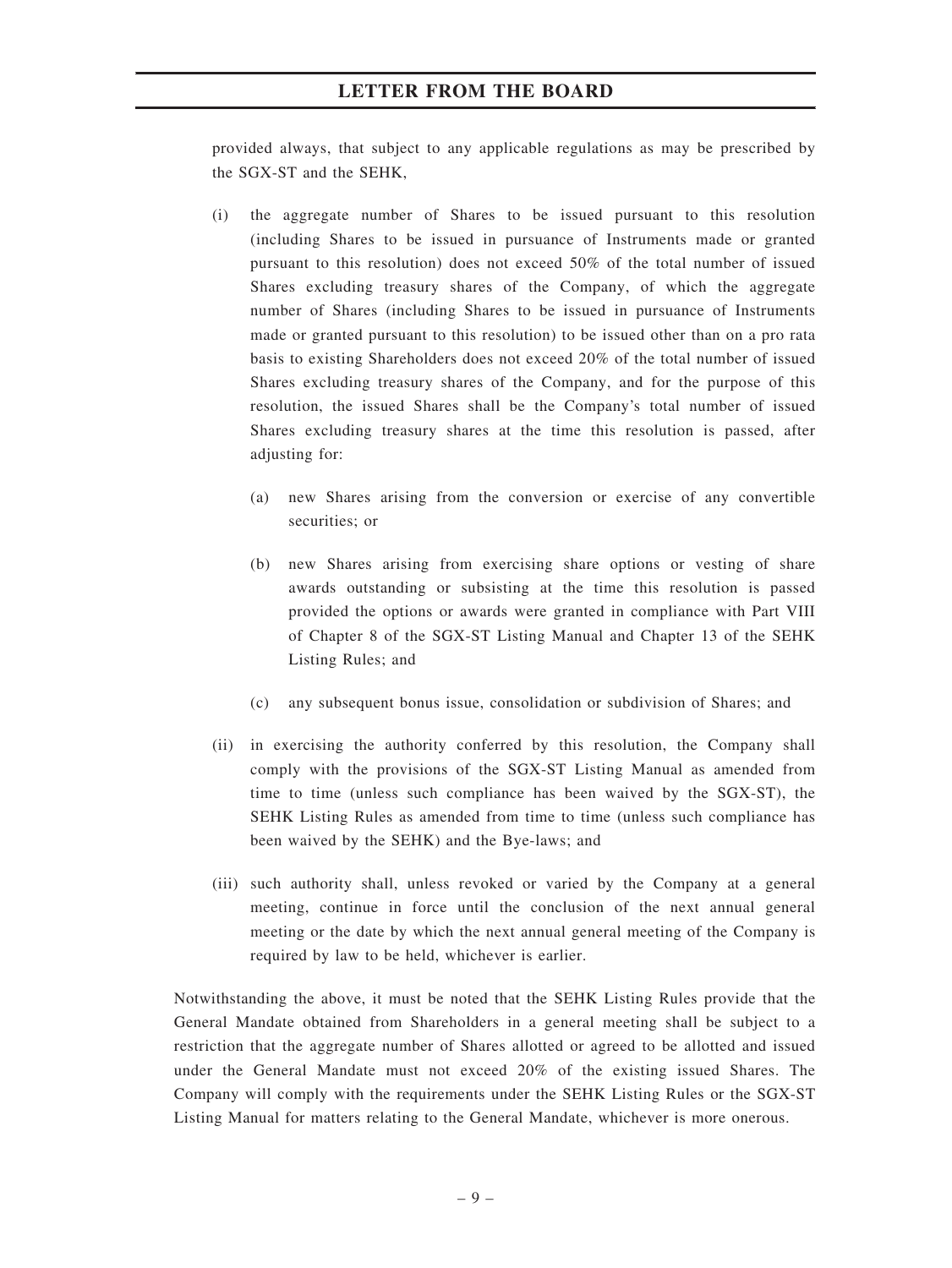As at the Latest Practicable Date, the Company had 2,860,876,723 Shares in issue and the maximum number of new Shares that can be allotted and issued (regardless of whether the Shares are issued to the Shareholders on a pro-rata basis) is 572,175,344 Shares, being 20% of the Shares in issue (assuming no Share is allotted and issued or repurchased after the Latest Practicable Date and up to the passing of the relevant resolution).

The grant of the General Mandate will provide flexibility to the Directors to allot and issue new Shares when it is in the interest of the Company.

### 3. THE PROPOSED RENEWAL OF THE IPT MANDATE

3.1 Background. At the 2020 AGM, Shareholders had approved the renewal of the IPT Mandate. Particulars of the IPT Mandate were set out in the Appendix to the 2020 Letter.

The IPT Mandate which was renewed at the 2020 AGM was expressed to continue in force until the next annual general meeting of the Company and, as such, will be expiring on 27 April 2021, being the date of the 2021 AGM. Accordingly, Shareholders' approval is being sought for the renewal of the IPT Mandate at the 2021 AGM, to take effect until the conclusion of the next annual general meeting of the Company which is scheduled to be held in 2022.

3.2 Rationale. It is envisaged that in the ordinary course of their businesses, transactions between companies in the EAR Group and the Company's interested persons are likely to occur from time to time. Such transactions are necessary for the day-to-day operations of the EAR Group and would include, but are not limited to, the provision of goods, facilities and services in the ordinary course of business of the EAR Group to the Company's interested persons or the obtaining of goods, facilities and services from them.

In particular, China Everbright Group Ltd., the Company's indirect controlling shareholder, is a major financial holding group in China, with business presence in various industries and sectors. Its business areas include, amongst others, banking, securities, insurance, funds, trusts, futures, leasing, investment, environmental protection, hospitalism and pharmaceutical. The EAR Group may leverage on China Everbright Group Ltd.'s and its associates' wide spectrum of businesses and rich resources to support its future development. Some of China Everbright Group Ltd.'s major subsidiaries include:

(a) Everbright Environment, a one-stop integrated environmental solution provider listed on the SEHK;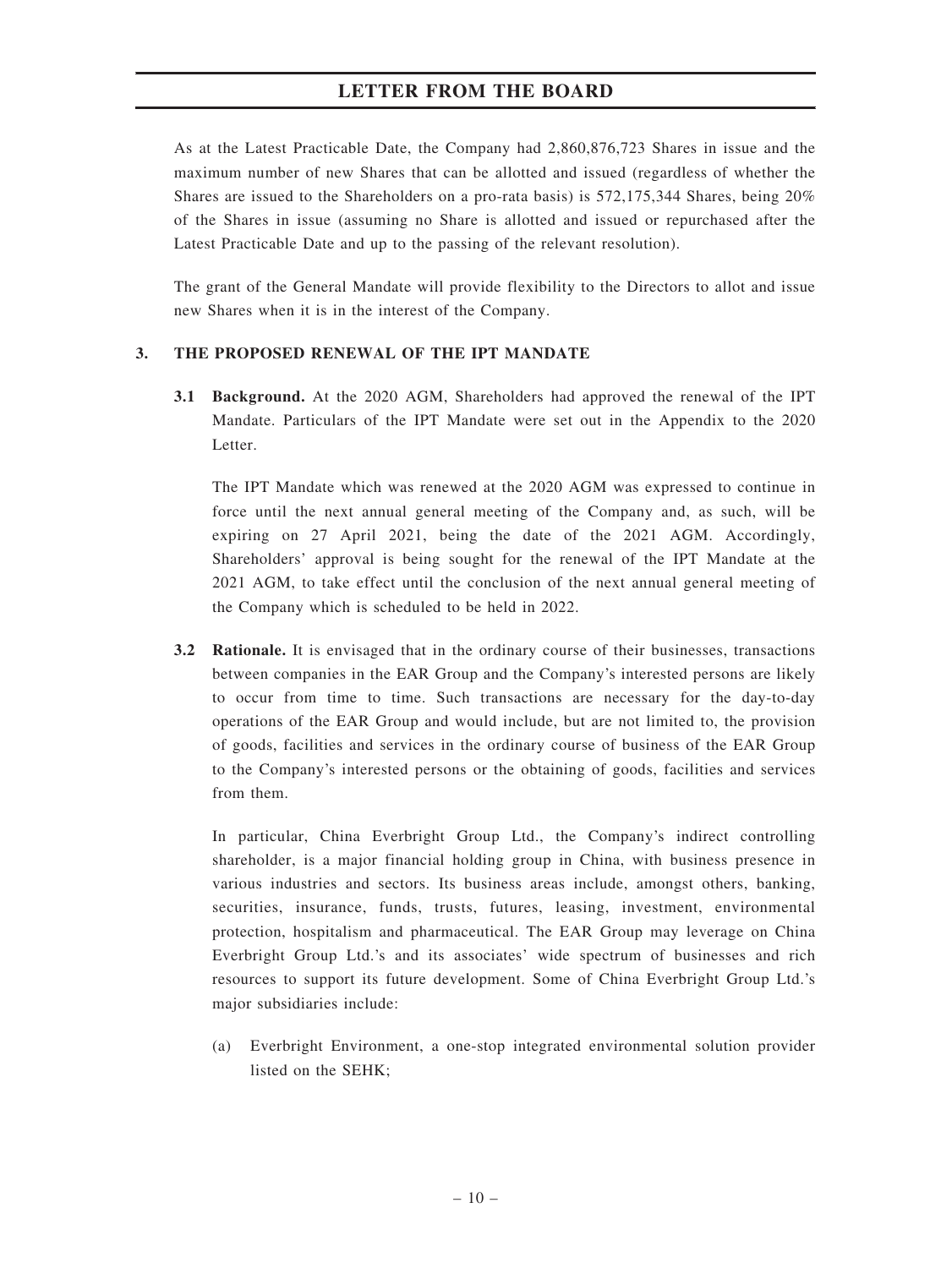- (b) China Everbright Limited, an investment holding company principally engaged in fund management and investment business and listed on the SEHK;
- (c) China Everbright Bank Co., Ltd., a commercial bank listed on the SSE and the SEHK;
- (d) Everbright Securities Company Limited, a securities brokerage company listed on the SSE and the SEHK; and
- (e) Sun Life Everbright Life Insurance Co., Ltd., an insurance company which has branches in various provinces and municipalities in China.

In view of the time-sensitive nature of commercial transactions, the renewal of the IPT Mandate pursuant to Chapter 9 of the SGX-ST Listing Manual will enable the EAR Group, or any of them, in the ordinary course of their businesses, to enter into the Mandated IPTs with the Company's interested persons set out in paragraph 5.1 of the Appendix to this Circular, provided such Mandated IPTs are made on normal commercial terms.

- 3.3 Benefit to Shareholders. The IPT Mandate (and its subsequent renewal thereafter on an annual basis) will enhance the ability of companies in the EAR Group to pursue business opportunities which are time-sensitive in nature, and will eliminate the need for the Company to announce, or to announce and convene separate general meetings on each occasion to seek Shareholders' prior approval for the entry by the relevant company in the EAR Group into such transactions. This will substantially reduce the expenses associated with the convening of general meetings on an ad hoc basis, improve administrative efficacy considerably, and allow manpower resources and time to be channelled towards attaining other corporate objectives.
- 3.4 Terms of the IPT Mandate. The IPT Mandate, including the review procedures for determining transaction prices and other general information relating to Chapter 9 of the SGX-ST Listing Manual, is set out in the Appendix to this Circular. The terms of the IPT Mandate which is sought to be renewed remain unchanged.
- 3.5 Audit Committee's Statement. The Audit Committee (save for Mr. Zhai Haitao), comprising Mr. Lim Yu Neng Paul, Ms. Cheng Fong Yee and Ms. Hao Gang, confirms that:
	- (a) the methods or procedures for determining the transaction prices under the IPT Mandate have not changed since the 2020 AGM; and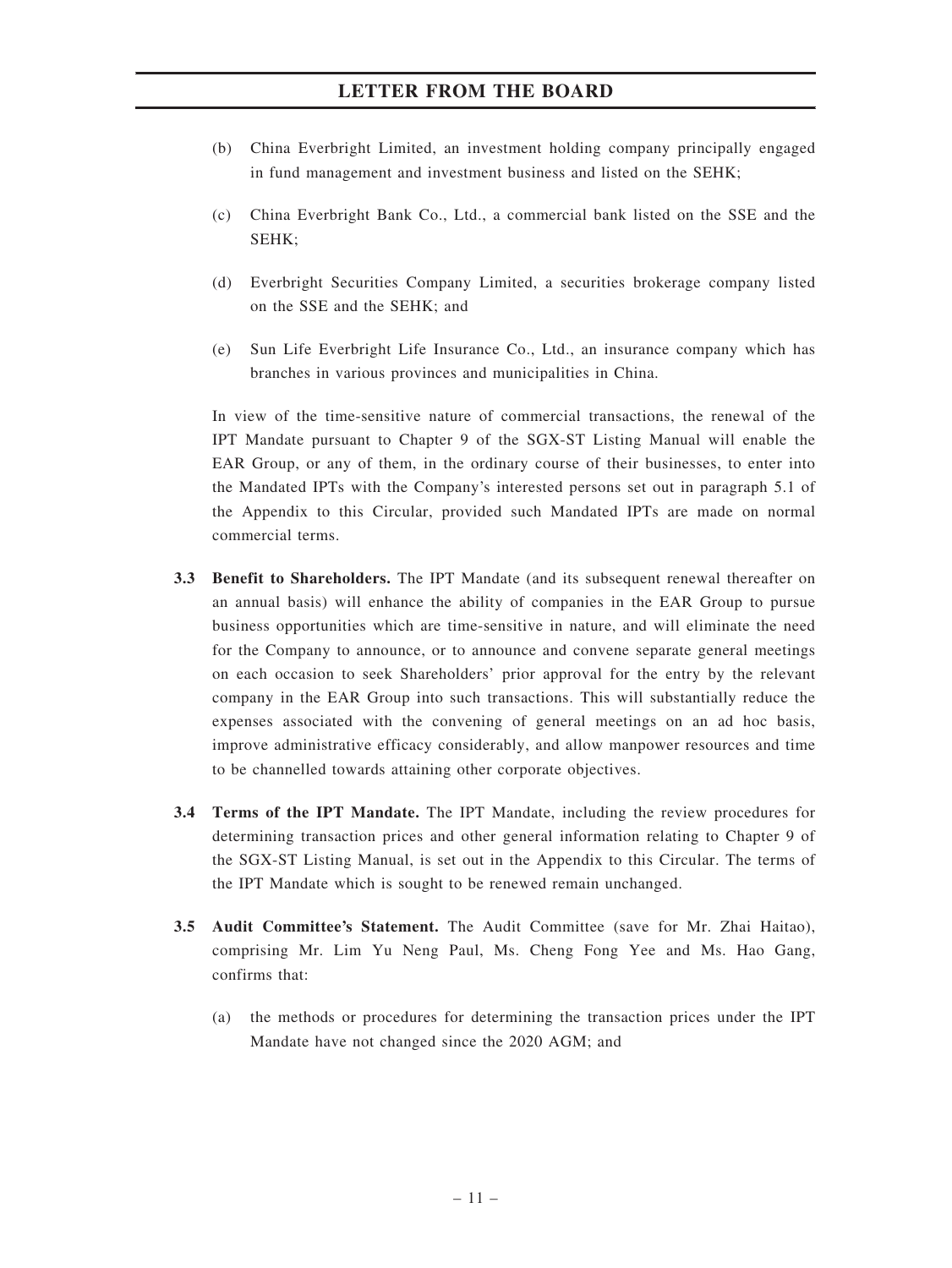(b) the methods or procedures referred to in paragraph  $3.5(a)$  above are sufficient to ensure that the transactions will be carried out on normal commercial terms and will not be prejudicial to the interests of the Company and its minority Shareholders.

### 4. THE PROPOSED RENEWAL OF THE SHARE BUY-BACK MANDATE

- 4.1 Background. At the 2020 AGM, Shareholders had approved the renewal of the Share Buy-back Mandate. The authority and limitations of the Share Buy-back Mandate were set out in the 2020 Letter and the ordinary resolution in the notice of the 2020 AGM. The Share Buy-back Mandate approved at the 2020 AGM was expressed to continue in force until the next annual general meeting of the Company and, as such, will be expiring on 27 April 2021, being the date of the 2021 AGM. Accordingly, Shareholders' approval is being sought for the renewal of the Share Buy-back Mandate at the 2021 AGM.
- 4.2 Market Purchases. As at the Latest Practicable Date, the Company had not purchased or acquired any Shares by way of Market Purchases in the preceding 12 months pursuant to the Share Buy-Back Mandate approved by Shareholders at the 2020 AGM.
- 4.3 Rationale. The Share Buy-back Mandate will give the Company the flexibility to undertake purchases or acquisitions of its Shares at any time, subject to market conditions, during the period that the Share Buy-back Mandate is in force. Share purchases or acquisitions allow the Company greater flexibility over its share capital structure with a view to improving, inter alia, its return on equity.

It should be noted that the purchase or acquisition of Shares pursuant to the Share Buy-back Mandate will only be undertaken if it can benefit the Company and Shareholders. No purchase or acquisition of Shares will be made in the circumstances which would have or may have a material adverse effect on the financial position of the Group, and/or affect the listing status of the Company on the SGX-ST or the SEHK. In addition, any purchase or acquisition of its Shares has to be made in accordance with, and in the manner prescribed by the Bermuda Companies Act, the Bye-laws, the SGX-ST Listing Manual, the SEHK Listing Rules and such other laws and regulations as may, for the time being, be applicable.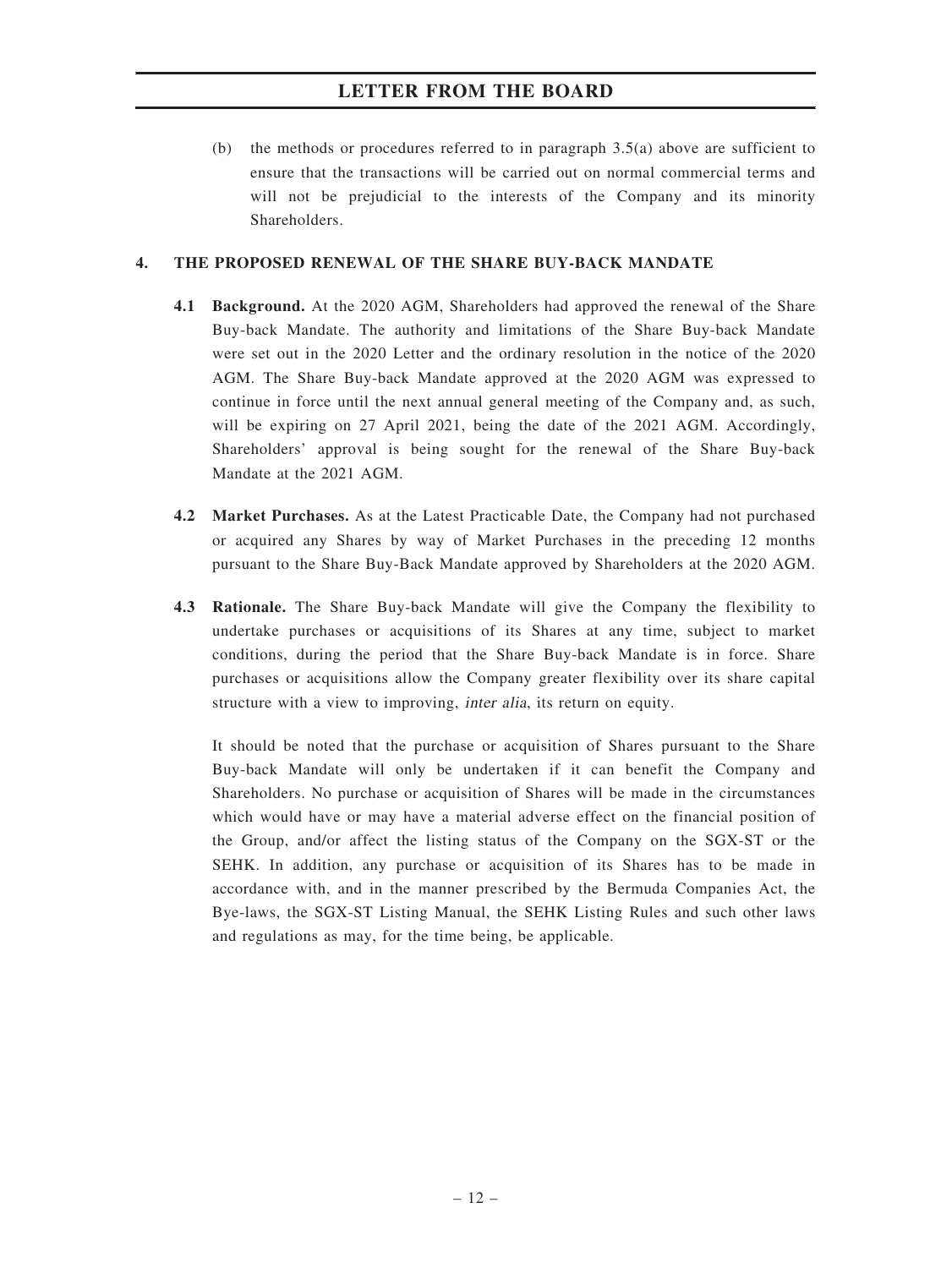4.4 Authority and Limitations. The authority and limitations on the purchase or acquisition of Shares by the Company under the Share Buy-back Mandate are summarised below.

### 4.4.1 Maximum number of Shares

The total number of Shares which may be purchased or acquired by the Company pursuant to the Share Buy-back Mandate is limited to that number of Shares representing not more than 10 per cent. of the total number of issued Shares (excluding any Shares held by the Company as treasury shares and any subsidiary holdings) as at the date of the 2021 AGM. Under the SGX-ST Listing Manual, treasury shares and subsidiary holdings are to be disregarded for purposes of computing the 10 per cent. limit.

As at the Latest Practicable Date, no Shares were held as treasury shares and there are no subsidiary holdings. Purely for illustrative purposes, on the basis that the total number of issued Shares is 2,860,876,723 as at the Latest Practicable Date and assuming that between the Latest Practicable Date and the date of the 2021 AGM (i) no new Shares are issued, (ii) no Shares are held as treasury shares, and (iii) no Shares are subsidiary holdings, then not more than 286,087,672 Shares (representing 10 per cent. of the total number of issued Shares as at the approval date) may be purchased or acquired by the Company pursuant to the Share Buy-back Mandate.

### 4.4.2 Duration of authority

Purchases or acquisitions of Shares may be made, at any time and from time to time, on and from the date of the 2021 AGM, at which the Share Buy-back Mandate is approved, up to:

- (i) the date (being a date after the 2021 AGM) on which the next annual general meeting of the Company is held or required by law to be held;
- (ii) the date (being a date after the 2021 AGM) on which the authority conferred by the Share Buy-back Mandate is revoked or varied by the Company in a general meeting; or
- (iii) the date (being a date after the 2021 AGM) on which the purchases or acquisitions of Shares pursuant to the Share Buy-back Mandate are carried out to the full extent mandated,

whichever is the earliest.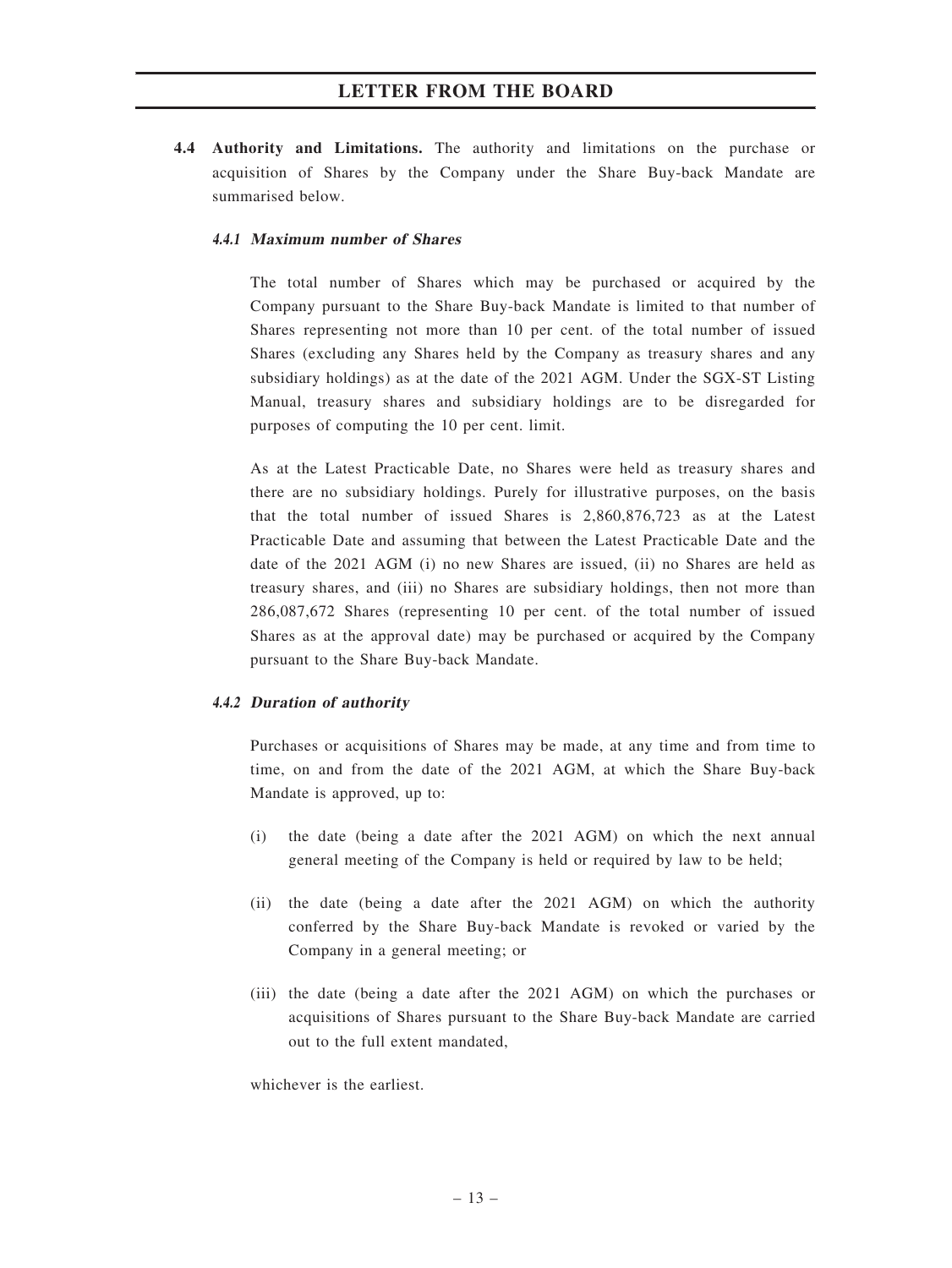#### 4.4.3 Manner of purchase or acquisition of Shares

Purchases or acquisitions of Shares may be made by way of:

- (i) Market Purchases; and/or
- (ii) Off-Market Purchases.

The Directors may impose such terms and conditions which are not inconsistent with the Share Buy-back Mandate, the SGX-ST Listing Manual, the SEHK Listing Rules, the Bermuda Companies Act and the Bye-laws, as they consider fit in the interests of the Company in connection with or in relation to any equal access scheme or schemes. As required under the SGX-ST Listing Manual, an Off-Market Purchase must, however, also satisfy all the following conditions prescribed by the Singapore Companies Act:

- (a) offers for the purchase or acquisition of Shares shall be made to every person who holds Shares to purchase or acquire the same percentage of their Shares;
- (b) all of those persons shall be given a reasonable opportunity to accept the offers made; and
- (c) the terms of all the offers shall be the same, except that there shall be disregarded:
	- (1) differences in consideration attributable to the fact that offers may relate to Shares with different accrued dividend entitlements;
	- (2) (if applicable) differences in consideration attributable to the fact that the offers relate to Shares with different amounts remaining unpaid; and
	- (3) differences in the offers introduced solely to ensure that each person is left with a whole number of Shares.

Additionally, the SGX-ST Listing Manual provides that, in making an Off-Market Purchase, the Company must issue an offer document to all Shareholders which must contain, *inter alia*, the following information:

- (A) the terms and conditions of the offer;
- (B) the period and procedures for acceptances;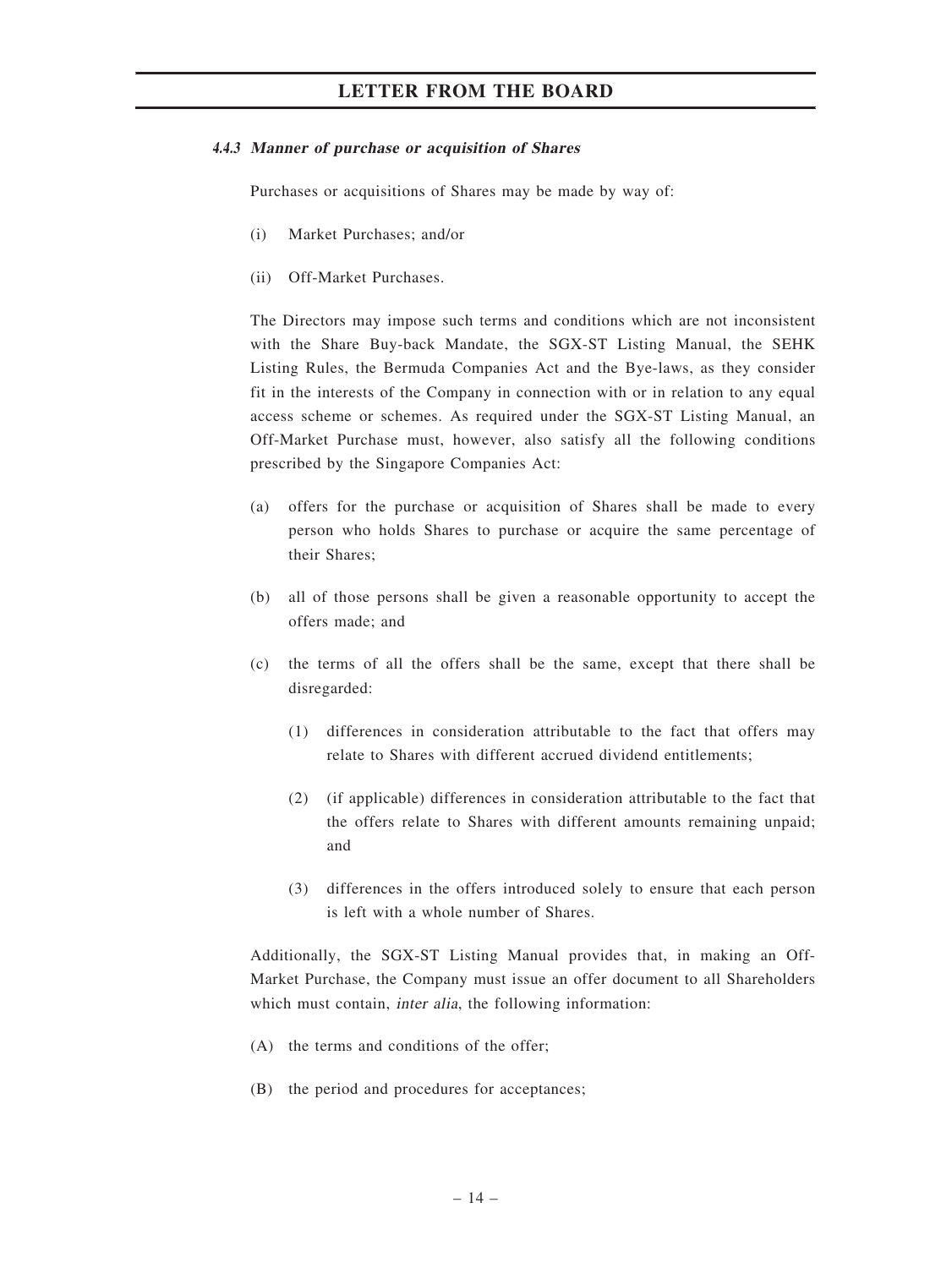- (C) the reasons for the proposed Share purchases;
- (D) the consequences, if any, of Share purchases by the Company that will arise under the SG Take-over Code or other applicable takeover rules;
- (E) whether the Share purchases, if made, would have any effect on the listing of the Shares on the SGX-ST;
- (F) details of any Share purchases made by the Company in the previous 12 months (whether Market Purchases or Off-Market Purchases), giving the total number of Shares purchased, the purchase price per Share or the highest and lowest prices paid for the purchases, where relevant, and the total consideration paid for the purchases; and
- (G) whether the Shares purchased by the Company will be cancelled or kept as treasury shares.

### 4.4.4 Purchase Price

The purchase price (excluding brokerage, commission, applicable goods and services tax and other related expenses) to be paid for a Share will be determined by the Directors. However, the Maximum Price must not exceed:

- (i) in the case of a Market Purchase, five per cent. above the Average Closing Price; and
- (ii) in the case of an Off-Market Purchase, five per cent. above the Average Closing Price,

in either case, excluding related expenses of the purchase or acquisition. For the above purposes:

''Average Closing Price'' means the average of the closing market prices of the Shares over the last five Market Days on which the Shares were transacted on the SGX-ST or the SEHK (as the case may be), before the date of the Market Purchase by the Company, or as the case may be, the date of the making of the offer pursuant to the Off-Market Purchase, and deemed to be adjusted in accordance with the SGX-ST Listing Manual or the SEHK Listing Rules (as the case may be) for any corporate action which occurs during the relevant five-day period and the day on which the purchases are made; and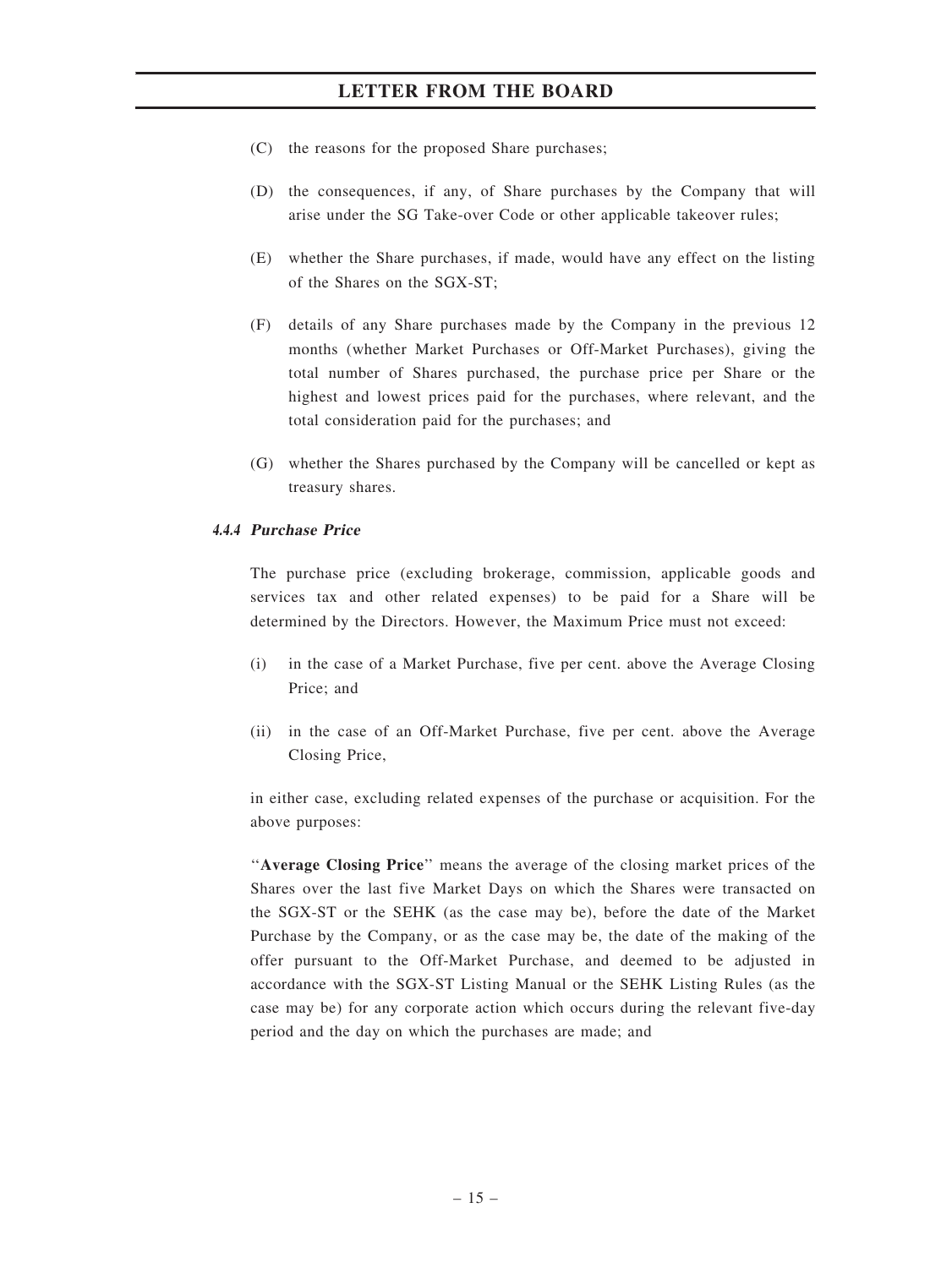''date of the making of the offer'' means the date on which the Company makes an offer for an Off-Market Purchase, stating therein the purchase price (which shall not be more than the Maximum Price for an Off-Market Purchase calculated on the foregoing basis) for each Share and the relevant terms of the equal access scheme for effecting the Off-Market Purchase.

### 4.4.5 Solvency Test

Under the Bermuda Companies Act, no purchase by the Company of its own shares may be effected if, on the date on which the purchase is to be effected, there are reasonable grounds for believing that the Company is, or after the purchase would be, unable to pay its liabilities as they become due.

- 4.5 Status of Purchased or Acquired Shares. Under Bermuda Companies Act, the Shares purchased or acquired by the Company shall be treated as cancelled immediately upon purchase or acquisition, unless such Shares are held continuously since they were purchased or acquired by the Company as treasury shares. Upon cancellation of the Shares, the total issued capital of the Company will be diminished by the nominal value of the Shares purchased or acquired by the Company. The Shares purchased or acquired by the Company shall not be taken as reducing the amount of the Company's authorised share capital.
- 4.6 Treasury Shares. As at the Latest Practicable Date, the Company does not hold any treasury shares.
- 4.7 Source of Funds. In purchasing or acquiring Shares pursuant to the Share Buy-back Mandate, the Company may only apply funds legally available for such purchase or acquisition in accordance with the Bye-laws and applicable laws. Under the Bermuda Companies Act, any payment made by the Company in consideration of the purchase or acquisition of its Shares may be made out of the capital paid up thereon or out of the funds of the Company which would otherwise be available for dividend or distribution or out of the proceeds of a fresh issue of Shares made for the purposes of the repurchase or acquisition. The premium, if any, payable on repurchase or acquisition of Shares, is to be provided for out of funds of the Company which would otherwise be available for dividend or distribution or out of the Share Premium Account before the Shares are repurchased or acquired. The Company intends to use internal sources of funds, external borrowings, or a combination of internal resources and external borrowings, to finance purchases or acquisitions of its Shares. The Directors do not propose to exercise the Share Buy-back Mandate to such extent that it would materially affect the working capital requirements, financial flexibility or investment ability of the Group.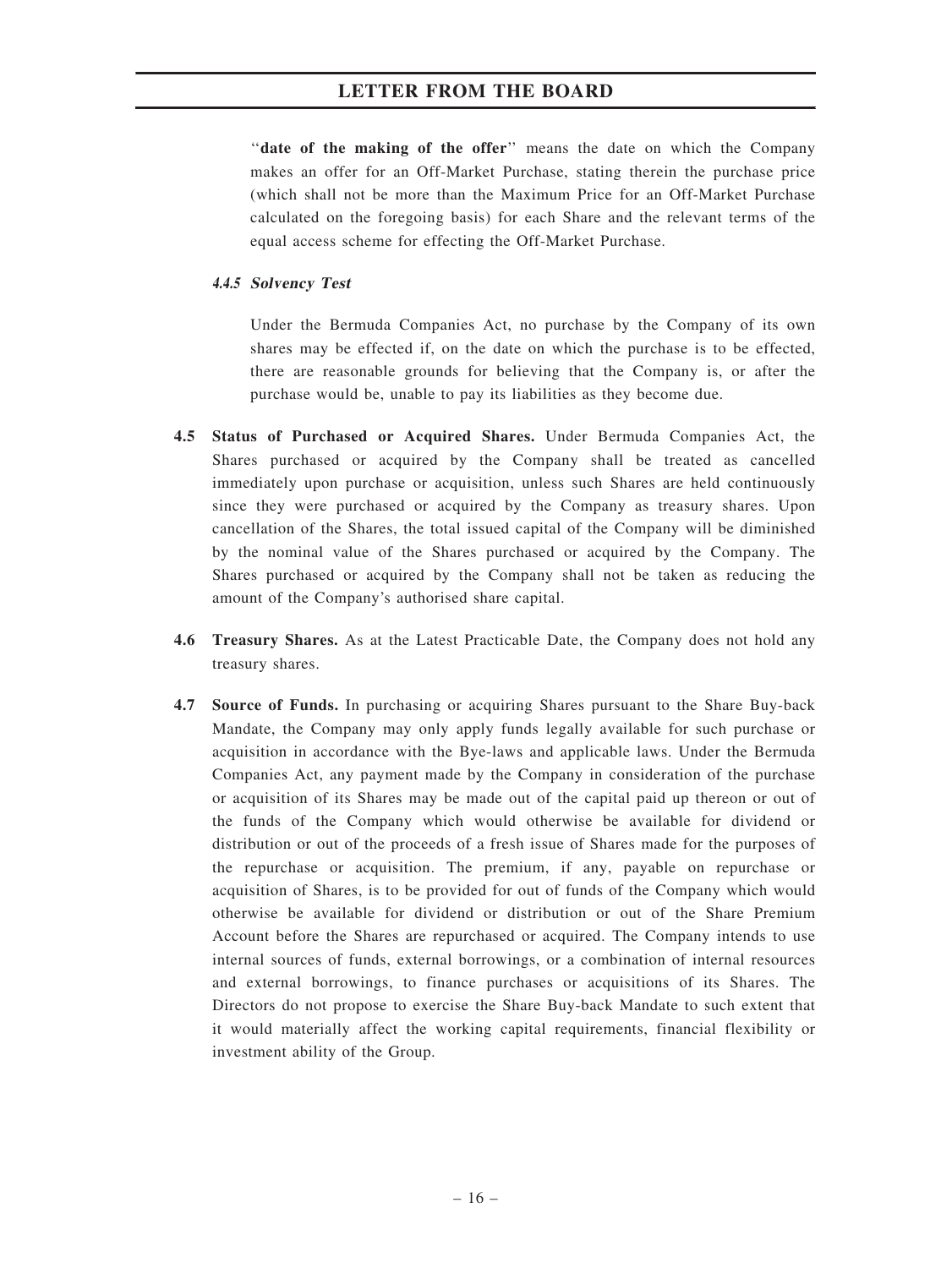4.8 Financial Effects. The financial effects on the Group arising from purchases or acquisitions of Shares which may be made pursuant to the Share Buy-back Mandate will depend on, *inter alia*, the manner in which the purchase or acquisition is funded, the aggregate number of Shares purchased or acquired and the consideration paid at the relevant time. The financial effects on the Group based on the FY2020 Results are based on the assumptions set out below.

### 4.8.1 Manner in which the Purchase or Acquisition is Funded

Under the Bermuda Companies Act, any payment made by the Company in consideration of the purchase or acquisition of its Shares may be made out of the capital paid up thereon or out of the funds of the Company which would otherwise be available for dividend or distribution or out of the proceeds of a fresh issue of Shares made for the purposes of the repurchase or acquisition. The premium, if any, payable on repurchase or acquisition of Shares, is to be provided for out of funds of the Company which would otherwise be available for dividend or distribution or out of the Share Premium Account before the Shares are repurchased or acquired.

Where any payment made by the Company in consideration of the purchase or acquisition of Shares is made out of the capital paid up thereon or out of the proceeds of a fresh issue of Shares made for the purposes of the repurchase or acquisition, the amount available for declaration and payment of cash dividends by the Company will not be reduced.

Where any payment made by the Company in consideration of the purchase or acquisition of Shares is made out of funds of the Company which would otherwise be available for dividend or distribution, such consideration (excluding brokerage, commission, applicable goods and services tax and other related expenses) will correspondingly reduce the amount available for declaration and payment of cash dividends by the Company.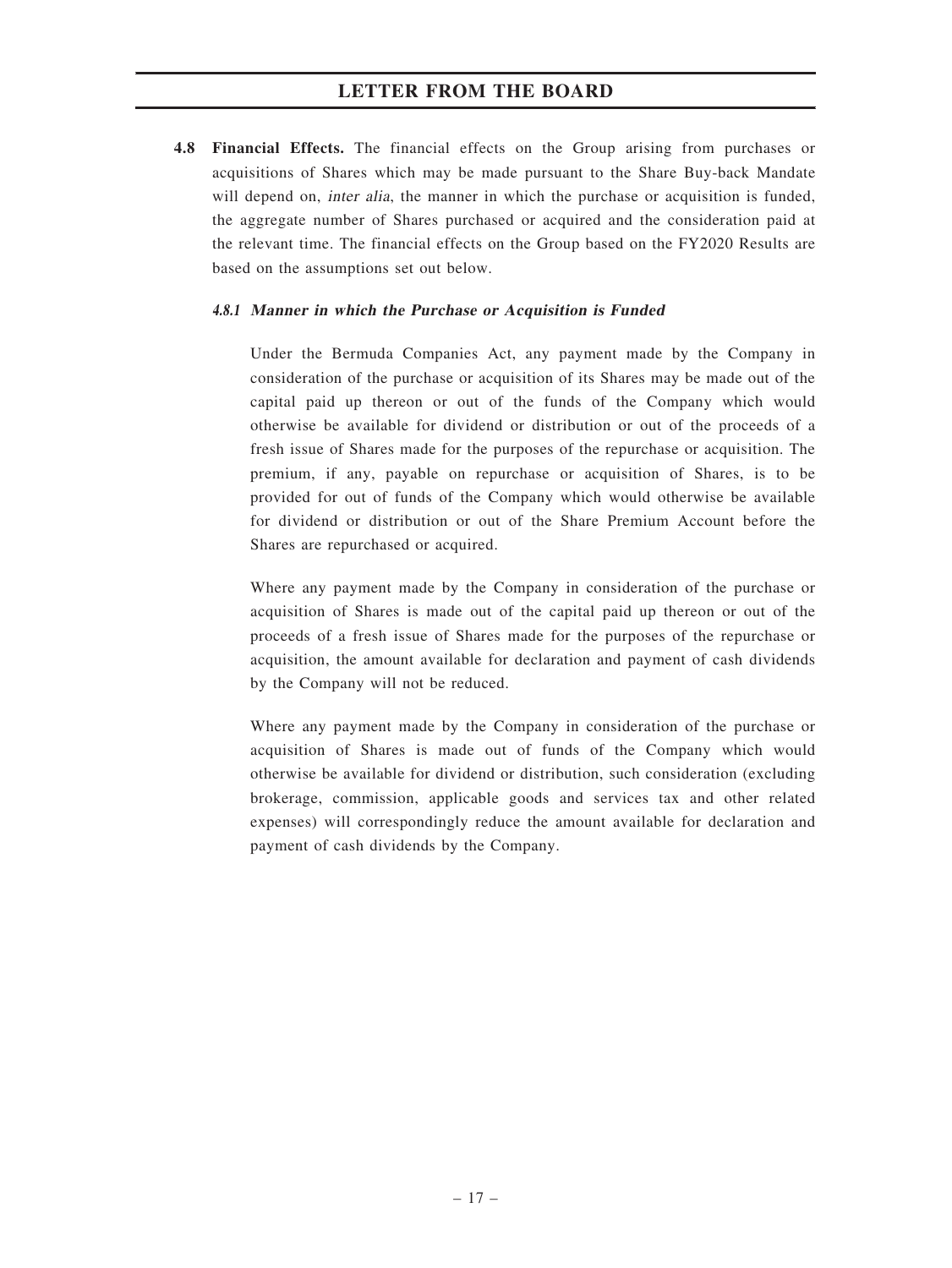### 4.8.2 Maximum Price Paid for Shares Acquired or Purchased

Based on 2,860,876,723 issued Shares as at the Latest Practicable Date, the purchase by the Company of 10 per cent. of such Shares will result in the purchase or acquisition of 286,087,672 Shares.

Assuming that the Company purchases or acquires the 286,087,672 Shares on the SGX-ST at the Maximum Price on the Latest Practicable Date, the maximum amount of funds required is approximately:

- (i) in the case of Market Purchases, S\$72,380,181 based on S\$0.253 for each Share (being the price equivalent to five per cent. above the Average Closing Price of the Shares traded on the SGX-ST over the last five Market Days preceding the Latest Practicable Date); and
- (ii) in the case of Off-Market Purchases, S\$72,380,181 based on S\$0.253 for each Share (being the price equivalent to five per cent. above the Average Closing Price of the Shares traded on the SGX-ST over the last five Market Days preceding the Latest Practicable Date).

# 4.8.3 For illustrative purposes only, on the basis of the assumptions set out above as well as the following:

- (i) the Share Buy-back Mandate had been effective on 1 January 2020;
- (ii) the purchase of Shares took place at the beginning of the financial year on 1 January 2020;
- (iii) there was no issuance of Shares after the Latest Practicable Date; and
- (iv) the Share purchases were funded by internal resources and/or external borrowings,

the financial effects on the FY2020 Results would have been as follows: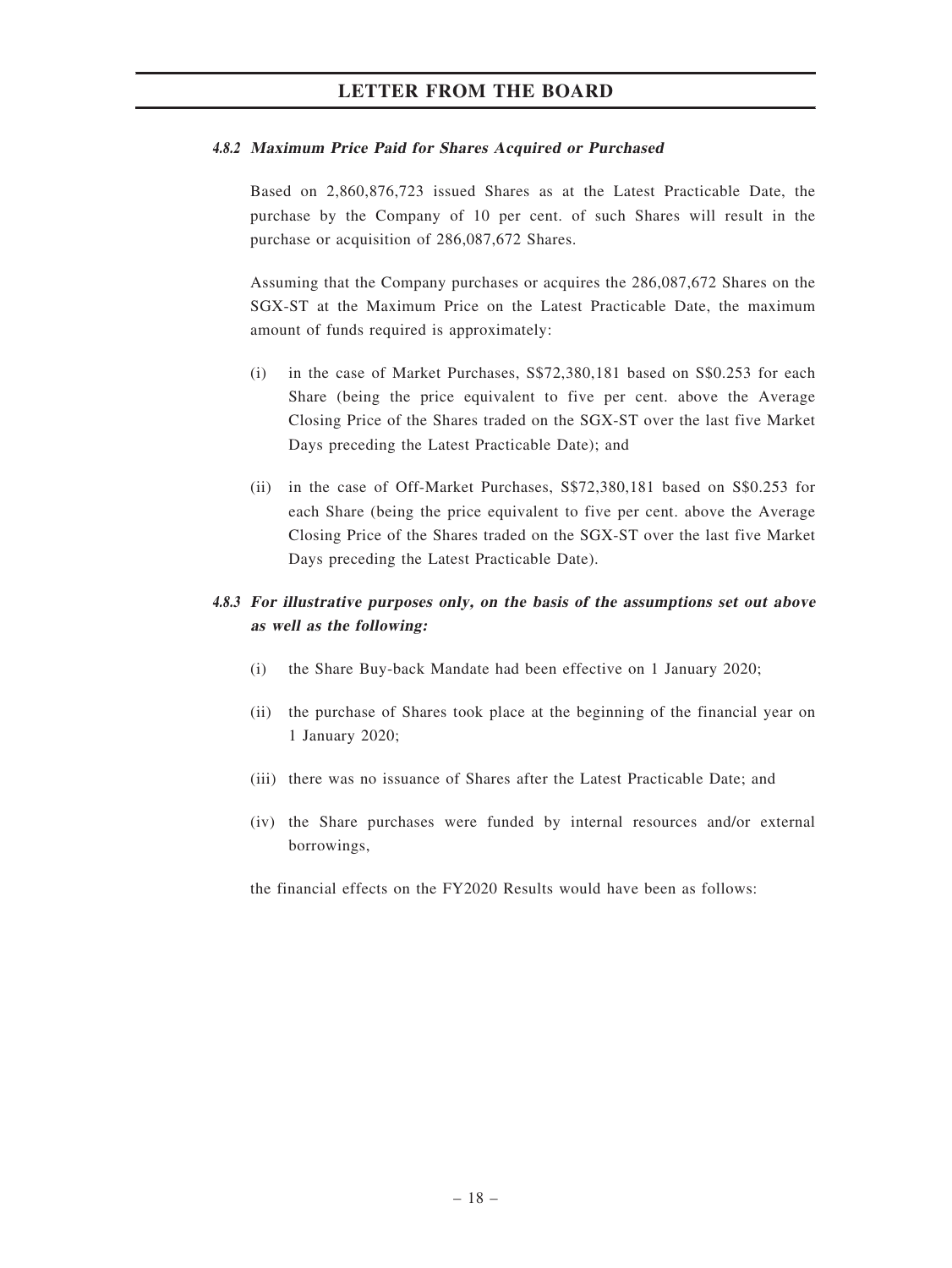Purchases made equally out of profits (5%) and capital (5%) and all cancelled<sup>(1)</sup>

|                                                      | <b>GROUP</b>           |                         | <b>COMPANY</b>  |                         |
|------------------------------------------------------|------------------------|-------------------------|-----------------|-------------------------|
|                                                      | <b>Before</b><br>After |                         | <b>Before</b>   | After                   |
|                                                      | <b>Share</b>           | <b>Share</b>            | <b>Share</b>    | <b>Share</b>            |
|                                                      | <b>Buy-back</b>        | <b>Buy-back</b>         | <b>Buy-back</b> | <b>Buy-back</b>         |
|                                                      | HK\$'000               | $HK$^{\prime}000^{(2)}$ | HK\$'000        | $HK$^{\prime}000^{(2)}$ |
| As at 31 December 2020                               |                        |                         |                 |                         |
| Shareholders' Funds <sup>(3)</sup>                   | 10,534,293             | 10,104,341              | 10,631,219      | 10,201,267              |
| Net Asset Value                                      | 11,405,859             | 10,975,907              | 10,631,219      | 10,201,267              |
| <b>Total Assets</b>                                  | 26,907,534             | 26,895,011              | 17,814,929      | 17,802,406              |
| <b>Total Liabilities</b>                             | 15,501,675             | 15,919,104              | 7,183,710       | 7,601,139               |
| Total Borrowings <sup>(4)</sup>                      | 11,078,133             | 11,495,562              | 7,084,457       | 7,501,886               |
| Profit Attributable to Equity Holders <sup>(5)</sup> | 1,024,271              | 1,011,748               | 211,187         | 198,664                 |
| Number of Shares ('000)                              |                        |                         |                 |                         |
| Issued and Paid-up Share Capital                     | 2,860,877              | 2,574,789               | 2,860,877       | 2,574,789               |
| Weighted Average Number of Issued and Paid-          |                        |                         |                 |                         |
| up Shares                                            | 2,860,877              | 2,574,789               | 2,860,877       | 2,574,789               |
| <b>Financial Ratios</b>                              |                        |                         |                 |                         |
| Net Asset Value per Share (HK\$)                     | 3.68                   | 3.92                    | 3.72            | 3.96                    |
| Earnings per Share (HK\$)                            | 0.358                  | 0.393                   | $n.m.(6)$       | $n.m.$ <sup>(6)</sup>   |
| Gearing Ratio <sup>(7)</sup>                         | 58%                    | 59%                     | 40%             | 43%                     |

#### Notes:

- (1) The disclosed financial effects remain the same irrespective of whether the purchase of Shares is made by way of Market Purchases or Off-Market Purchases.
- (2) Assumes that the Company purchases the maximum limit of 286,087,672 Shares at the Maximum Price of S\$0.253 per Share (being the price equivalent to five per cent. above the Average Closing Price of the Shares traded on the SGX-ST over the last five Market Days preceding the Latest Practicable Date).
- (3) ''Shareholders' Funds'' means the aggregate amounts of Share Capital, Share Premium, foreign currency translation reserve, statutory reserve, contributed surplus reserve, other reserves and retained earnings.
- (4) "Total Borrowings" means short term and long term borrowings.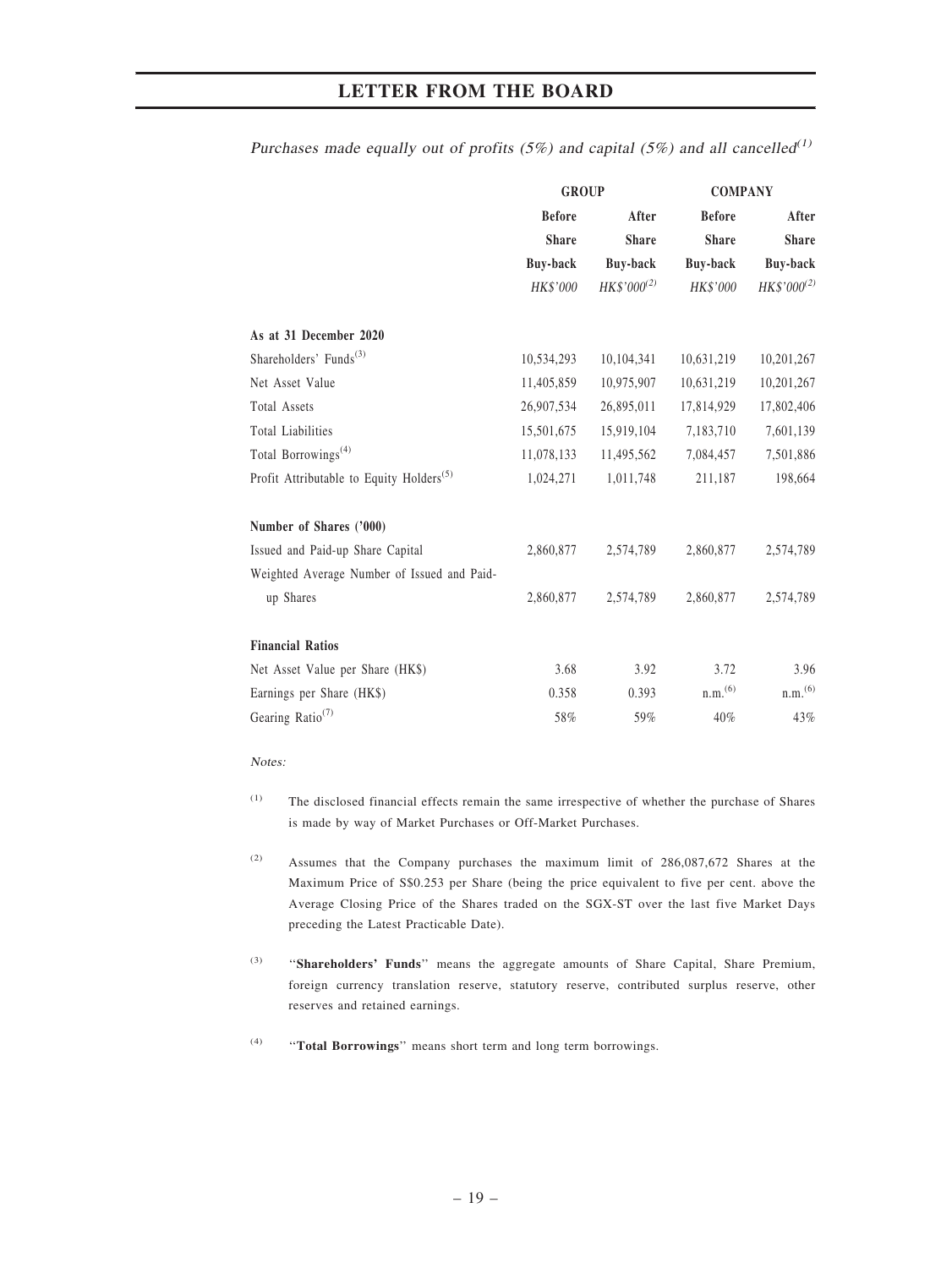- $(5)$  "Profit Attributable to Equity Holders" after Share Buy-back has been adjusted by the notional interest expense incurred at the interest rate of three per cent. per annum less taxation.
- $(6)$  "n.m." means not meaningful.
- $(7)$  ''Gearing Ratio'' represents the ratio of total liabilities to total assets.

# SHAREHOLDERS SHOULD NOTE THAT THE FOREGOING FINANCIAL EFFECTS ARE BASED ON THE FY2020 RESULTS AND THE ABOVE ASSUMPTIONS AND ARE FOR ILLUSTRATION ONLY. THE FY2020 RESULTS MAY NOT BE REPRESENTATIVE OF FUTURE PERFORMANCE.

It should be noted that although the Share Buy-back Mandate would authorise the Company to purchase or acquire up to 10 per cent. of the total number of issued Shares, the Company may not necessarily purchase or acquire or be able to purchase or acquire the entire 10 per cent. In addition, the Shares purchased or acquired by the Company shall be treated as cancelled immediately or be held by the Company as treasury shares upon purchase or acquisition. The Company will take into account both financial and non-financial factors (for example, stock market conditions and the performance of the Shares) in assessing the relative impact of a Share purchase before execution.

- 4.9 Taxation. Shareholders who are in doubt as to their respective tax positions or any tax implications, or who may be subject to tax in a jurisdiction outside Singapore or Hong Kong, should consult their own professional advisers.
- 4.10 Listing Status of the Shares under the SGX-ST Listing Manual and the SEHK Listing Rules. The SGX-ST Listing Manual requires a listed company to ensure that at least 10 per cent. of the total number of its issued shares (excluding treasury shares, subsidiary holdings, preference shares and convertible equity securities) in a class that is listed is held by public shareholders at all times.

As at the Latest Practicable Date, approximately 27.05 per cent. of the total number of Shares are held by public Shareholders. Accordingly, the Company is of the view that there is a sufficient number of the Shares in issue held by public Shareholders which would permit the Company to undertake purchases or acquisitions of its Shares through Market Purchases and/or Off-Market Purchases up to the full 10 per cent. limit pursuant to the Share Buy-back Mandate without affecting the listing status of the Shares on the SGX-ST. The Company will consider investor interests when maintaining a liquid market in its securities and will ensure that there is a sufficient float for an orderly market in its securities when purchasing its Shares.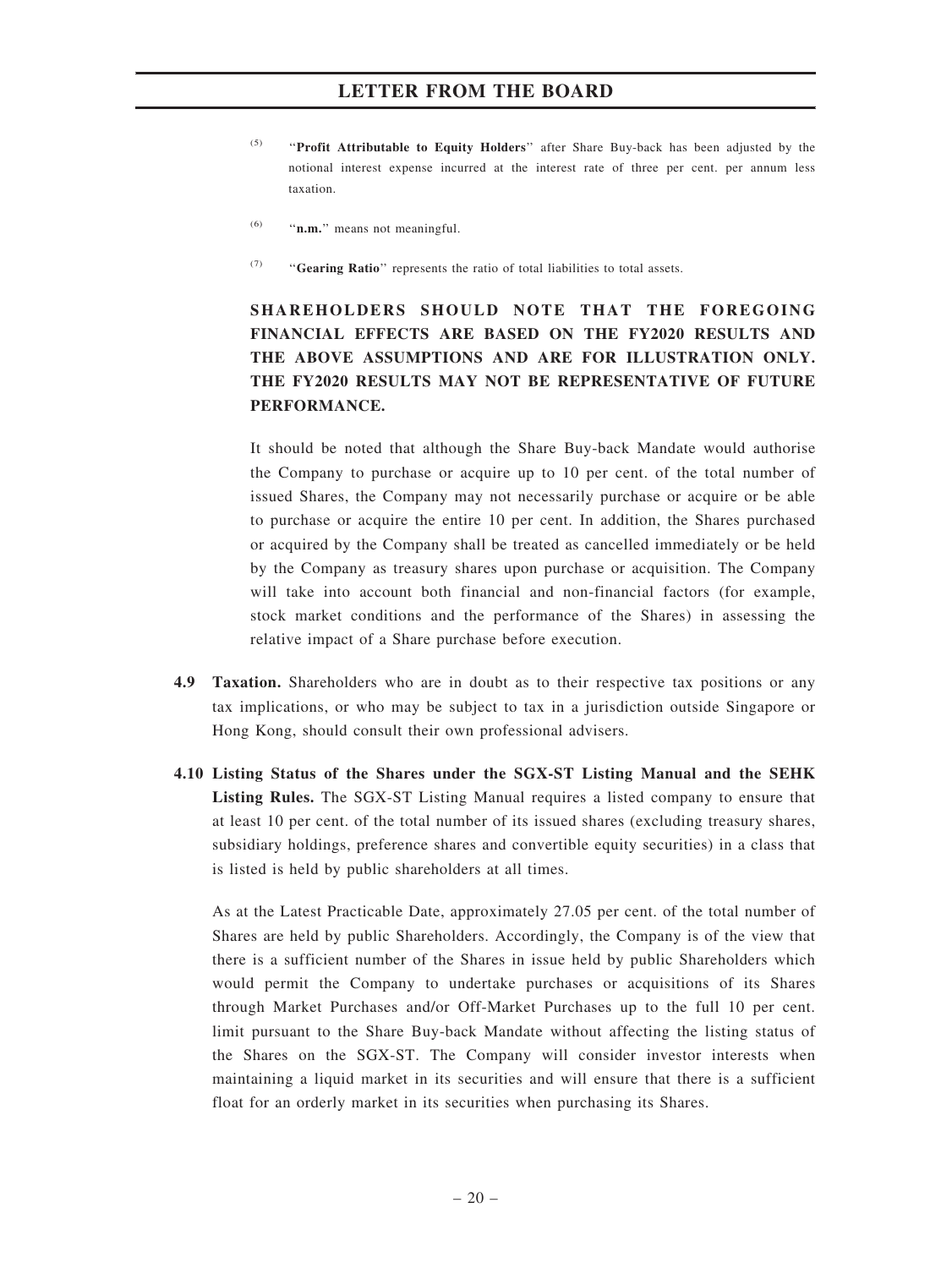### Under the SEHK Listing Rules

The SEHK Listing Rules prohibit a company from making repurchase on the SEHK if the result of the repurchase would be that less than 25% (or such other prescribed minimum percentage as determined by the SEHK) of the issued Shares would be in public hands. The Company has no present intention to exercise the Share Buy-back Mandate to such extent which would otherwise result in the number of Shares being held by the public falling below such minimum requirement.

An issuer shall not purchase its shares on the SEHK at any time after inside information has come to its knowledge until the information is made publicly available. In particular, during the period of one month immediately preceding the earlier of (a) the date of the board meeting (as such date is first notified to the SEHK in accordance with the SEHK Listing Rules) for the approval of the issuer's results for any year, half-year, quarterly or any other interim period (whether or not required under the SEHK Listing Rules); and (b) the deadline for the issuer to announce its results for any year or half-year under the SEHK Listing Rules, or quarterly or any other interim period (whether or not required under the SEHK Listing Rules), and ending on the date of the results announcement, the issuer may not purchase its shares on the SEHK, unless the circumstances are exceptional. Further, an issuer shall not knowingly purchase its shares from a Core Connected Person and a Core Connected Person shall not knowingly sell shares to the issuer, on the SEHK.

In undertaking any purchases or acquisitions of the Shares, the Directors will use their best efforts to ensure that, notwithstanding such Share purchases or acquisitions, a sufficient float in the hands of the public will be maintained so that the Share purchases or acquisitions will not adversely affect the listing status of the Shares on the SEHK, cause market illiquidity or adversely affect the orderly trading of the Shares.

4.11 SGX-ST Listing Manual. The SGX-ST Listing Manual restricts a listed company from purchasing shares by way of market purchases at a price per share which is more than five per cent. above the ''average closing price'', being the average of the closing market prices of the shares over the last five Market Days on which transactions in the shares were recorded, before the day on which the purchases were made, and deemed to be adjusted for any corporate action that occurs during the relevant fiveday period and the day on which the purchases are made. The Maximum Price for a Share in relation to Market Purchases referred to in paragraph 4.4.4(i) above complies with this requirement. Although the SGX-ST Listing Manual does not prescribe a maximum price in relation to purchases of shares by way of off-market purchases, the Company has set a cap of five per cent. above the Average Closing Price as the maximum price for a Share to be purchased or acquired by way of an Off-Market Purchase.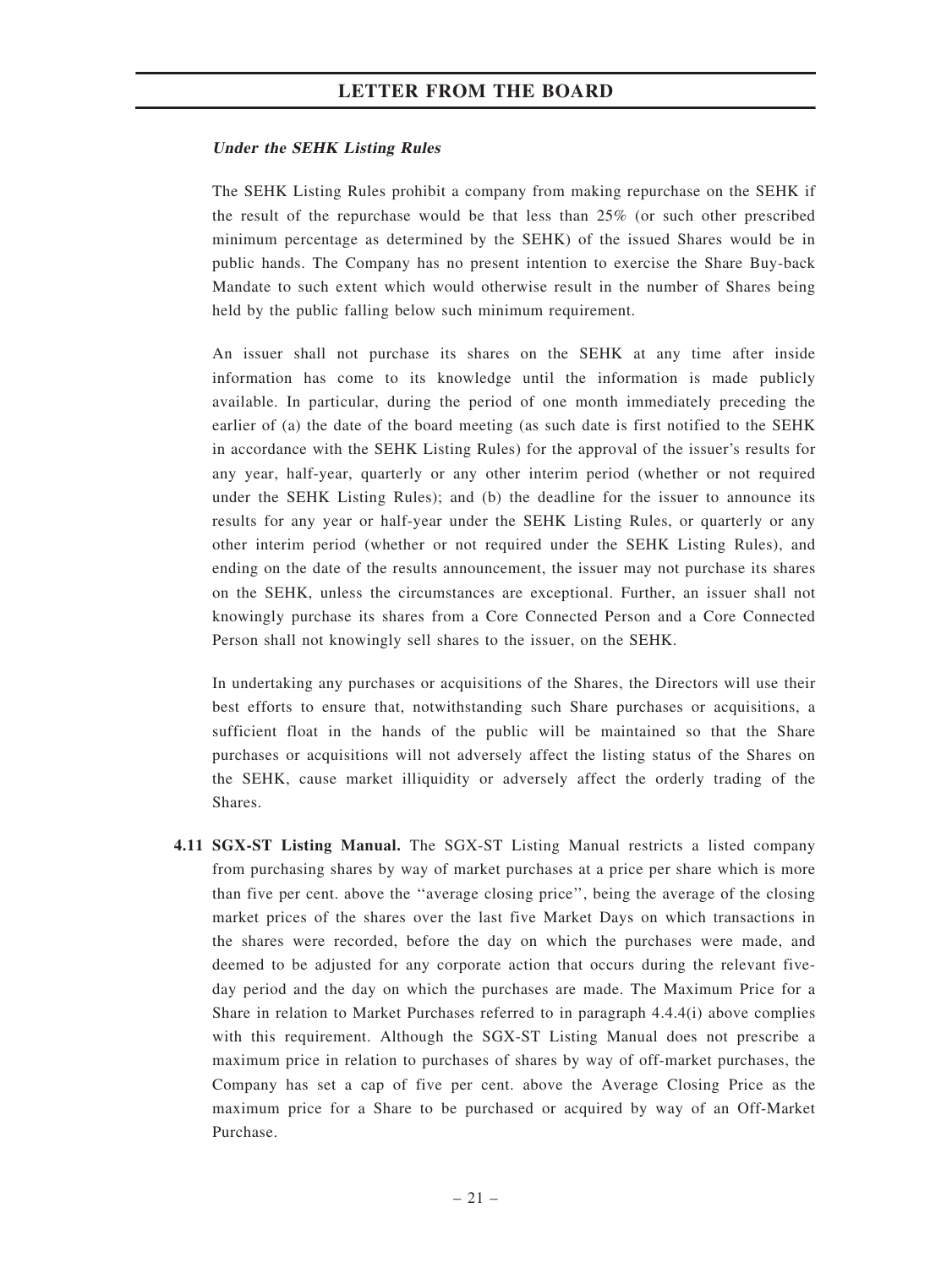The Company will not undertake any purchase or acquisition of Shares pursuant to the Share Buy-back Mandate at any time after any matter or development of a price sensitive nature has occurred or has been the subject of consideration and/or a decision of the Board until such price sensitive information has been publicly announced. In particular, the Company will not purchase or acquire any Shares during the period commencing one month before the announcement of the Company's half year and full year results.

4.12 Reporting Requirements. The SGX-ST Listing Manual specifies that a listed company shall report all purchases or acquisitions of its shares to the SGX-ST not later than 9.00 a.m. (i) in the case of a Market Purchase, on the Market Day following the day of purchase or acquisition of any of its shares and (ii) in the case of an Off-Market Purchase, on the second Market Day after the close of acceptances of the offer. Such announcement (which must be in the form prescribed by the SGX-ST Listing Manual) must include details of the date of the purchase, the total number of shares purchased, the number of shares cancelled, the number of shares held as treasury shares, the purchase price per share or the highest and lowest prices paid for such shares, as applicable, the total consideration (including stamp duties and clearing charges) paid or payable for the shares, the number of shares purchased as at the date of announcement (on a cumulative basis), the number of shares excluding treasury shares and subsidiary holdings, the number of treasury shares held after the purchase and the number of subsidiary holdings after the purchase.

Under the SEHK Listing Rules, after a listed issuer has made a purchase of its shares whether on the SEHK or otherwise, the listed issuer shall:

(a) submit for publication to the SEHK not later than 30 minutes before the earlier of the commencement of the morning trading session or any pre-opening session on the business day following any day on which the issuer makes a purchase or acquisition of shares (whether on the SEHK or otherwise), the total number of shares purchased or acquired by the issuer on the previous day, the purchase price per share or the highest and lowest prices paid for such purchases or acquisitions of shares which were made on the SEHK were made in accordance with the SEHK Listing Rules and if the issuer's primary listing is on the SEHK, that there have been no material changes to the particulars contained in the explanatory statement issued by the listed issuer in relation to the mandate pursuant to which such purchase or acquisition of shares is made. In respect of purchases or acquisitions of shares made on another stock exchange, the issuer's report must confirm that those purchases were made in accordance with the domestic rules applying to purchases on that other stock exchange. Such reports shall be made on a return in such form and containing such information as the SEHK may from time to time prescribe. In the event that no shares are purchased on any particular day then no return need be made to the SEHK; and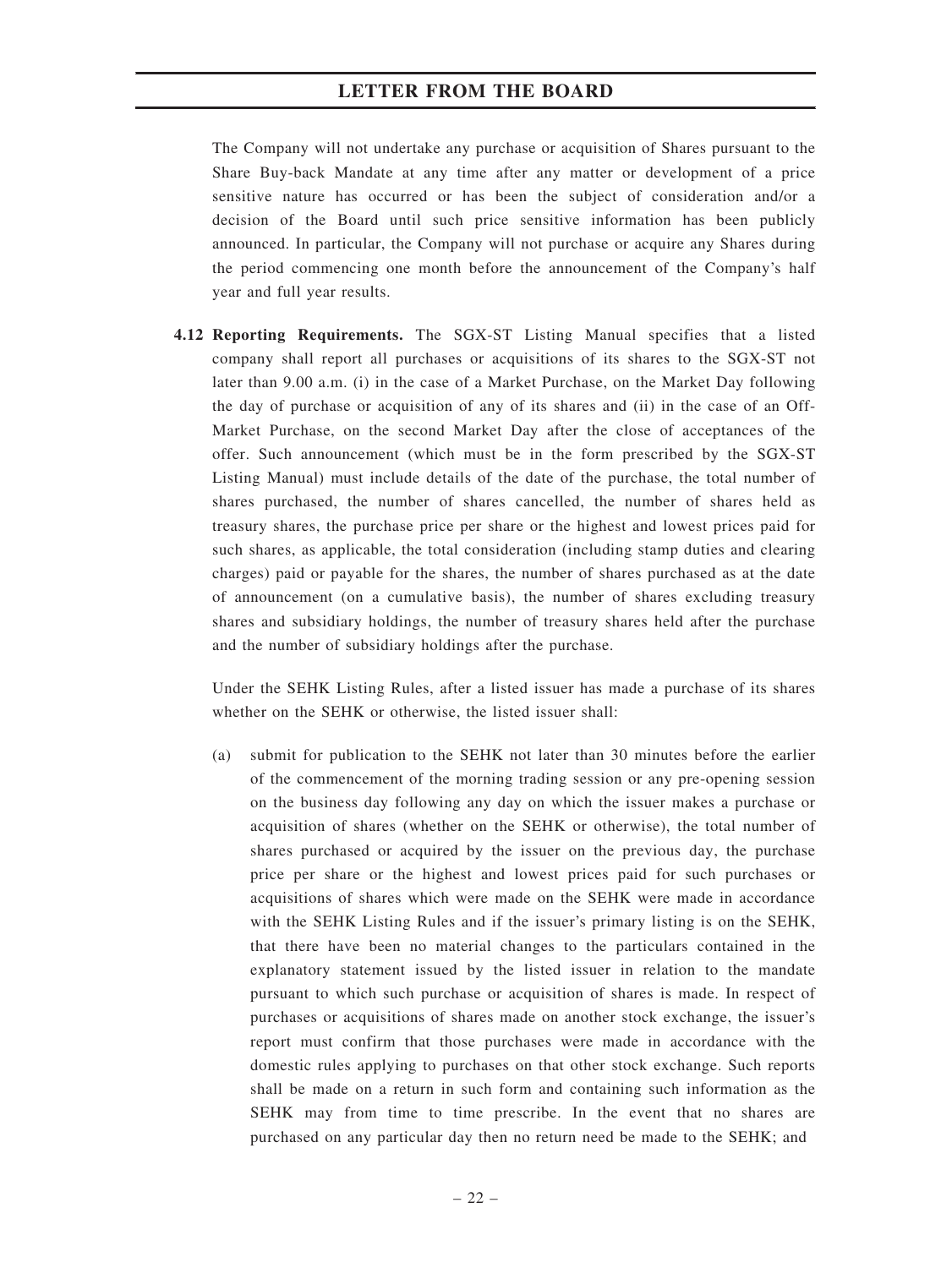- (b) include in its annual report and accounts a monthly breakdown of purchases of shares made during the financial year under review showing the number of shares purchased each month (whether on the SEHK or otherwise) and the purchase price per share or the highest and lowest price paid for all such purchases, where relevant, and the aggregate price paid by the issuer for such purchases. The section headed ''Directors' Statement'' in the annual report shall contain reference to the purchases made during the year and the reasons for making such purchases.
- 4.13 Take-over Implications under the SG Take-over Code. Appendix 2 of the SG Takeover Code contains the Share Buy-back Guidance Note. The take-over implications arising from any purchase or acquisition by the Company of its Shares are set out below.

#### 4.13.1 Obligation to make <sup>a</sup> Take-over Offer

If, as a result of any purchase or acquisition by the Company of its Shares, the proportionate interest in the voting capital of the Company of a Shareholder and persons acting in concert with him increases, such increase will be treated as an acquisition for the purposes of Rule 14 of the SG Take-over Code. Consequently, a Shareholder or a group of Shareholders acting in concert with a Director could obtain or consolidate effective control of the Company and become obliged to make an offer under Rule 14 of the SG Take-over Code.

#### 4.13.2 Persons Acting in Concert

Under the SG Take-over Code, persons acting in concert comprise individuals or companies who, pursuant to an agreement or understanding (whether formal or informal), co-operate, through the acquisition by any of them of shares in a company to obtain or consolidate effective control of that company.

In addition, under the SG Take-over Code, certain persons are presumed to be acting in concert with each other, unless the contrary is established. For example, the following individuals and companies will be presumed to be acting in concert with each other:

- (i) the following companies:
	- (a) a company;
	- (b) the parent company of (a);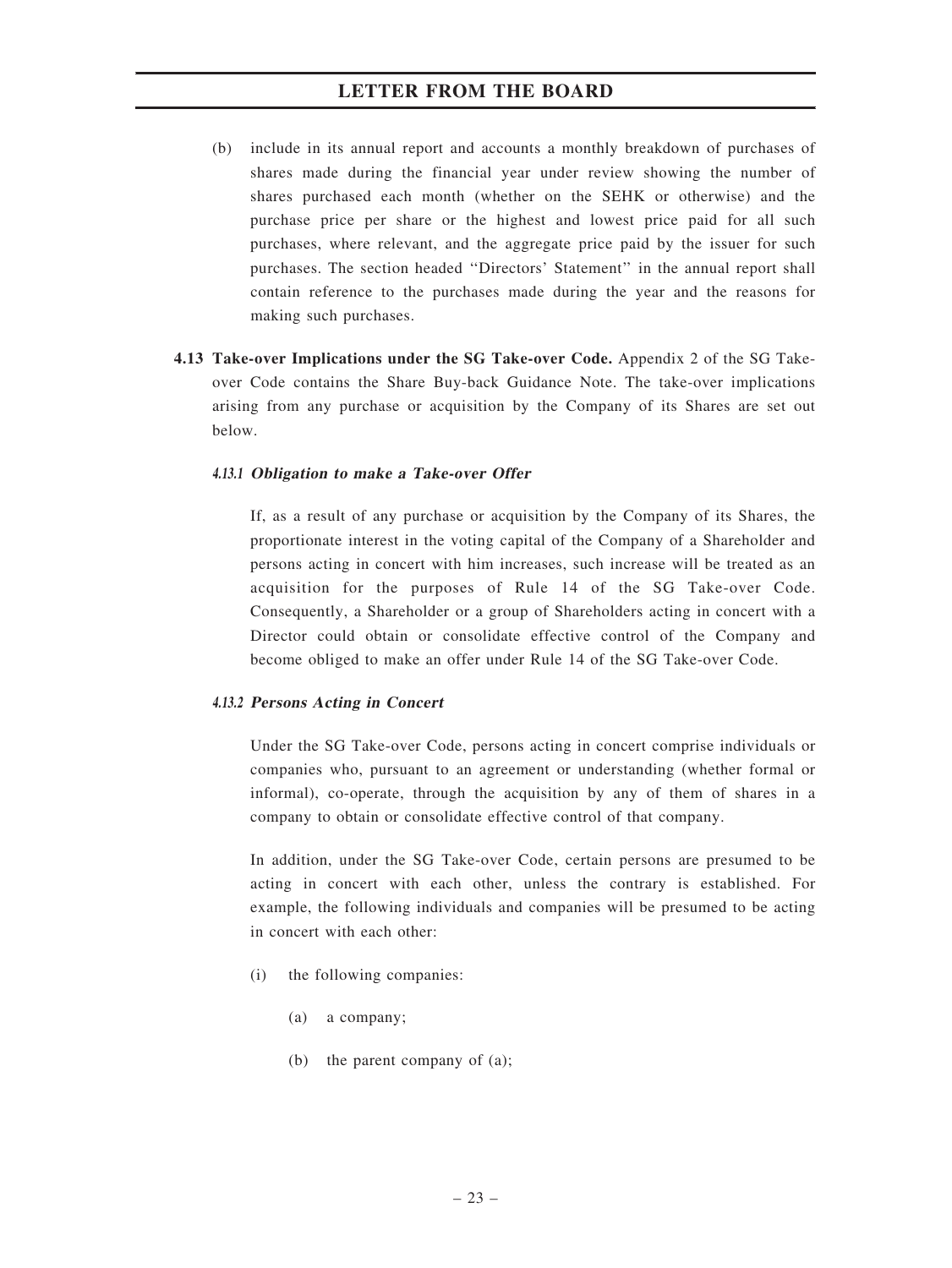- (c) the subsidiaries of (a);
- (d) the fellow subsidiaries of (a);
- (e) the associated companies of any of  $(a)$ ,  $(b)$ ,  $(c)$  or  $(d)$ ;
- (f) companies whose associated companies include any of (a), (b), (c), (d) or (e); and
- (g) any person who has provided financial assistance (other than a bank in the ordinary course of business) to any of the foregoing companies for the purchase of voting rights; and
- (ii) a company with any of its directors (together with their close relatives, related trusts as well as companies controlled by any of the directors, their close relatives and related trusts).

The circumstances under which Shareholders, including Directors and persons acting in concert with them respectively, will incur an obligation to make a takeover offer under Rule 14 of the SG Take-over Code after a purchase or acquisition of Shares by the Company are set out in Appendix 2 to the SG Takeover Code.

### 4.13.3 Effect of Rule 14 and Appendix 2

In general terms, the effect of Rule 14 and Appendix 2 of the SG Take-over Code is that, unless exempted, Directors and persons acting in concert with them will incur an obligation to make a take-over offer under Rule 14 if, as a result of the Company purchasing or acquiring Shares, the voting rights of such Directors and their concert parties would increase to 30 per cent. or more, or in the event that such Directors and their concert parties hold between (and including) 30 per cent. and 50 per cent. of the Company's voting rights, if the voting rights of such Directors and their concert parties would increase by more than one per cent. in any period of six months. In calculating the percentages of voting rights of such Directors and their concert parties, treasury shares shall be excluded.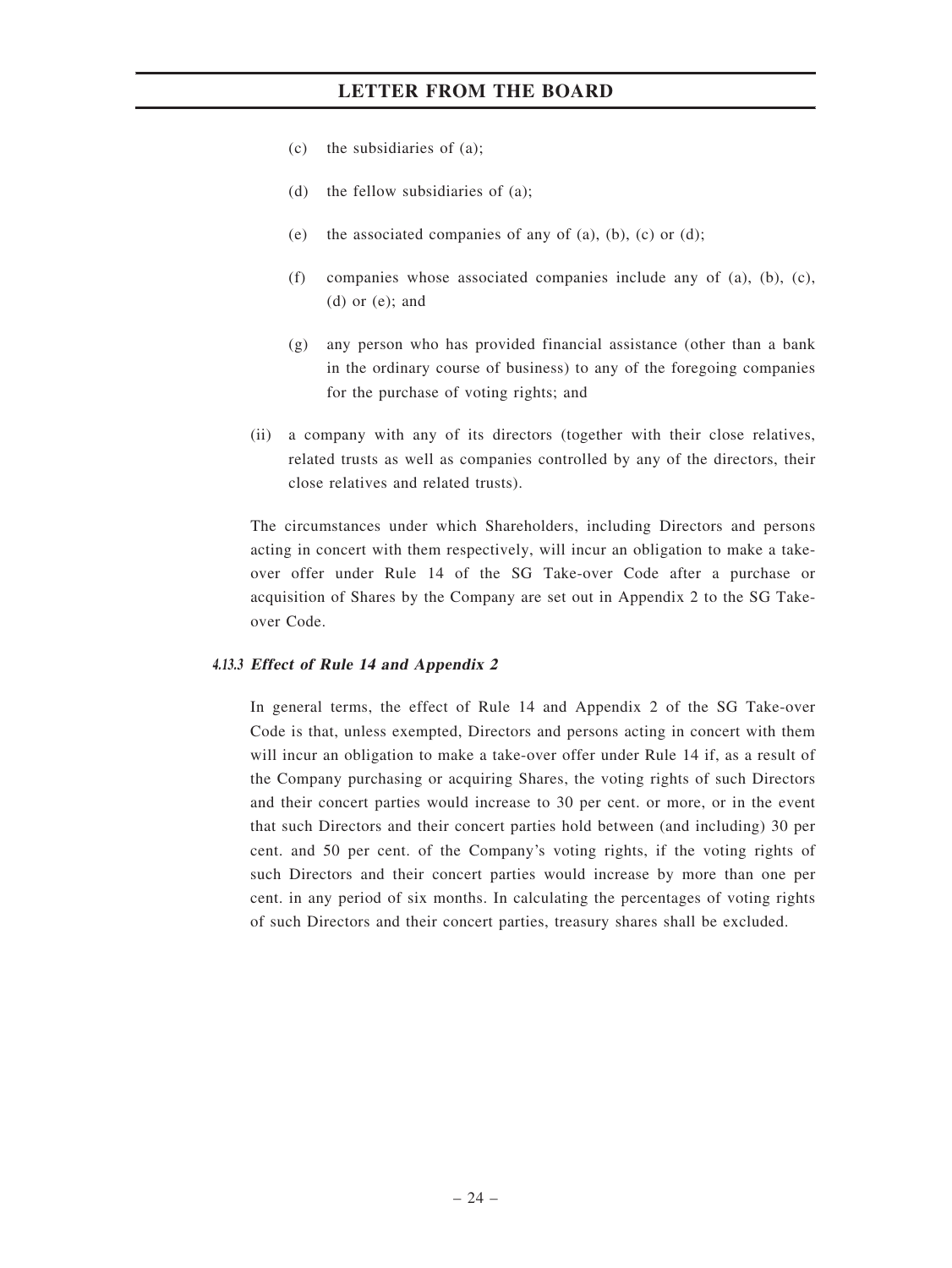Under Appendix 2 of the SG Take-over Code, a Shareholder not acting in concert with the Directors will not be required to make a take-over offer under Rule 14 of the SG Take-over Code if, as a result of the Company purchasing or acquiring its Shares, the voting rights of such Shareholder would increase to 30 per cent. or more, or, if such Shareholder holds between (and including) 30 per cent. and 50 per cent. of the Company's voting rights, the voting rights of such Shareholder would increase by more than one per cent. in any period of six months. Such Shareholder need not abstain from voting in respect of the resolution authorising the Share Buy-back Mandate.

Based on the interests of the Substantial Shareholders as recorded in the Register of Substantial Shareholders as at the Latest Practicable Date as set out in paragraph 5.3 below, none of the Substantial Shareholders would become obliged to make a take-over offer for the Company under Rule 14 of the SG Take-over Code as a result of the purchase by the Company of the maximum limit of 10 per cent. of its issued Shares as at the Latest Practicable Date.

### 4.14 Take-over Implications under the Hong Kong Takeovers Code

If a Shareholder's proportionate interest in the voting rights of the Company increases on the Company exercising its powers to repurchase Shares pursuant to the Share Buy-back Mandate, such an increase will be treated as an acquisition for the purpose of Rule 32 of the Hong Kong Takeovers Code. As a result, a Shareholder or a group of Shareholders acting in concert could obtain or consolidate control of the Company and become obliged to make a mandatory offer in accordance with Rule 26 of the Hong Kong Takeovers Code. As at the Latest Practicable Date, the Directors are not aware of any Shareholders, or a group of Shareholders acting in concert, who may become obliged to make a mandatory offer in accordance with Rules 26 and 32 of the Hong Kong Takeovers Code in the event that the Directors exercise the power to repurchase Shares pursuant to the Share Buy-back Mandate.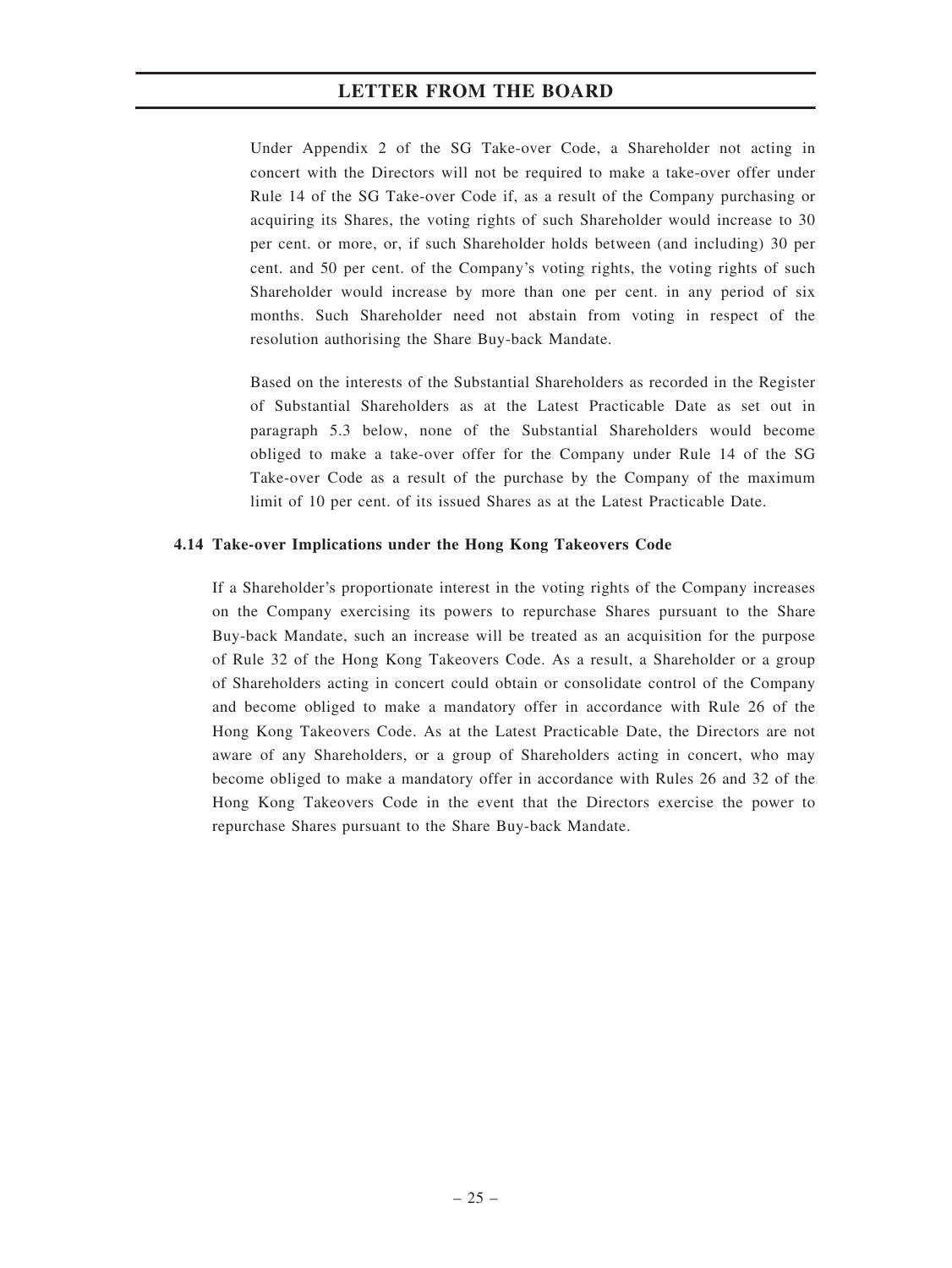|  |  | As at the Latest Practicable Date, so far as the Directors are aware, the following |  |  |  |  |  |  |
|--|--|-------------------------------------------------------------------------------------|--|--|--|--|--|--|
|  |  | Shareholders are interested in $5\%$ or more of the Shares then in issue:           |  |  |  |  |  |  |

|                                                               |                                        | Number of                   | Approximate<br>percentage of<br>shareholdings<br>in the<br>Company as<br>at the Latest | Approximate<br>percentage of<br>shareholdings<br>in the<br>Company after<br>the Directors<br>exercise in full<br>the power to<br>purchase or |
|---------------------------------------------------------------|----------------------------------------|-----------------------------|----------------------------------------------------------------------------------------|----------------------------------------------------------------------------------------------------------------------------------------------|
| Name of Substantial Shareholders                              | Nature of Interest                     | <b>Shares</b><br>interested | Practicable<br>Date                                                                    | acquire the<br><b>Shares</b><br>(Note)                                                                                                       |
| China Everbright Water Holdings<br>Limited                    | Beneficial interest                    | 2,084,724,572               | 72.87                                                                                  | 80.97                                                                                                                                        |
| China Everbright Environmental<br>Protection Holdings Limited | Interests in controlled<br>corporation | 2,084,724,572               | 72.87                                                                                  | 80.97                                                                                                                                        |
| Everbright Environment                                        | Interests in controlled<br>corporation | 2,084,724,572               | 72.87                                                                                  | 80.97                                                                                                                                        |
| Guildford Limited                                             | Interests in controlled<br>corporation | 2,084,724,572               | 72.87                                                                                  | 80.97                                                                                                                                        |
| Datten Investments Limited                                    | Interests in controlled<br>corporation | 2,084,724,572               | 72.87                                                                                  | 80.97                                                                                                                                        |
| China Everbright Holdings Company<br>Limited                  | Interests in controlled<br>corporation | 2,084,724,572               | 72.87                                                                                  | 80.97                                                                                                                                        |
| China Everbright Group Ltd.                                   | Interests in controlled<br>corporation | 2,084,724,572               | 72.87                                                                                  | 80.97                                                                                                                                        |
| Central Huijin Investment Ltd.                                | Interests in controlled<br>corporation | 2,084,724,572               | 72.87                                                                                  | 80.97                                                                                                                                        |

Note: The Company has no present intention to exercise the Share Buy-back Mandate to such extent which would otherwise result in takeover obligations under the Hong Kong Takeovers Code or the number of Shares being held by the public falling below the minimum requirement as prescribed by the SEHK, which is currently 25% of the entire issued share capital of the Company.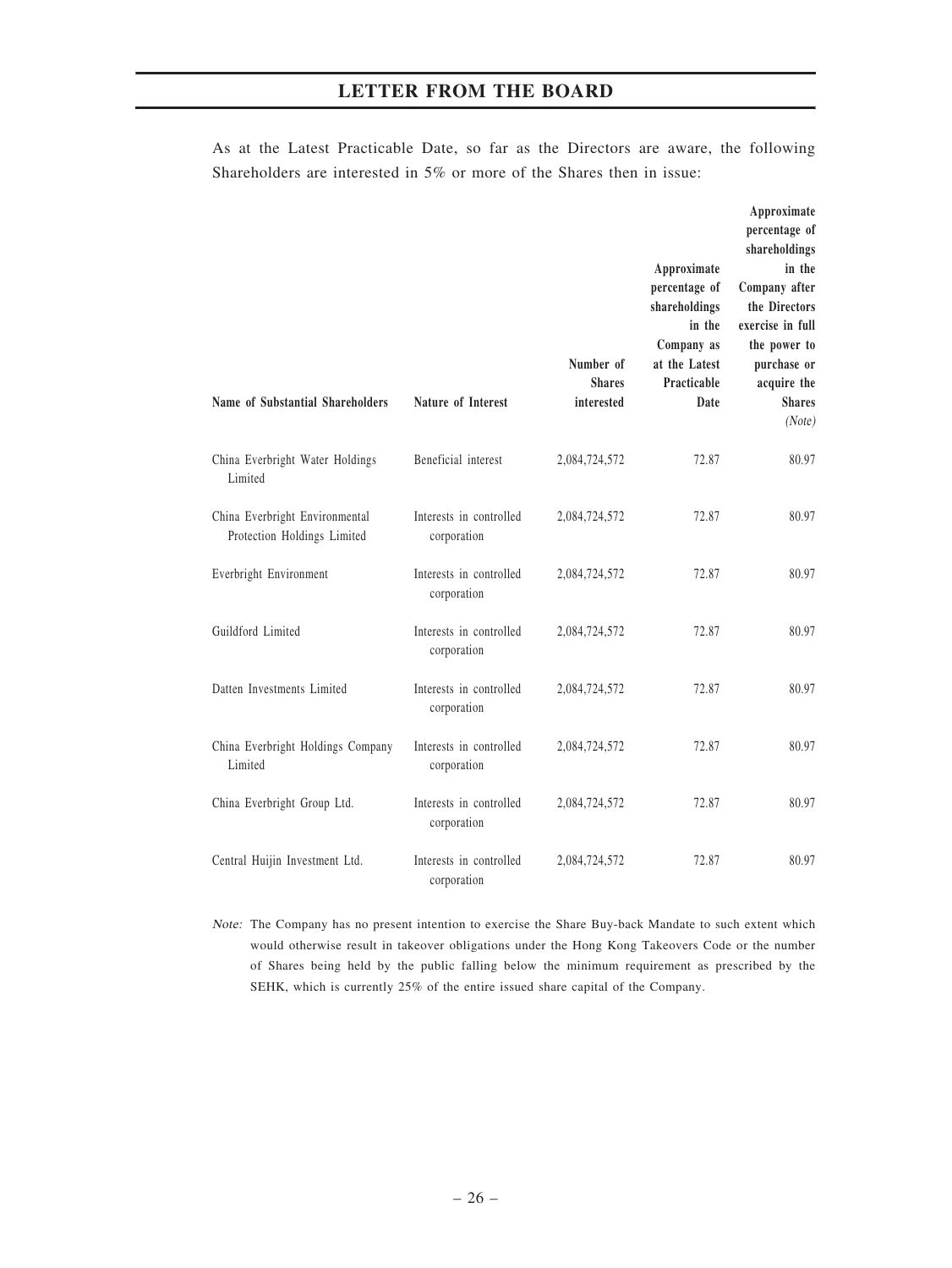SHAREHOLDERS WHO ARE IN DOUBT AS TO THEIR OBLIGATIONS, IF ANY, TO MAKE A MANDATORY TAKE-OVER OFFER UNDER THE SG TAKE-OVER CODE OR THE HONG KONG TAKEOVERS CODE AS A RESULT OF ANY PURCHASE OR ACQUISITION OF SHARES BY THE COMPANY SHOULD CONSULT THE SECURITIES INDUSTRY COUNCIL OF SINGAPORE AND THE SECURITIES AND FUTURES COMMISSION OF HONG KONG AND/OR THEIR PROFESSIONAL ADVISERS AT THE EARLIEST OPPORTUNITY.

#### 4.15 General and Director's undertaking

None of the Directors or, to the best of their knowledge having made all reasonable enquiries, their Close Associates, have any present intention to sell to the Company or its subsidiaries any of the Shares in the Company if the Share Buy-Back Mandate is approved at the 2021 AGM.

No Core Connected Person has notified the Company that he/she has a present intention to sell any Shares to the Company nor has he/she undertaken not to sell any of the Shares held by him/her to the Company in the event that the Company is authorised to make repurchases of Shares when the Share Buy-Back Mandate is approved and exercised.

The Directors have undertaken to the SEHK that, so far as the same may be applicable, they will exercise the powers of the Company to make repurchases pursuant to the Share Buy-Back Mandate in accordance with the SEHK Listing Rules and applicable laws of Singapore, and in accordance with the regulations set out in the Bye-laws.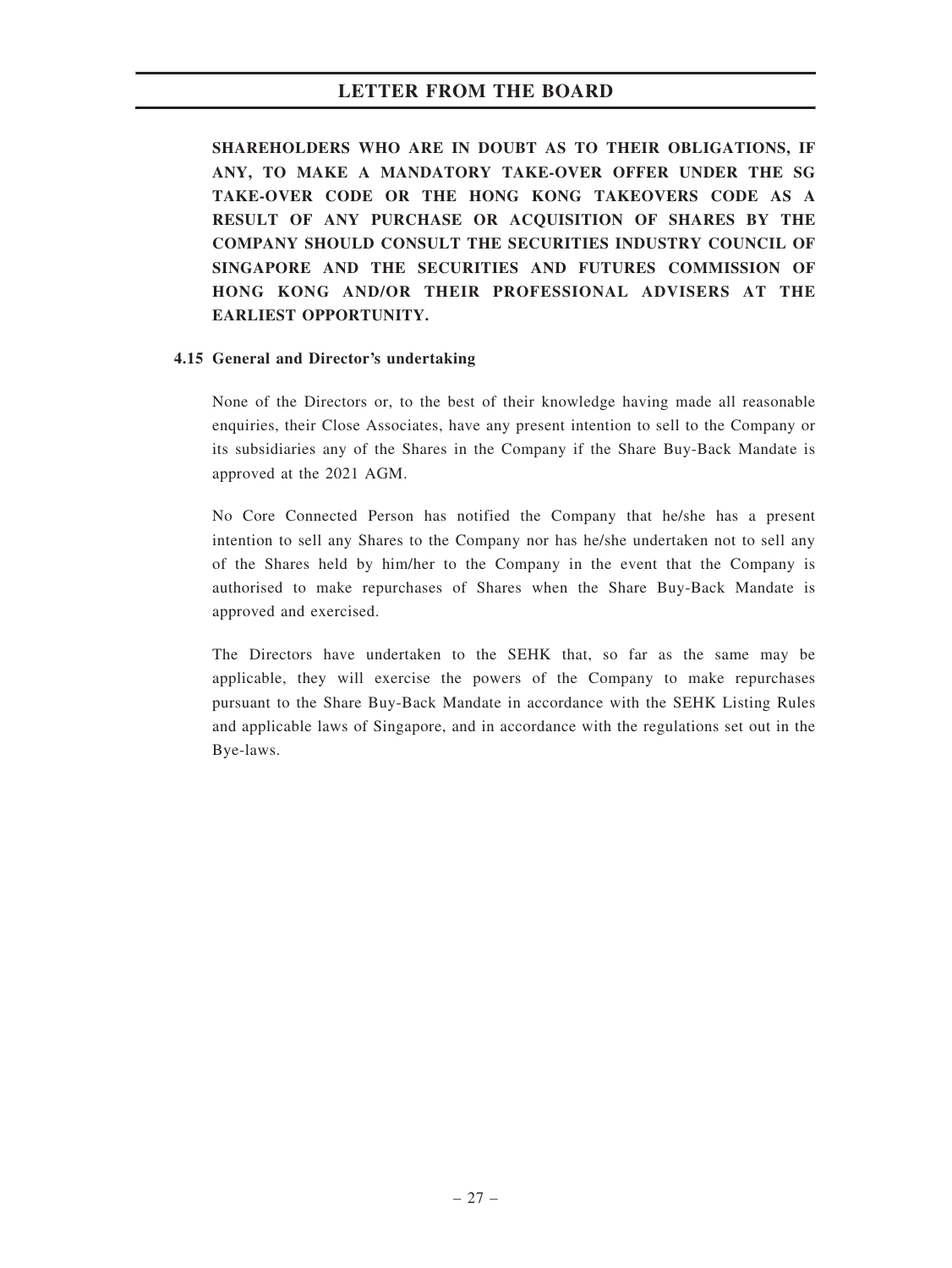### 4.16 Share Prices

The highest and lowest prices at which the Shares have traded on the SGX-ST and the SEHK during each of the previous twelve months up to the Latest Practicable Date were as follows:

|                      | <b>Highest</b> | Lowest        | <b>Highest</b> | Lowest      |
|----------------------|----------------|---------------|----------------|-------------|
|                      | Prices on      | Prices on     | Prices on      | Prices on   |
|                      | the            | the           | the            | the         |
| Month                | <b>SGX-ST</b>  | <b>SGX-ST</b> | <b>SEHK</b>    | <b>SEHK</b> |
|                      | (S\$)          | $(S\$ )       | $(HK\$         | $(HK\$      |
|                      |                |               |                |             |
| 2020                 |                |               |                |             |
| April                | 0.2216         | 0.1933        | 1.4000         | 1.2000      |
| May                  | 0.2122         | 0.1801        | 1.3200         | 1.1500      |
| June                 | 0.2311         | 0.1933        | 1.3300         | 1.1600      |
| July                 | 0.2479         | 0.1993        | 1.3500         | 1.1900      |
| August               | 0.2527         | 0.2236        | 1.4600         | 1.2600      |
| September            | 0.2350         | 0.2150        | 1.3100         | 1.2200      |
| October              | 0.2250         | 0.2100        | 1.2500         | 1.1800      |
| November             | 0.2250         | 0.2100        | 1.3000         | 1.1800      |
| December             | 0.2300         | 0.2150        | 1.3000         | 1.2300      |
| 2021                 |                |               |                |             |
| January              | 0.2500         | 0.2200        | 1.4000         | 1.2700      |
| February             | 0.2350         | 0.2200        | 1.4700         | 1.2600      |
| March (up to and     |                |               |                |             |
| including the Latest |                |               |                |             |
| Practicable Date)    | 0.2450         | 0.2300        | 1.5800         | 1.3600      |

### 5. FURTHER INFORMATION

5.1 Interests of Directors and Controlling Shareholders. None of the Directors or, to the best of the Company's knowledge, the controlling Shareholders of the Company, has any interest, direct or indirect, in the Share Buy-back Mandate (other than through their respective shareholdings in the Company).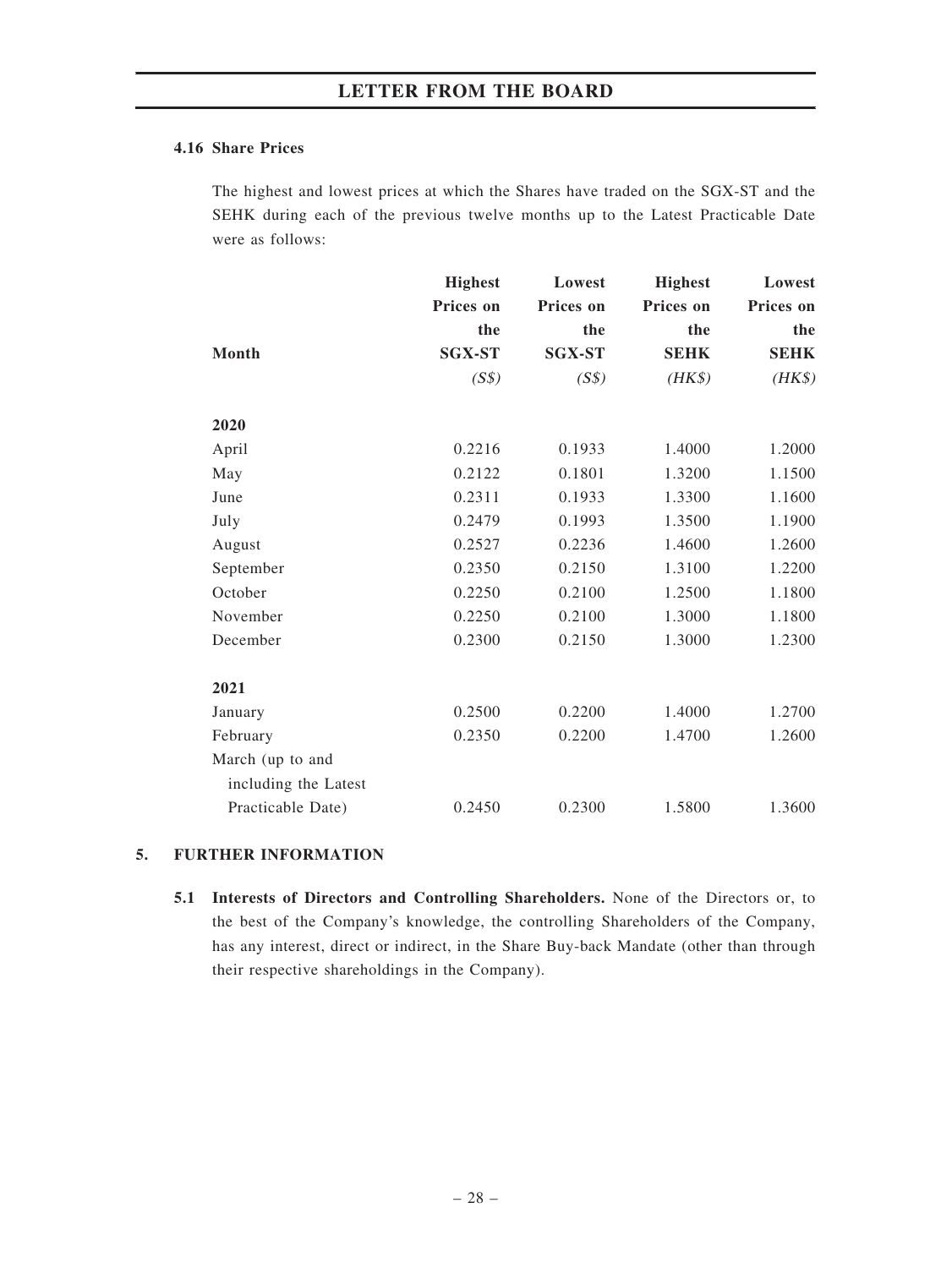5.2 Shareholding Interests of Directors. The interests of Directors in the Company as recorded in the Register of Directors' Shareholdings as at the Latest Practicable Date are set out below:

| <b>Directors</b>              | <b>Direct Interest</b> | <b>Deemed Interest</b> |               |      |
|-------------------------------|------------------------|------------------------|---------------|------|
|                               | No. of Shares          | %                      | No. of Shares | %    |
| Mr. Wang Tianyi               |                        |                        |               |      |
| Mr. An Xuesong                |                        |                        |               |      |
| Mr. Luo Junling               |                        |                        |               |      |
| Mr. Zhai Haitao               |                        |                        |               |      |
| Mr. Lim Yu Neng Paul $^{(1)}$ |                        |                        | 1,608,909     | 0.06 |
| Ms. Cheng Fong Yee            | 622,266                | 0.02                   |               |      |
| Ms. Hao Gang                  |                        |                        |               |      |

Note:

- (1) Mr. Lim Yu Neng Paul is deemed to be interested in 100,509 Shares held in the name of Citibank Nominees Singapore Pte. Ltd. and 1,508,400 Shares held in the name of DBS Nominees (Pte.) Ltd.
- 5.3 Shareholding Interests of Substantial Shareholders. The interests of Substantial Shareholders in the Shares as recorded in the Register of Substantial Shareholders as at the Latest Practicable Date are set out below:

| <b>Substantial Shareholders</b>               | Direct Interest |       | <b>Deemed Interest</b> |       |
|-----------------------------------------------|-----------------|-------|------------------------|-------|
|                                               | No. of Shares   | %     | No. of Shares          | $\%$  |
| China Everbright Water Holdings               |                 |       |                        |       |
| Limited                                       | 2,084,724,572   | 72.87 |                        |       |
| China Everbright Environmental                |                 |       |                        |       |
| Protection Holdings Limited $(1)$             |                 |       | 2,084,724,572          | 72.87 |
| Everbright Environment <sup>(2)</sup>         |                 |       | 2,084,724,572          | 72.87 |
| Guildford Limited $(3)$                       |                 |       | 2,084,724,572          | 72.87 |
| Datten Investments Limited <sup>(4)</sup>     |                 |       | 2,084,724,572          | 72.87 |
| China Everbright Holdings                     |                 |       |                        |       |
| Company Limited <sup>(5)</sup>                |                 |       | 2,084,724,572          | 72.87 |
| China Everbright Group Ltd. <sup>(6)</sup>    |                 | -     | 2,084,724,572          | 72.87 |
| Central Huijin Investment Ltd. <sup>(7)</sup> |                 |       | 2,084,724,572          | 72.87 |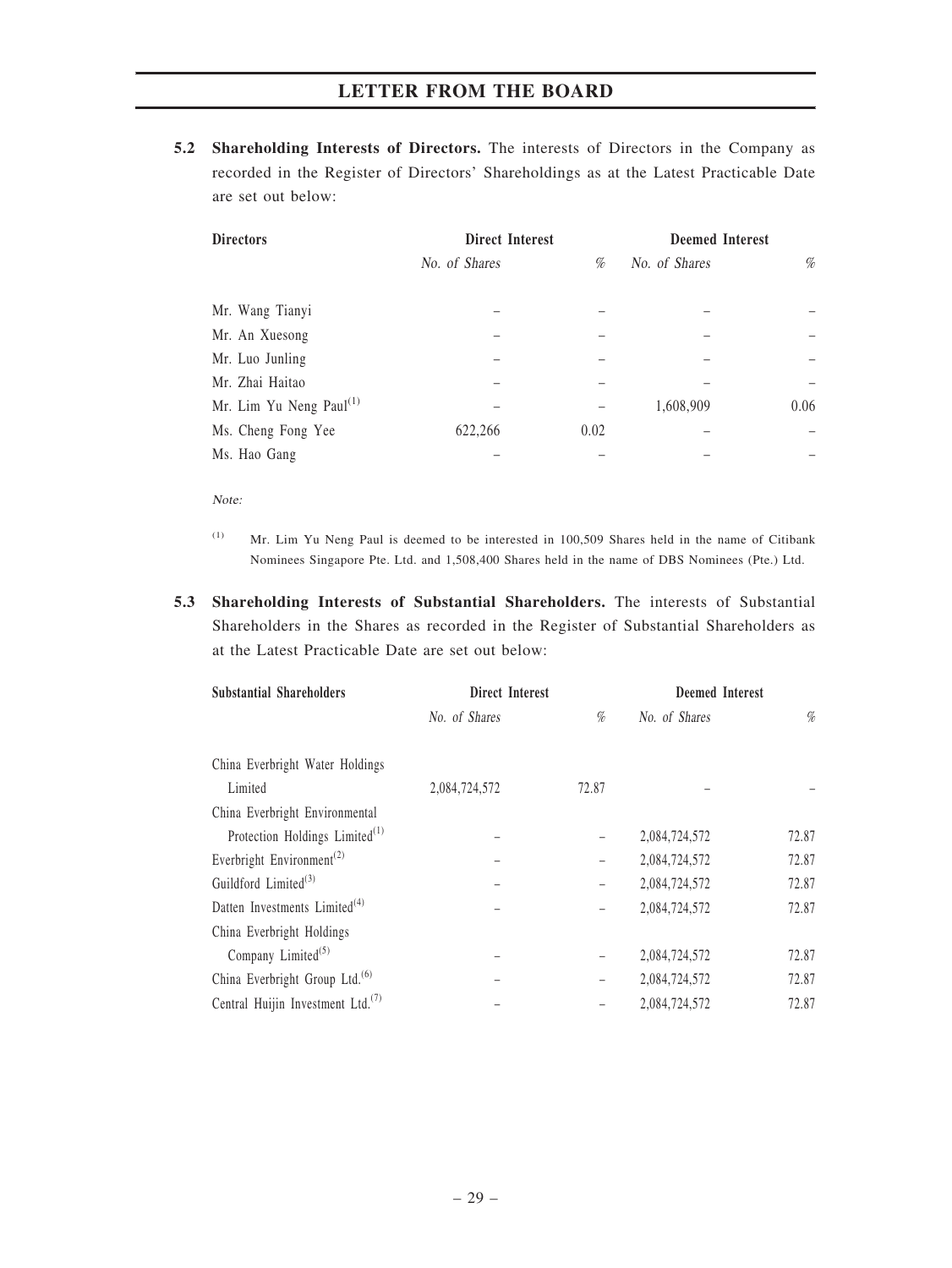#### Notes:

- (1) China Everbright Environmental Protection Holdings Limited, which is the holding company of China Everbright Water Holdings Limited, is deemed to have an interest in the Shares held by China Everbright Water Holdings Limited.
- (2) Everbright Environment is the holding company of China Everbright Environmental Protection Holdings Limited and is deemed to have an interest in the Shares in which China Everbright Environmental Protection Holdings Limited has an interest.
- (3) Guildford Limited holds more than 20 per cent. but not more than 50 per cent. of the total issued shares of Everbright Environment and is deemed to have an interest in the Shares in which Everbright Environment has an interest.
- (4) Datten Investments Limited is the holding company of Guildford Limited and is deemed to have an interest in the Shares in which Guildford Limited has an interest.
- (5) China Everbright Holdings Company Limited is the holding company of Datten Investments Limited and is deemed to have an interest in the Shares in which Datten Investments Limited has an interest.
- (6) China Everbright Group Ltd. is the holding company of China Everbright Holdings Company Limited and is deemed to have an interest in the Shares in which China Everbright Holdings Company Limited has an interest.
- (7) Central Huijin Investment Ltd. holds 63.16 per cent. of the shares in China Everbright Group Ltd. and is deemed to have an interest in the Shares in which China Everbright Group Ltd. has an interest.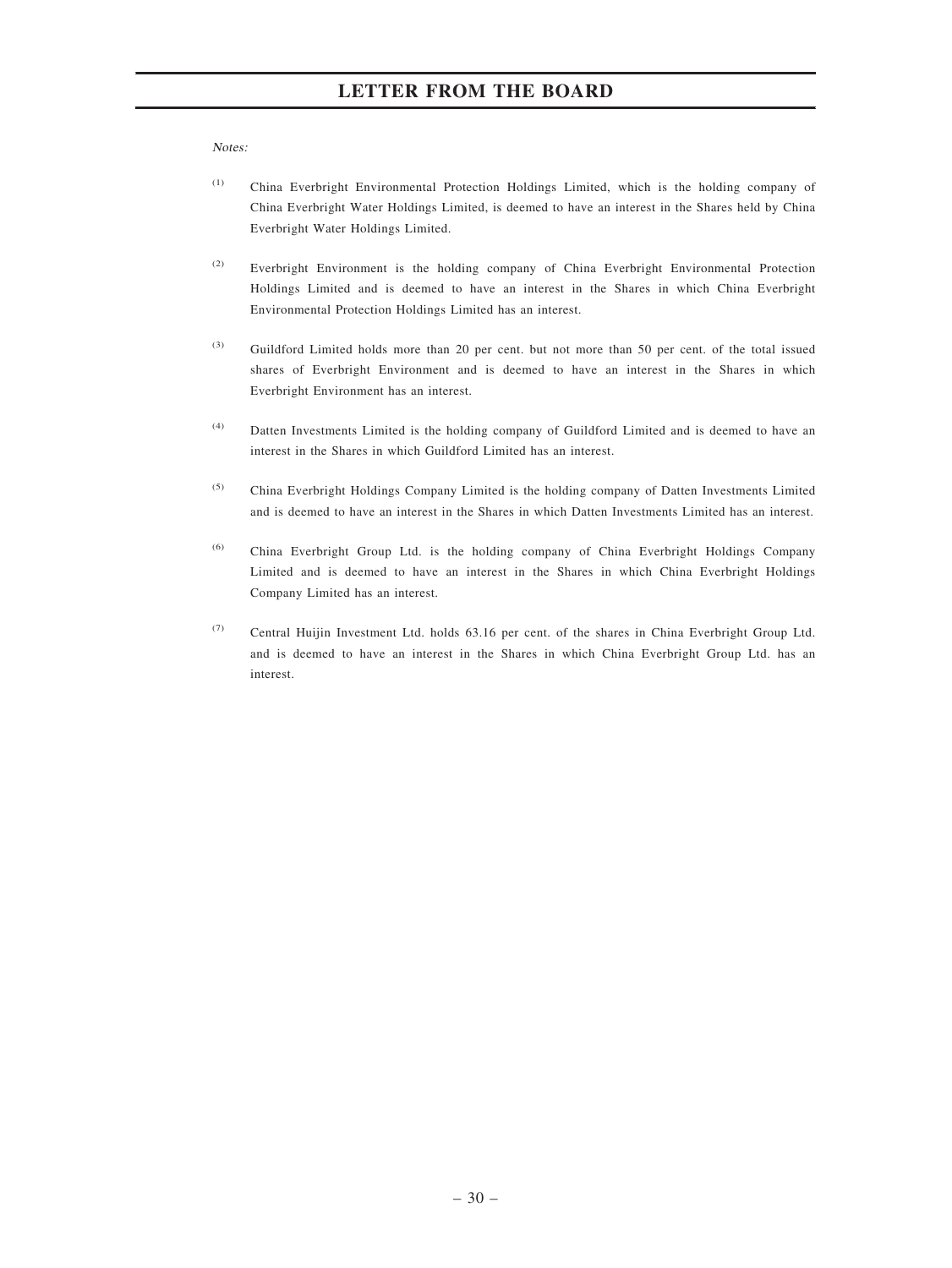# 6. PROPOSED RE-ELECTION OF RETIRING DIRECTORS AND PROPOSED CONTINUED APPOINTMENT OF INDEPENDENT DIRECTORS

6.1 Background. Pursuant to Bye-law 86(1) of the Bye-laws, Mr. Lim Yu Neng Paul (林 御能), Ms. Cheng Fong Yee (鄭鳳儀), Mr. Zhai Haitao (翟海濤), and Ms. Hao Gang (郝剛) will retire as Directors by rotation. All of the retiring Directors, being eligible, will offer themselves for re-election at the 2021 AGM.

The Nominating Committee has reviewed the structure and composition of the Board, the qualifications, skills, knowledge and experience, time commitment and contributions of the four retiring Directors, having regard to the nomination policy and the board diversity policy of the Company.

The Nominating Committee also reviewed and assessed the annual confirmation of independence of each Independent Non-executive Director based on the independence criteria as set out in Rule 3.13 of the SEHK Listing Rules and the guidelines as set out in the SGX-ST Listing Manual and the SG CG Code, and were of the view that all of them remain independent. The Independent Non-executive Directors have provided valuable contributions to the Company and demonstrated their ability to exercise independent judgment and provide a balanced and objective view in relation to the Company's affairs.

The Nominating Committee is of the view that the four retiring Directors have extensive experience in different fields and professions that are relevant to the Company's business. In addition, their respective educational background, experience and knowledge allow them to provide valuable and relevant insights and contribute to the diversity of the Board. Accordingly the Nominating Committee and the Board recommend that Mr. Lim, Ms. Cheng, Mr. Zhai and Ms. Hao be nominated for reelection as Directors, at the 2021 AGM.

Both Mr. Lim and Ms. Cheng are independent directors who have served an aggregate of more than nine years on the Board of the Company. Rule  $210(5)(d)(iii)$  of the SGX-ST Listing Manual, which will take effect from 1 January 2022, provides that a director will not be independent if he has been a director for an aggregate period of more than nine years and his continued appointment as an independent director of the Company has not been sought and approved in separate resolutions by (a) all Shareholders; and (b) Shareholders excluding the Directors and the CEO, and their respective associates.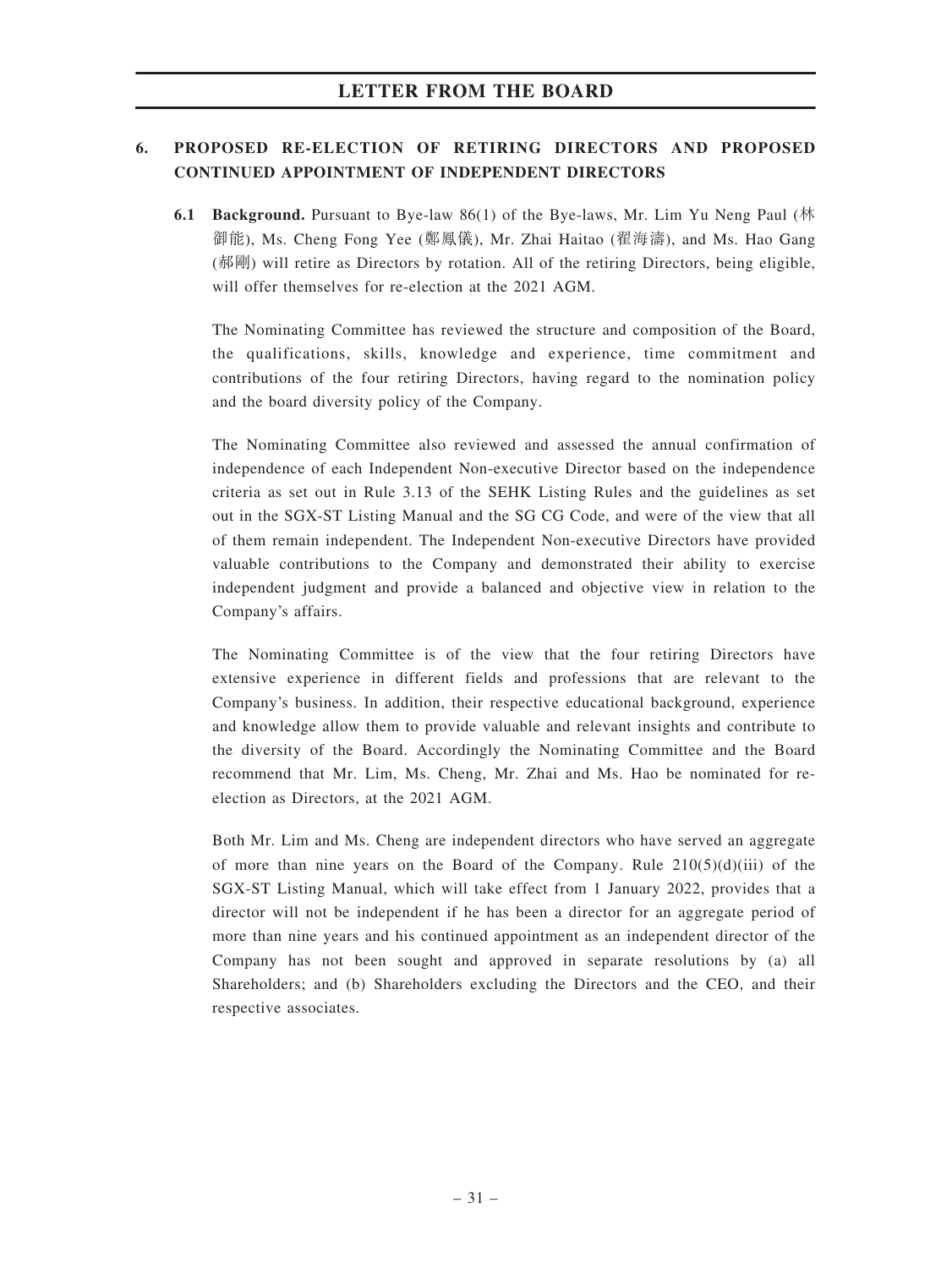Subject to Mr. Lim and Ms. Cheng being re-elected as Directors at the 2021 AGM, the Company is accordingly also seeking the requisite approvals under Rule  $210(5)(d)(iii)(A)$  and (B) of the SGX-ST Listing Manual for each of Mr. Lim's and Ms. Cheng's continued appointment as an independent Director from 1 January 2022. If obtained, the requisite approvals will remain in force until the earlier of (a) the retirement or resignation of Mr. Lim, or as the case may be, Ms. Cheng, as a Director, and (b) the conclusion of the third annual general meeting following (in the case of Mr. Lim) the passing of Resolutions 6 and 7 and (in the case of Ms. Cheng) Resolutions 8 and 9. Otherwise, Mr. Lim and Ms. Cheng will be regarded as nonindependent from 1 January 2022. If Mr. Lim and Ms. Cheng are regarded as nonindependent from 1 January 2022, the Company will not be in compliance with Rule  $210(5)(c)$  of the SGX-ST Listing Manual which requires independent directors to comprise at least one-third of the Board. If this is the case, the Company will endeavor to replace Mr. Lim and Ms. Cheng with new independent directors by 1 March 2022, but in any case not later than 1 April 2022.

The Board has resolved to put forward the above proposals at the 2021 AGM for the consideration and approval by the Shareholders. The appointment of each of the Directors shall take effect from the date of approval by the Shareholders at the 2021 AGM by way of an ordinary resolution and shall last for a term of three years commencing from the date of approval at the 2021 AGM.

6.2 Biographical Details of Directors. Biographical details of the Directors to be reelected as members of the Board are as follows:

#### Independent Non-executive Director

Mr. Lim Yu Neng Paul (林御能), aged 58, is an independent non-executive Director. He is also the chairman of the Audit Committee and a member of the Nominating Committee and the Remuneration Committee.

Mr. Lim has over 25 years of banking experience with international investment banks including Morgan Stanley, Deutsche Bank, Salomen Smith Barney and Bankers Trust. He is currently the managing director and Head of Private Equity of SBI Ven Capital Pte. Ltd., and the independent director of Golden Energy and Resources Limited (listed on SGX-ST) and Nippecraft Limited (listed on SGX-ST).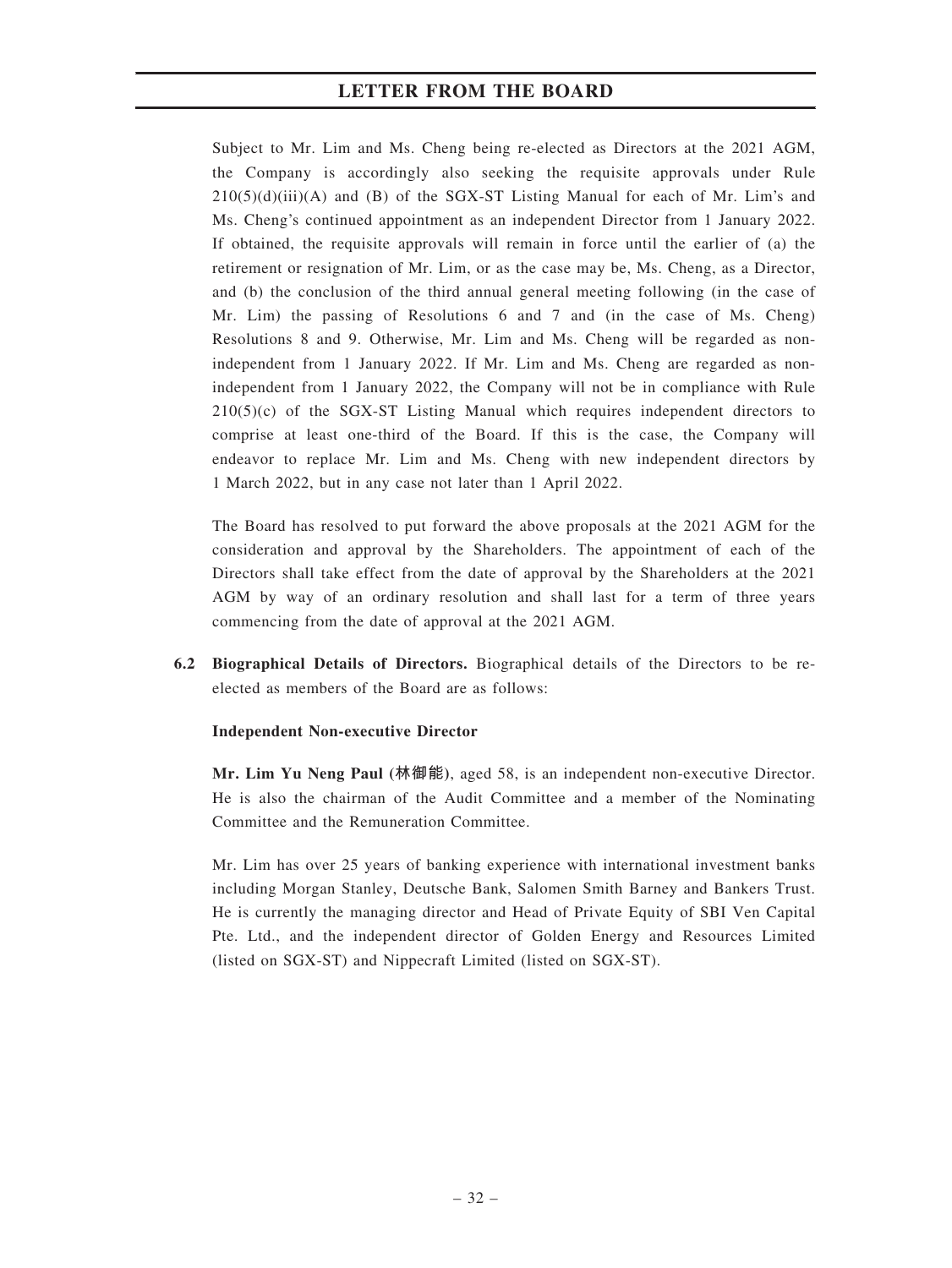Mr. Lim holds a Master of Business Administration degree in Finance and a Bachelor of Science degree in Computer Science from the University of Wisconsin, Madison, United States. He is also a Chartered Financial Analyst.

Mr. Lim was first appointed as an independent Director in July 2007 and continued to be an independent non-executive Director upon the completion of reverse takeover in December 2014. He was last re-elected at the annual general meeting of the Company on 25 April 2018.

Mr. Lim has a letter of appointment with the Company for a period of three years subject to the relevant provisions of retirement by rotation and re-election at the annual general meeting of the Company in accordance with the Bye-laws. Under the terms of Mr. Lim's letter of appointment, Mr. Lim is entitled to a director's fee and may be entitled to benefits in kind. Mr. Lim received a director's fee and benefits in kind for the financial year ended 31 December 2020. Details of his remuneration are set out in note 9 to the financial statements in the FY2020 Annual Report.

Save as disclosed above, Mr. Lim has not held any directorships in any other public companies, the securities of which are listed on any securities market in Hong Kong or overseas in the three years preceding the Latest Practicable Date, has not held any other position in any members of the Group, and has no other relationship with any Director, member of senior management, substantial or controlling Shareholders of the Company. As at the Latest Practicable Date, Mr. Lim is deemed to be interested in 100,509 Shares held in the name of Citibank Nominees Singapore Pte. Ltd. and 1,508,400 Shares held in the name of DBS Nominees (Pte.) Ltd.

Mr. Lim has given his written annual independence to the Company and the Nominating Committee had assessed and reviewed it based on the independence criteria as set out in rule 3.13 of the SEHK Listing Rules and the guidelines as set out in the SGX-ST Listing Manual and the SG CG Code. He does not have any other relationship with any Directors, senior management, substantial shareholders or controlling shareholders of the Company. The Board and the Nominating Committee are also not aware of any circumstance that might influence Mr. Lim in exercising independent judgment, and are satisfied that he has the required character, integrity, independence and experience to fulfill the role of an independent non-executive Director and he will be able to maintain an independent view of the Group's affairs. In addition, the Board and the Nominating Committee have determined that Mr. Lim's length of service has not affected his independence.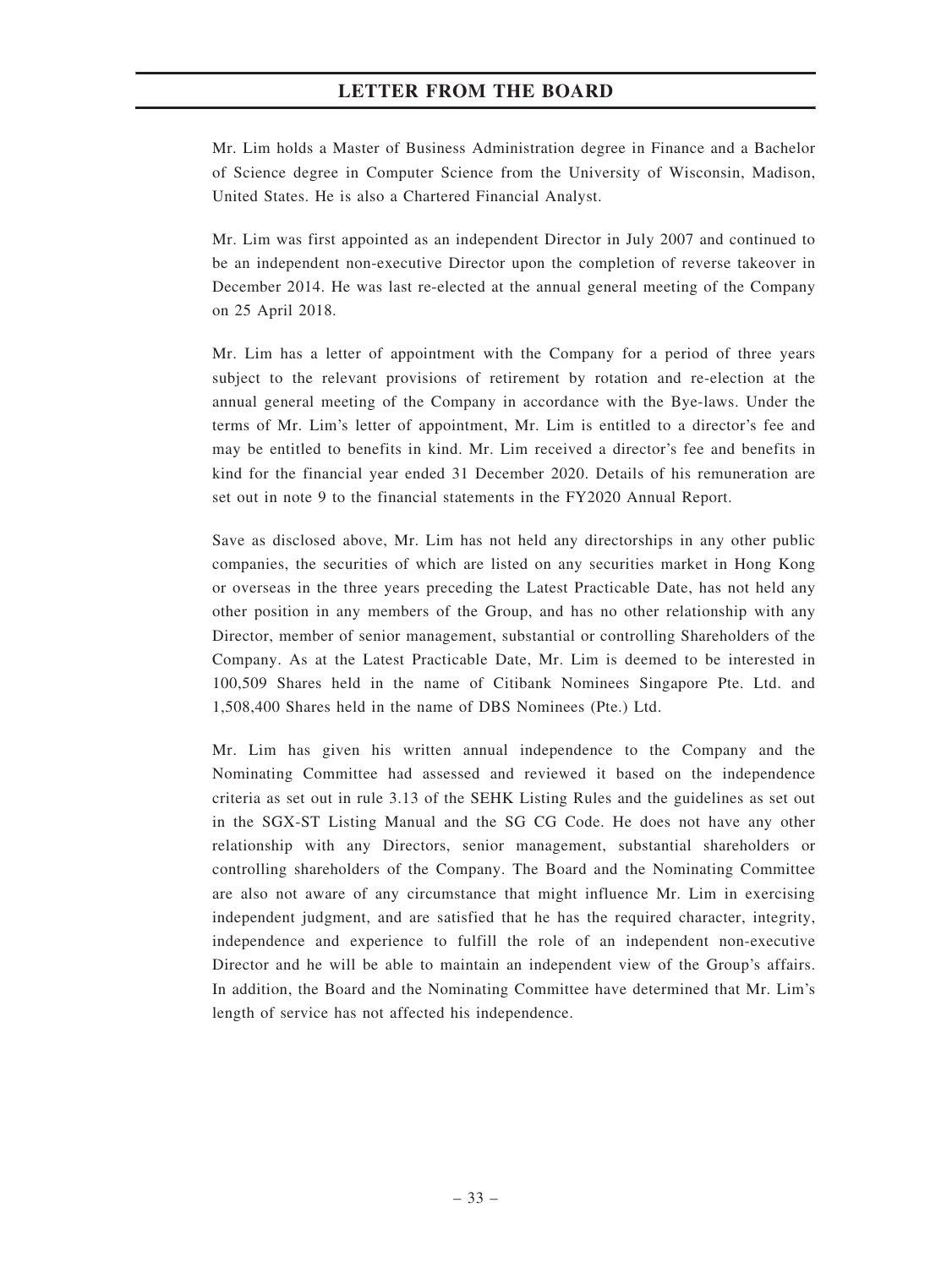The Board has observed that since the start of Mr. Lim's tenure, Mr. Lim has shown strong independence of character and judgement in the discharge of his duty as a director. The Board is of the view that Mr. Lim is beneficial to the Board with diversity of his comprehensive experience and knowledge in investment banking, capital market and management that contributes to invaluable expertise, continuity and stability to the Board, and the Company has benefited greatly from his contribution and valuable insights derived from his in-depth knowledge of the Company. The Board believes that he will continue to contribute effectively to the Board.

Save as disclosed above, to the best knowledge, information and belief of the Directors having made all reasonable enquiries, there are no matters concerning Mr. Lim that need to be disclosed pursuant to Rule  $13.51(2)(h)$  to Rule  $13.51(2)(v)$  of the SEHK Listing Rules, nor any other matters that are required to be brought to the attention of the Shareholders.

Mr. Lim has submitted an undertaking to the Company under Rule 720(1) of the SGX-ST Listing Manual. In addition, Mr. Lim has confirmed that there is no change to his responses previously disclosed under items (a) to (k) of Appendix 7.4.1 of the SGX-ST Listing Manual, which were all ''No''.

### Independent Non-executive Director

Ms. Cheng Fong Yee (鄭鳳儀), aged 64, is an independent non-executive Director. She is also the chairman of the Remuneration Committee and a member of the Audit Committee.

Ms. Cheng has more than 20 years of experience in the insurance industry and is an associate of the Australian Insurance Institute. She has been involved in major overseas insurance projects, particularly in the Asia Pacific region, and is actively involved in utilising insurance as a financial tool for project development. Ms. Cheng is currently the head of the Insurance Division of AsiaOne Insurance Agency Pte. Ltd. in Singapore and executive director (principal representative) of the Cambodia Branch of AsiaOne Insurance Agency Pte. Ltd. She also headed the business development department of Aon Insurance Brokers, the biggest broking house in Asia, and managed the insurance division of the Singapore Technologies Group.

Ms. Cheng completed her insurance study at the Australian Insurance Institute.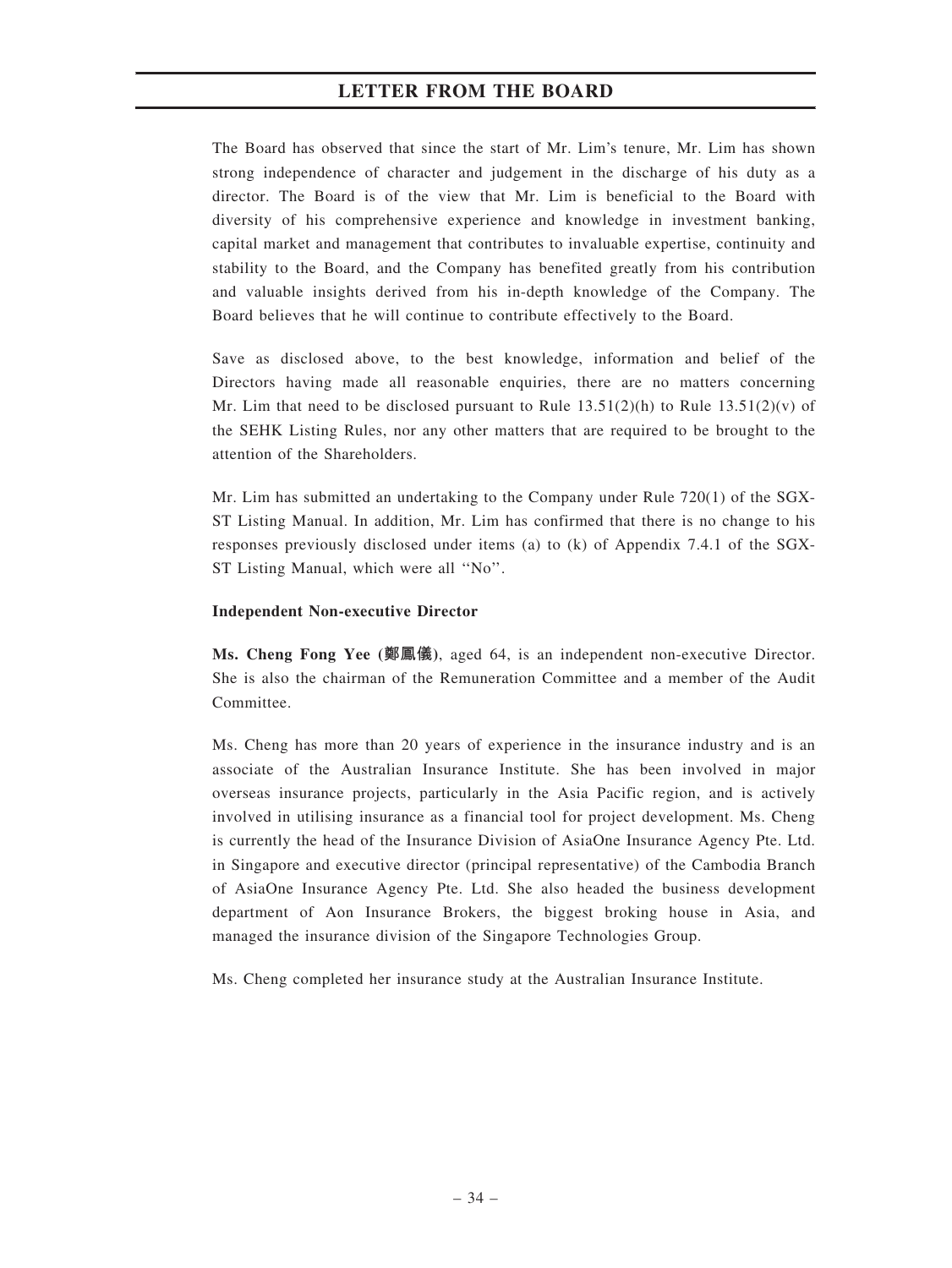Ms. Cheng was first appointed as an independent Director in July 2007 and continued to be an independent non-executive Director upon the completion of reverse takeover in December 2014. She was last re-elected at the annual general meeting of the Company on 25 April 2018.

Ms. Cheng has a letter of appointment with the Company for a period of three years subject to the relevant provisions of retirement by rotation and re-election at the annual general meeting of the Company in accordance with the Bye-laws. Under the terms of Ms. Cheng's letter of appointment, Ms. Cheng is entitled to a director's fee and may be entitled to benefits in kind. Ms. Cheng received a director's fee and benefits in kind for the financial year ended 31 December 2020. Details of her remuneration are set out in note 9 to the financial statements in the FY2020 Annual Report.

Save as disclosed above, Ms. Cheng has not held any directorships in any other public companies, the securities of which are listed on any securities market in Hong Kong or overseas in the three years preceding the Latest Practicable Date, has not held any other position in any members of the Group, and has no other relationship with any Director, member of senior management, substantial or controlling Shareholders of the Company. As at the Latest Practicable Date, Ms. Cheng holds 622,266 Shares.

Ms. Cheng has given her written annual independence to the Company and the Nominating Committee had assessed and reviewed it based on the independence criteria as set out in rule 3.13 of the SEHK Listing Rules and the guidelines as set out in the SGX-ST Listing Manual and the SG CG Code. She does not have any other relationship with any Directors, senior management, substantial shareholders or controlling shareholders of the Company. The Board and the Nominating Committee are also not aware of any circumstance that might influence Ms. Cheng in exercising independent judgment, and are satisfied that she has the required character, integrity, independence and experience to fulfill the role of an independent non-executive Director and she will be able to maintain an independent view of the Group's affairs. In addition, the Board and the Nominating Committee have determined that Ms. Cheng's length of service has not affected her independence.

The Board has observed that since the start of Ms. Cheng's tenure, Ms. Cheng has shown strong independence of character and judgement in the discharge of her duty as a director. The Board is of the view that Ms. Cheng is beneficial to the Board with diversity of her comprehensive experience and knowledge in insurance and management that contributes to invaluable expertise, continuity and stability to the Board, and the Company has benefited greatly from her contribution and valuable insights derived from her in-depth knowledge of the Company. The Board believes that she will continue to contribute effectively to the Board.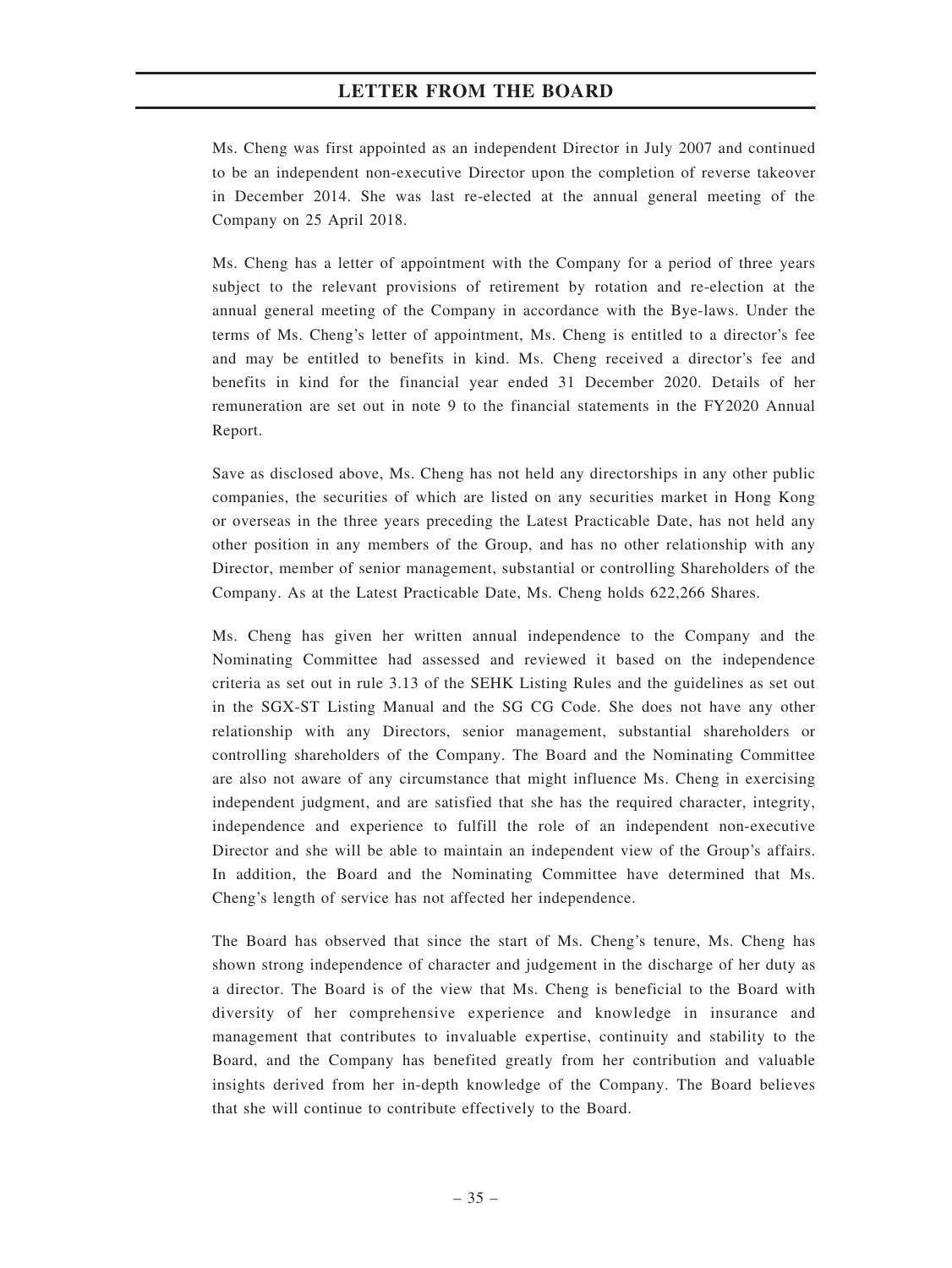Save as disclosed above, to the best knowledge, information and belief of the Directors having made all reasonable enquiries, there are no matters concerning Ms. Cheng that need to be disclosed pursuant to Rule  $13.51(2)(h)$  to Rule  $13.51(2)(v)$ of the SEHK Listing Rules, nor any other matters that are required to be brought to the attention of the Shareholders.

#### Independent Non-executive Director

Mr. Zhai Haitao (翟海濤), aged 52, is an independent non-executive Director, the chairman of the Nominating Committee and a member of the Audit Committee and the Remuneration Committee. He is also the independent non-executive director of Everbright Environment.

Mr. Zhai has extensive experience and knowledge in banking, capital market and management. He is currently the president and partner of Primavera Capital Group. He is also the director of China Asset Management Co. Ltd. He was formerly the managing director of Goldman Sachs Asia LLC and the chief representative of Goldman Sachs Beijing Office. Prior to joining Goldman Sachs, Mr. Zhai worked at the international department of the People's Bank of China in Beijing, and was the deputy representative of the People's Bank of China Representative Office for the Americas based in New York.

Mr. Zhai holds a Master's degree in International Affairs from Columbia University, a Master of Business Administration degree from New York University and a Bachelor of Arts degree in Economics from Peking University.

Mr. Zhai joined the Board in August 2015. He was last re-elected at the annual general meeting of the Company on 25 April 2018.

Mr. Zhai has a letter of appointment with the Company for a period of three years subject to the relevant provisions of retirement by rotation and re-election at the annual general meeting of the Company in accordance with the Bye-laws. Under the terms of Mr. Zhai's letter of appointment, Mr. Zhai is entitled to a director's fee and may be entitled to benefits in kind. Mr. Zhai received a director's fee and benefits in kind for the financial year ended 31 December 2020. Details of his remuneration are set out in note 9 to the financial statements in the FY2020 Annual Report.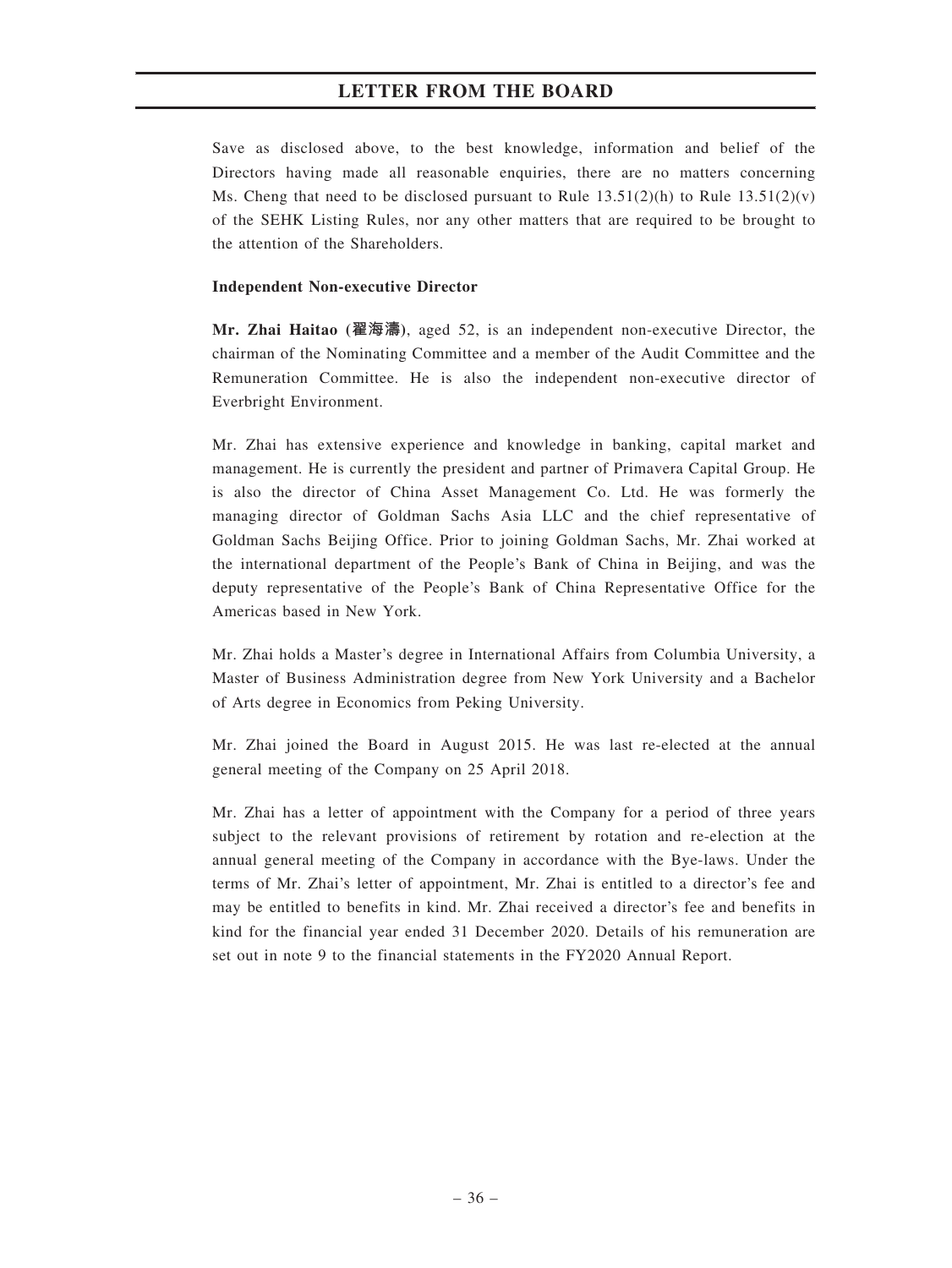Save as disclosed above, Mr. Zhai has not held any directorships in any other public companies, the securities of which are listed on any securities market in Hong Kong or overseas in the three years preceding the Latest Practicable Date, has not held any other position in any members of the Group, and has no other relationship with any Director, member of senior management, substantial or controlling Shareholders of the Company. As at the Latest Practicable Date, Mr. Zhai had no interest in the shares of the Company within the meaning of Part XV of the SFO.

Mr. Zhai has given his written annual independence to the Company and the Nominating Committee had assessed and reviewed it based on the independence criteria as set out in rule 3.13 of the SEHK Listing Rules and the guidelines as set out in the SGX-ST Listing Manual and the SG CG Code. Save as disclosed above, he does not have any other relationship with any Directors, senior management, substantial shareholders or controlling shareholders of the Company. The Board and the Nominating Committee are also not aware of any circumstance that might influence Mr. Zhai in exercising independent judgment, and are satisfied that he has the required character, integrity, independence and experience to fulfill the role of an independent non-executive Director and he will be able to maintain an independent view of the Group's affairs. The Board considers him to be independent.

The Board is of the view that Mr. Zhai is beneficial to the Board with diversity of his comprehensive experience and knowledge in banking, capital market and management that contributes to invaluable expertise, continuity and stability to the Board, and the Company has benefited greatly from his contribution and valuable insights derived from his in-depth knowledge of the Company. The Board believes that he will continue to contribute effectively to the Board.

Save as disclosed above, to the best knowledge, information and belief of the Directors having made all reasonable enquiries, there are no matters concerning Mr. Zhai that need to be disclosed pursuant to Rule  $13.51(2)(h)$  to Rule  $13.51(2)(v)$  of the SEHK Listing Rules, nor any other matters that are required to be brought to the attention of the Shareholders.

Mr. Zhai has submitted an undertaking to the Company under Rule 720(1) of the SGX-ST Listing Manual. In addition, Mr. Zhai has confirmed that there is no change to his responses previously disclosed under items (a) to (k) of Appendix 7.4.1 of the SGX-ST Listing Manual, which were all ''No''.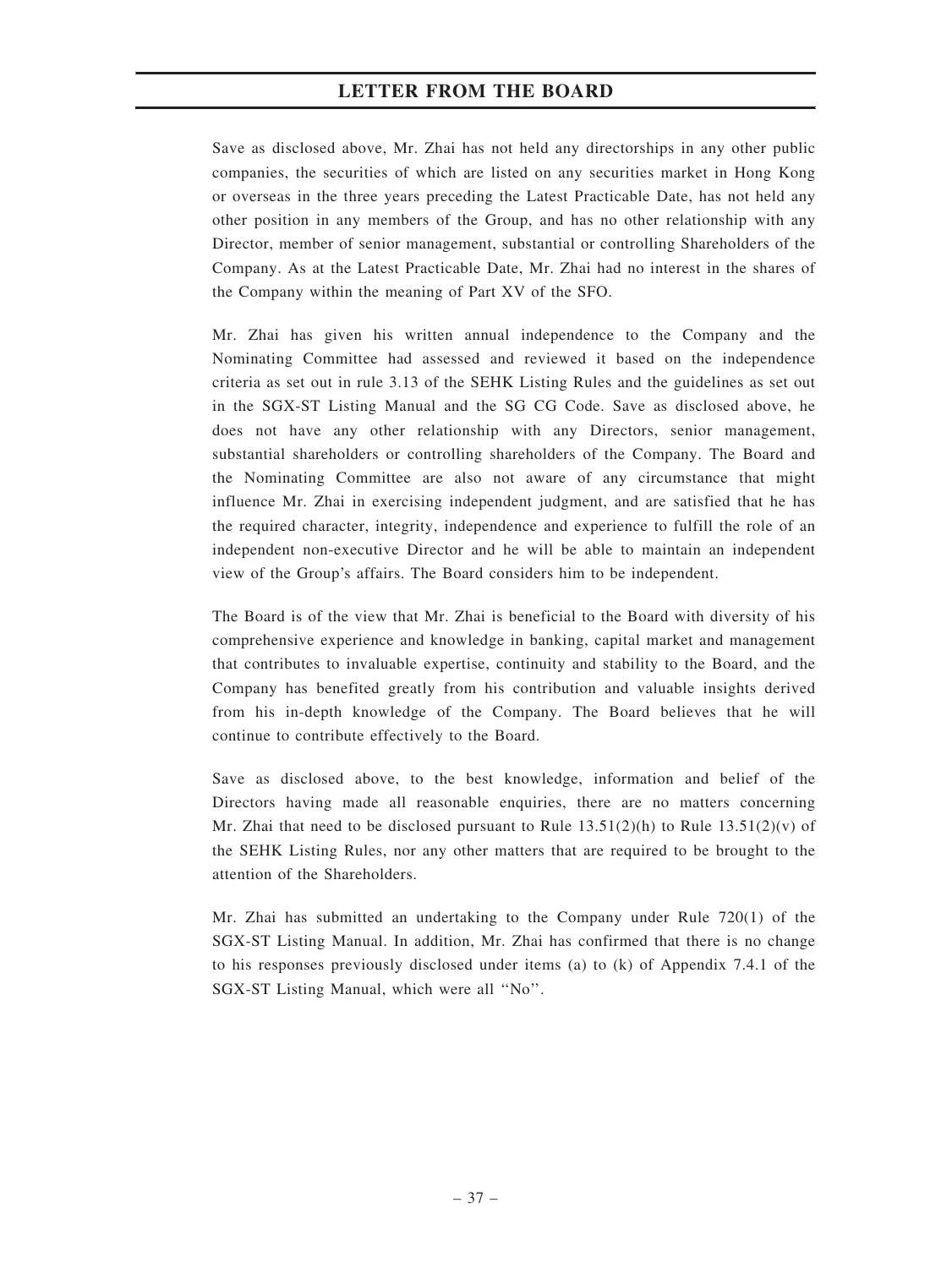#### Independent Non-executive Director

Ms. Hao Gang (郝剛), aged 62, is an independent non-executive Director. She is also a member of the Audit Committee and the Strategy Committee.

Ms. Hao is currently an associate professor at the Department of Management Sciences, the assistant dean of the College of Business, and the co-director of CityU-TsinghuaU EMBA/MPA (PPP) dual degree programme at the College of Business, City University of Hong Kong. Prior to that, she took a number of roles at the City University of Hong Kong, mainly responsible for university development and international programme, amongst others. Ms. Hao also worked in Techno-Economic Research Institute of National Economic Commission of the PRC and participated in a number of major national investment and research projects in China.

Ms. Hao holds a doctorate degree in decision sciences and operations management from University of Pittsburgh in the United States, a master's degree in industrial administration from Tianjin University and a bachelor of science degree in mathematics from Sichuan University.

Ms. Hao joined the Board in March 2018. She was last re-elected at the annual general meeting of the Company on 25 April 2018.

Ms. Hao has a letter of appointment with the Company for a period of three years subject to the relevant provisions of retirement by rotation and re-election at the annual general meeting of the Company in accordance with the Bye-laws. Under the terms of Ms. Hao's letter of appointment, Ms. Hao is entitled to a director's fee and may be entitled to benefits in kind. Ms. Hao received a director's fee and benefits in kind for the financial year ended 31 December 2020. Details of her remuneration are set out in note 9 to the financial statements in the FY2020 Annual Report.

Save as disclosed above, Ms. Hao has not held any directorships in any other public companies, the securities of which are listed on any securities market in Hong Kong or overseas in the three years preceding the Latest Practicable Date, has not held any other position in any members of the Group, and has no other relationship with any Director, member of senior management, substantial or controlling Shareholders of the Company. As at the Latest Practicable Date, Ms. Hao had no interest in the shares of the Company within the meaning of Part XV of the SFO.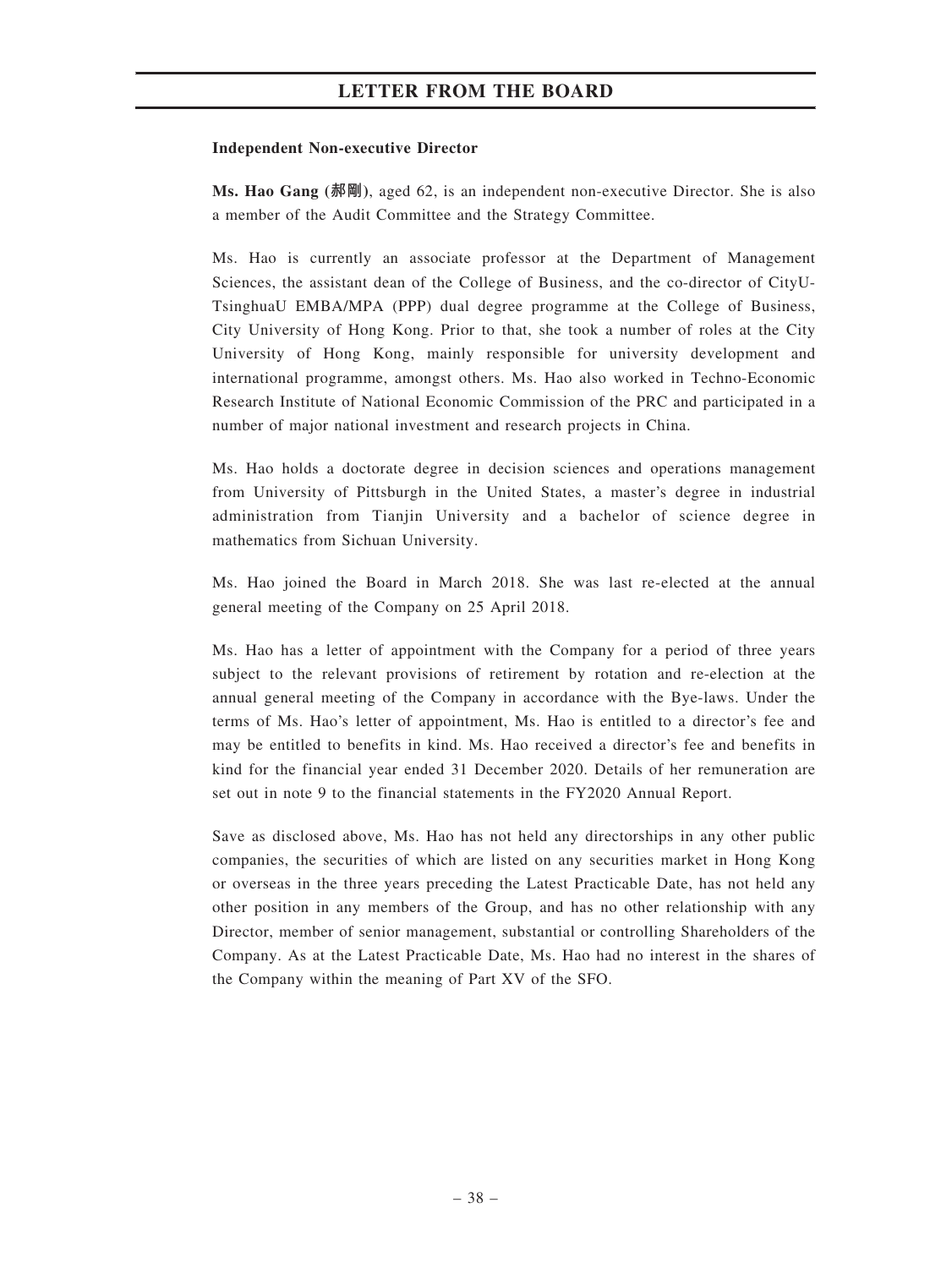Ms. Hao has given her written annual independence to the Company and the Nominating Committee had assessed and reviewed it based on the independence criteria as set out in rule 3.13 of the SEHK Listing Rules and the guidelines as set out in the SGX-ST Listing Manual and the SG CG Code. She does not have any other relationship with any Directors, senior management, substantial shareholders or controlling shareholders of the Company. The Board and the Nominating Committee are also not aware of any circumstance that might influence Ms. Hao in exercising independent judgment, and are satisfied that she has the required character, integrity, independence and experience to fulfill the role of an independent non-executive and she will be able to maintain an independent view of the Group's affairs. The Board considers her to be independent.

The Board is of the view that Ms. Hao is beneficial to the Board with diversity of her comprehensive experience and knowledge in business administration, public administration and management that contributes to invaluable expertise, continuity and stability to the Board, and the Company has benefited greatly from her contribution and valuable insights derived from her in-depth knowledge of the Company. The Board believes that she will continue to contribute effectively to the Board.

Save as disclosed above, to the best knowledge, information and belief of the Directors having made all reasonable enquiries, there are no matters concerning Ms. Hao that need to be disclosed pursuant to Rule  $13.51(2)(h)$  to Rule  $13.51(2)(v)$  of the SEHK Listing Rules, nor any other matters that are required to be brought to the attention of the Shareholders.

Ms. Hao has submitted an undertaking to the Company under Rule 720(1) of the SGX-ST Listing Manual. In addition, Ms. Hao has confirmed that there is no change to his responses previously disclosed under items (a) to (k) of Appendix 7.4.1 of the SGX-ST Listing Manual, which were all ''No''.

### 7. PROPOSED RE-APPOINTMENT OF THE COMPANY'S AUDITOR

The Board proposes to re-appoint Ernst  $\&$  Young LLP as the auditor of the Company to hold office until the conclusion of the next annual general meeting. A resolution will also be proposed to authorise the Board to fix the auditor's remuneration for the ensuing year. Ernst & Young LLP has indicated its willingness to be re-appointed as auditor of the Company for the said period.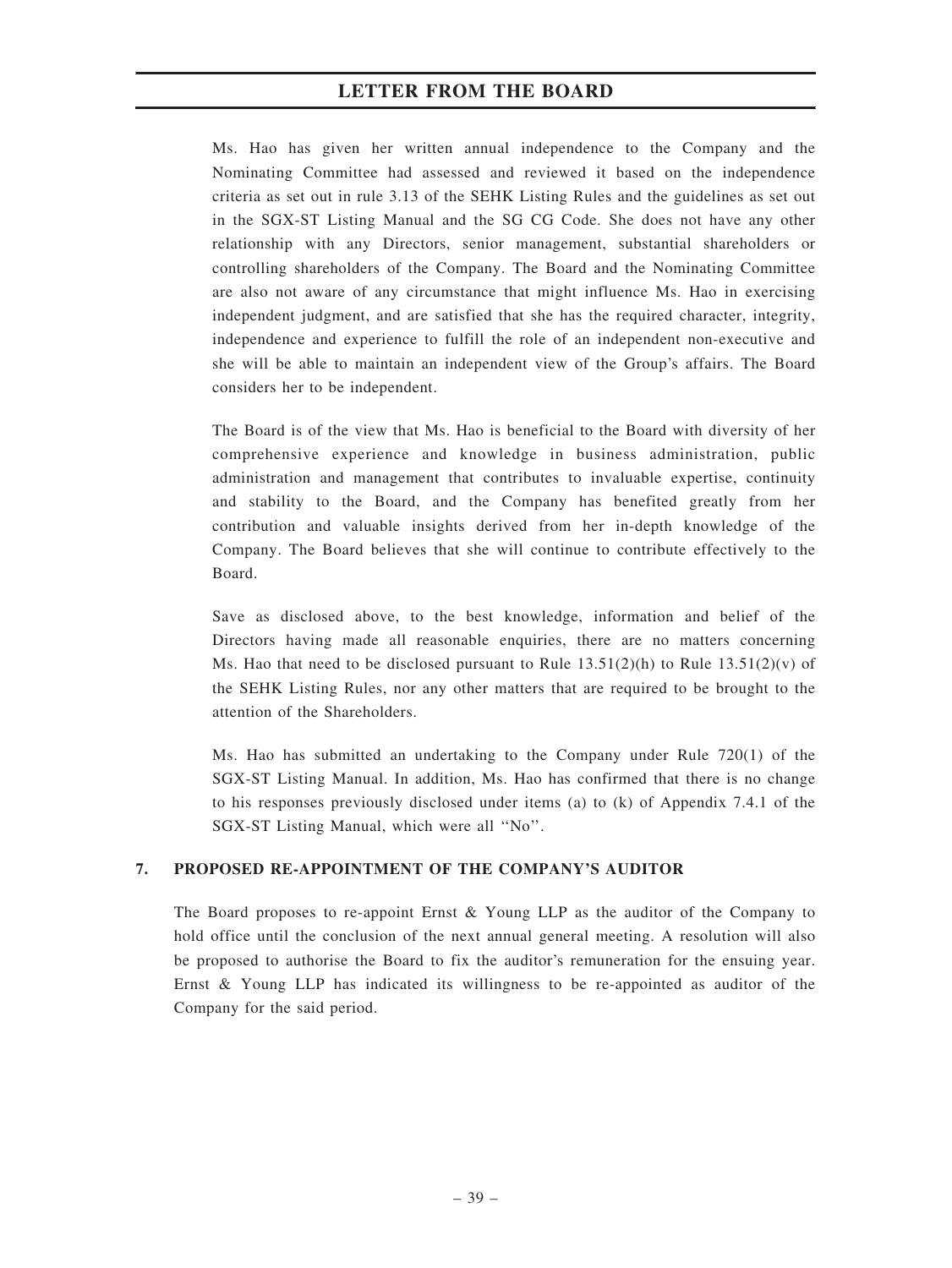#### 8. DIRECTORS' RECOMMENDATION

- 8.1 Proposed Renewal of the IPT Mandate. The Relevant Independent Directors, who are members of the Audit Committee and independent non-executive directors of the Company, are considered independent for the purposes of the proposed renewal of the IPT Mandate. Having reviewed, inter alia, the rationale for the terms of the IPT Mandate as well as the benefits that may be obtained therefrom, and the review procedures of the Company, the Relevant Independent Directors confirm that the methods or procedures for determining the transaction prices under the IPT Mandate are sufficient to ensure that the transactions will be carried out on normal commercial terms and will not be prejudicial to the interests of the Company and its minority Shareholders. Accordingly, the Relevant Independent Directors recommend that Shareholders vote in favour of the respective resolution in respect of the proposed renewal of the IPT Mandate at the 2021 AGM.
- 8.2 Proposed Renewal of the General Mandate. The Directors having considered, inter alia, the terms and the rationale of the General Mandate, are of the opinion that the General Mandate is in the interests of the Company and the Shareholders. Accordingly, the Directors recommend that Shareholders vote in favour of the respective resolution in respect of the General Mandate at the 2021 AGM.
- 8.3 Proposed Renewal of the Share Buy-back Mandate. The Directors having considered, inter alia, the terms and the rationale of the Share Buy-back Mandate, are of the opinion that the Share Buy-back Mandate is in the interests of the Company and the Shareholders. Accordingly, the Directors recommend that Shareholders vote in favour of the respective resolution in respect of the Share Buy-back Mandate at the 2021 AGM.
- 8.4 Proposed Re-election of Mr. Lim Yu Neng Paul as a Director and Continued Appointment of Mr. Lim Yu Neng Paul as an Independent Director. The Directors (other than Mr. Lim Yu Neng Paul) are of the opinion that the re-election of Mr. Lim Yu Neng Paul as a Director of the Company and the continued appointment of Mr. Lim Yu Neng Paul as an independent Director of the Company are in the interests of the Company and the Shareholders. Accordingly, the Directors (other than Mr. Lim Yu Neng Paul) recommend that Shareholders vote in favour of the respective resolution in respect of the re-election of Mr. Lim Yu Neng Paul as a Director of the Company and the continued appointment of Mr. Lim Yu Neng Paul as an independent Director at the 2021 AGM.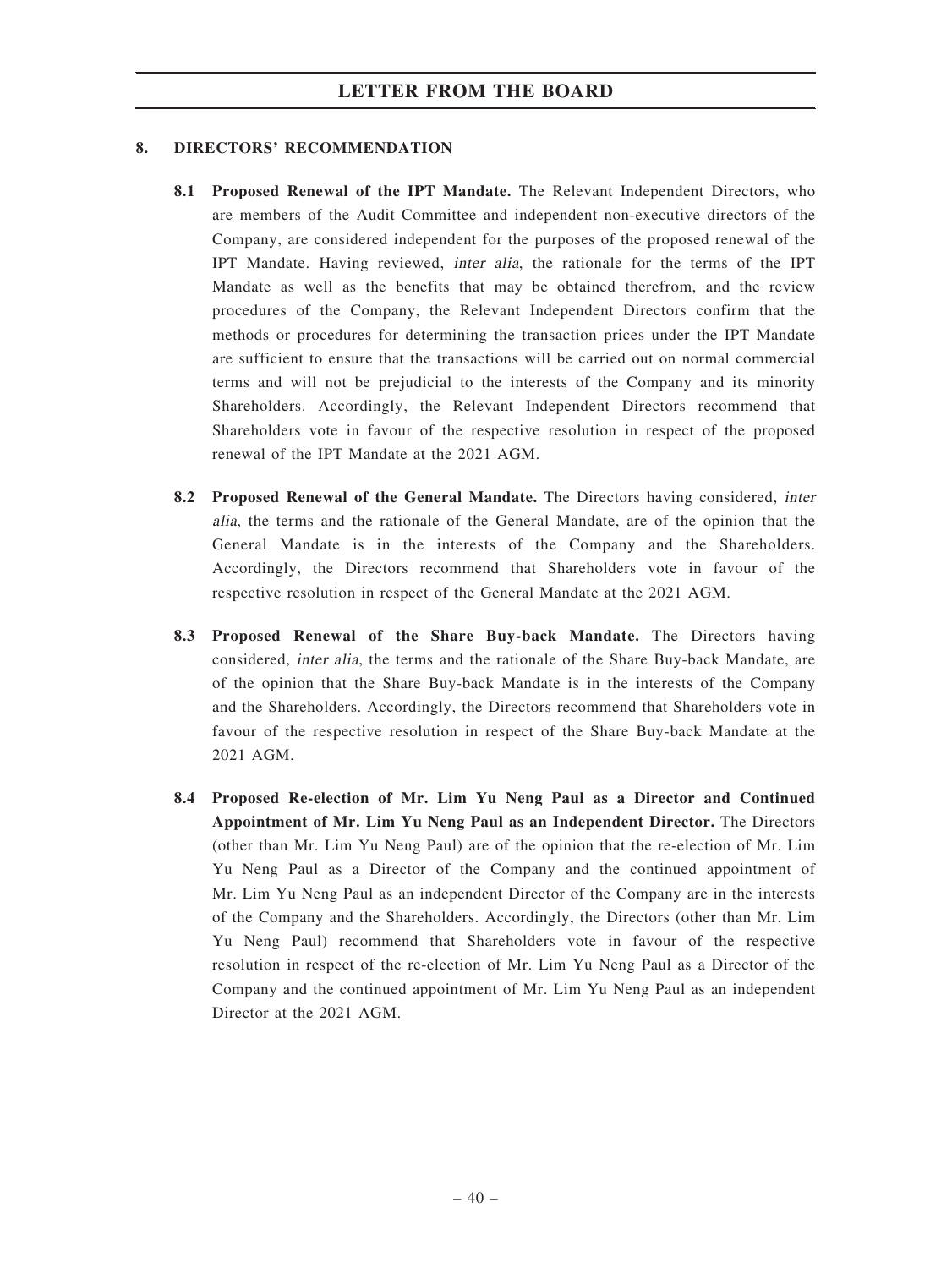- 8.5 Proposed Re-election of Ms. Cheng Fong Yee as a Director and Continued Appointment of Ms. Cheng Fong Yee as an Independent Director. The Directors (other than Ms. Cheng Fong Yee) are of the opinion that the re-election of Ms. Cheng Fong Yee as a Director of the Company and the continued appointment of Ms. Cheng Fong Yee as an independent Director of the Company are in the interests of the Company and the Shareholders. Accordingly, the Directors (other than Ms. Cheng Fong Yee) recommend that Shareholders vote in favour of the respective resolution in respect of the re-election of Ms. Cheng Fong Yee as a Director and the continued appointment of Ms. Cheng Fong Yee as an independent Director at the 2021 AGM.
- 8.6 Proposed Re-election of Mr. Zhai Haitao as a Director. The Directors (other than Mr. Zhai Haitao) are of the opinion that the re-election of Mr. Zhai Haitao as a Director of the Company is in the interests of the Company and the Shareholders. Accordingly, the Directors (other than Mr. Zhai Haitao) recommend that Shareholders vote in favour of the respective resolution in respect of the re-election of Mr. Zhai Haitao as a Director at the 2021 AGM.
- 8.7 Proposed Re-election of Ms. Hao Gang as a Director. The Directors (other than Ms. Hao Gang) are of the opinion that the re-election of Ms. Hao Gang as a Director of the Company is in the interests of the Company and the Shareholders. Accordingly, the Directors (other than Ms. Hao Gang) recommend that Shareholders vote in favour of the respective resolution in respect of the re-election of Ms. Hao Gang as a Director at the 2021 AGM.
- 8.8 Proposed Re-appointment of the Company's auditor. The Directors are of the opinion that the re-appointment of Ernst  $\&$  Young LLP as the auditor of the Company is in the interests of the Company and the Shareholders. Accordingly, the Directors recommend that Shareholders vote in favour of the respective resolution in respect of the re-appointment of Ernst & Young LLP as the auditor of the Company at the 2021 AGM.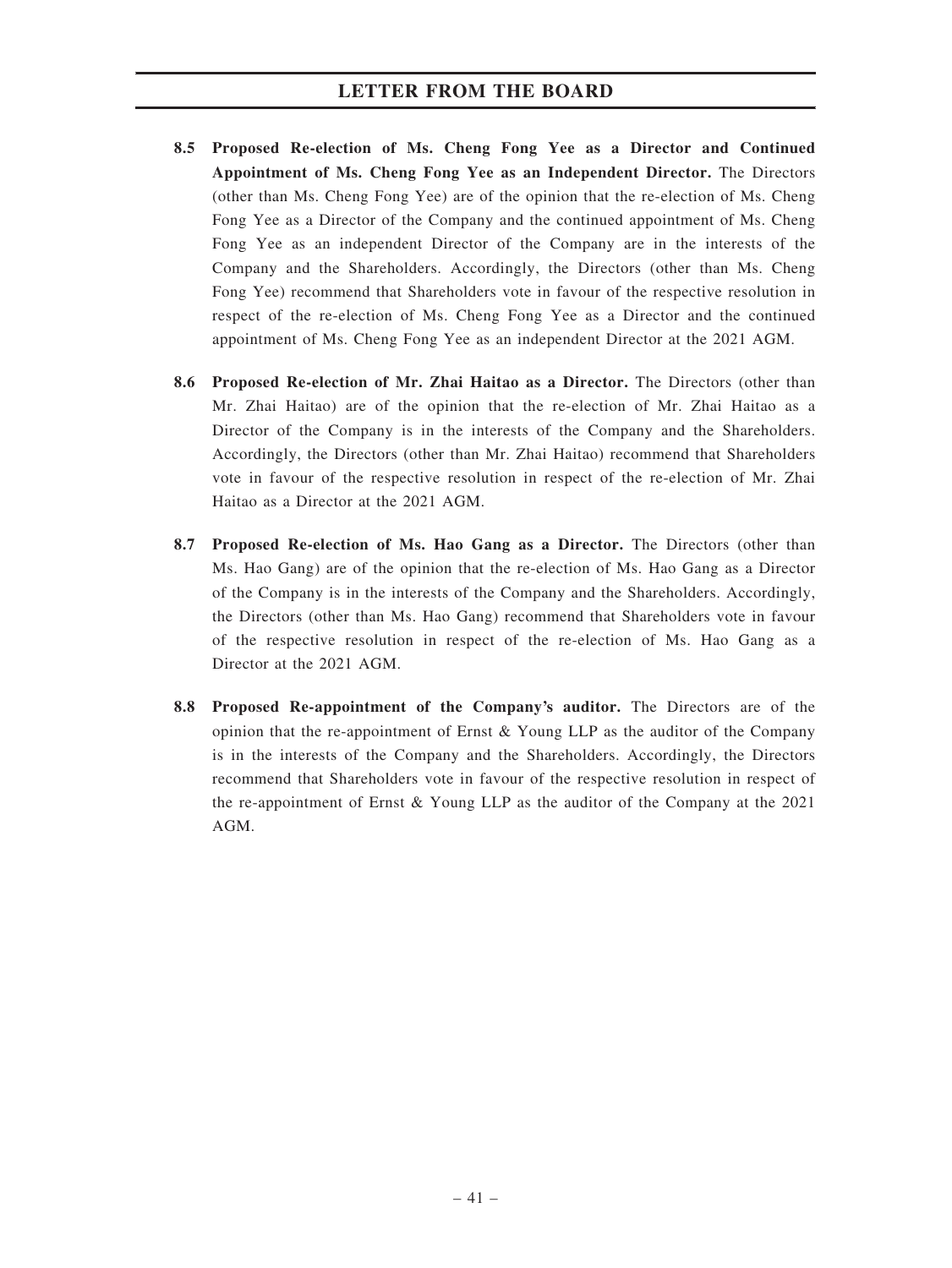8.9 Abstention of Certain Directors. Mr. Zhai Haitao, who is a member of the Audit Committee and an independent non-executive director of the Company, has abstained from deliberating and making any recommendation in respect of the proposed renewal of the IPT Mandate as he is an independent non-executive director of Everbright Environment, which is a controlling shareholder of the Company.

In addition, Mr. Wang Tianyi is an executive director, the chairman of the board of directors and chief executive officer of Everbright Environment, and Mr. An Xuesong is a senior executive of Everbright Environment. Accordingly, each of Mr. Wang Tianyi and Mr. An Xuesong has abstained from deliberating and making any recommendation in respect of the proposed renewal of the IPT Mandate.

Mr. Lim Yu Neng Paul, Ms. Cheng Fong Yee, Mr. Zhai Haitao and Ms. Hao Gang have abstained from deliberating and making any recommendations in respect of their respective re-elections as Directors of the Company. In addition, Mr. Lim Yu Neng Paul and Ms. Cheng Fong Yee have abstained from deliberating and making any recommendations in respect of their respective continued appointment as independent Directors of the Company.

In addition, in compliance with Rule  $210(5)(d)(iii)(B)$  of the SGX-ST Listing Manual, the Directors and the CEO, and their respective associates (as defined in the SGX-ST Listing Manual) will abstain from voting on Ordinary Resolution Nos. 7 and 9. The Company will disregard any votes cast by the Directors and the CEO, and their respective associates, in respect of their holdings of Shares (if any) on Ordinary Resolution Nos. 7 and 9. The Chairman of the 2021 AGM will accept appointment as proxy for any other Shareholder to vote in respect of Ordinary Resolution Nos. 7 and/or 9, where such Shareholder has given specific instructions in a validly completed and submitted proxy form as to voting, or abstentions from voting, in respect of Ordinary Resolution Nos. 7 and/or 9.

8.10 Abstention of Interested Persons. China Everbright Water Holdings Limited will abstain from voting, and has undertaken to ensure that its associates will abstain from voting, on Ordinary Resolution No. 13, being the Ordinary Resolution relating to the proposed renewal of the IPT Mandate to be proposed at the 2021 AGM.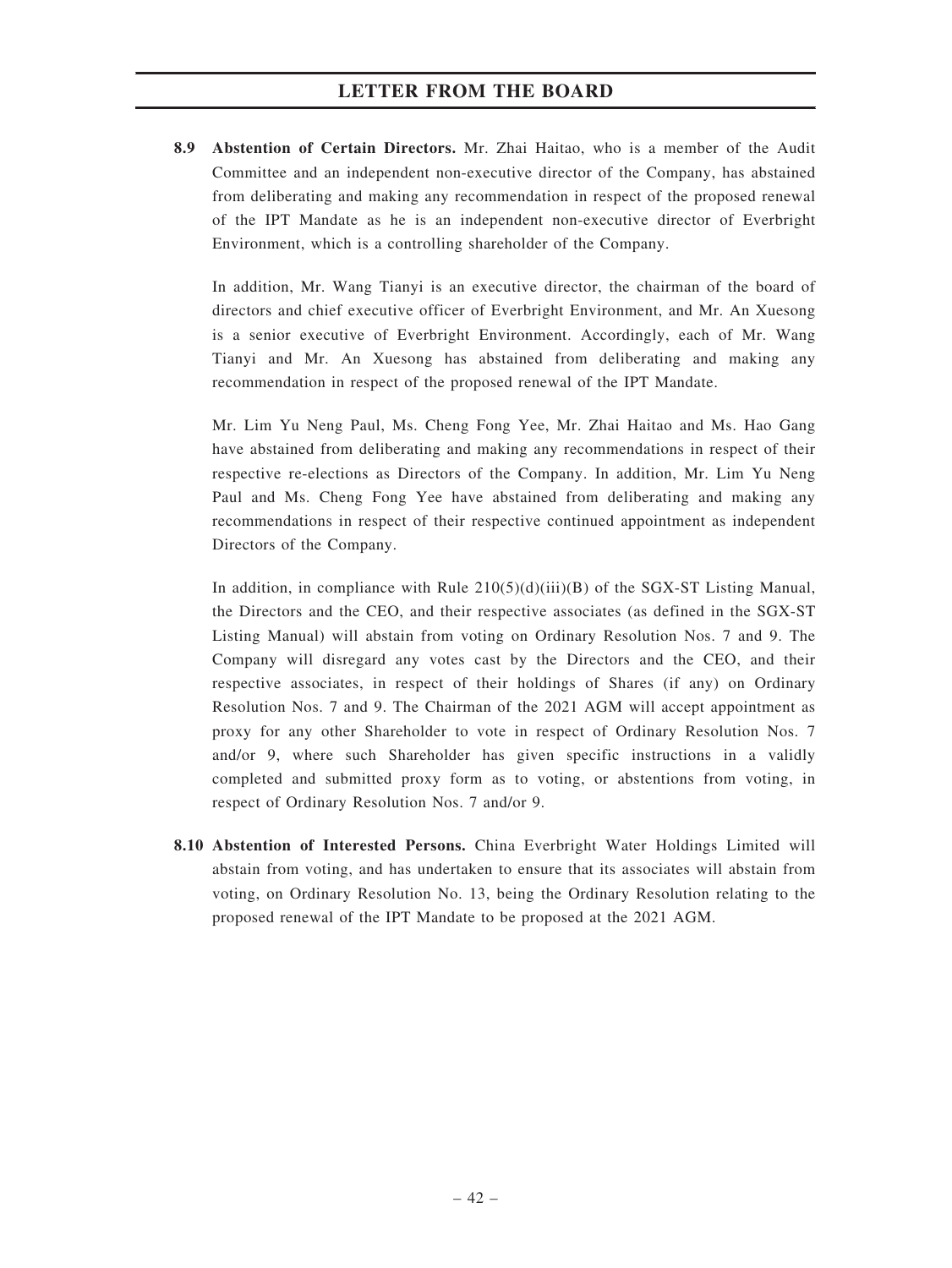8.11 No Regard for Specific Objectives. Shareholders, in deciding whether to vote in favour of the proposed renewal of the IPT Mandate, should read carefully the terms, rationale and financial effects of the IPT Mandate. In giving the above recommendations, the Relevant Independent Directors have not had regard to any general or specific investment objectives, financial situations, tax positions or particular needs or constraints of any individual Shareholder. As different Shareholders have different investment profiles and objectives, the Relevant Independent Directors recommend that any individual Shareholder who may require specific advice in relation to the proposed renewal of the IPT Mandate should consult his/her stockbroker, bank manager, solicitor, accountant, tax adviser or other professional adviser.

#### 9. ANNUAL GENERAL MEETING

The 2021 AGM will be held at 37 Jalan Pemimpin #08-18 Mapex Singapore 577177 on Tuesday, on 27 April 2021 at 9:30 a.m. (Singapore time) by electronic means pursuant to the COVID-19 (Temporary Measures) (Alternative Arrangements for Meetings for Companies, Variable Capital Companies, Business Trusts, Unit Trusts and Debenture Holders) Order 2020 for the purpose of considering and, if thought fit, passing with or without any modifications, the resolutions as set out in the Notice.

Due to the current COVID-19 situation in Singapore, the 2021 AGM will be convened, and will be held, via electronic means in accordance with the COVID-19 (Temporary Measures) (Alternative Arrangements for Meetings for Companies, Variable Capital Companies, Business Trusts, Unit Trusts and Debenture Holders) Order 2020, and accordingly, Shareholders will NOT be able to attend the 2021 AGM in person, and can only participate in the 2021 AGM via electronic means.

#### 10. ACTION TO BE TAKEN BY SHAREHOLDERS

10.1 Steps for pre-registration, pre-submission of questions and voting at the 2021 AGM. Shareholders will be able to observe and/or listen to the 2021 AGM proceedings through a live audio-video webcast, live audio-only webcast or live audio-only stream via their mobile phones, tablets or computers. Shareholders can submit questions in advance of the 2021 AGM, submit questions during the 2021 AGM via an online chat box, vote by appointing the Chairman of the 2021 AGM as proxy to attend, speak and vote on their behalf at the 2021 AGM and/or vote electronically during the 2021 AGM. Shareholders who are Depositors holding Shares via CDP will be appointed as proxies of CDP and their participation in the 2021 AGM as described herein will be in the capacity as proxies or representatives of CDP.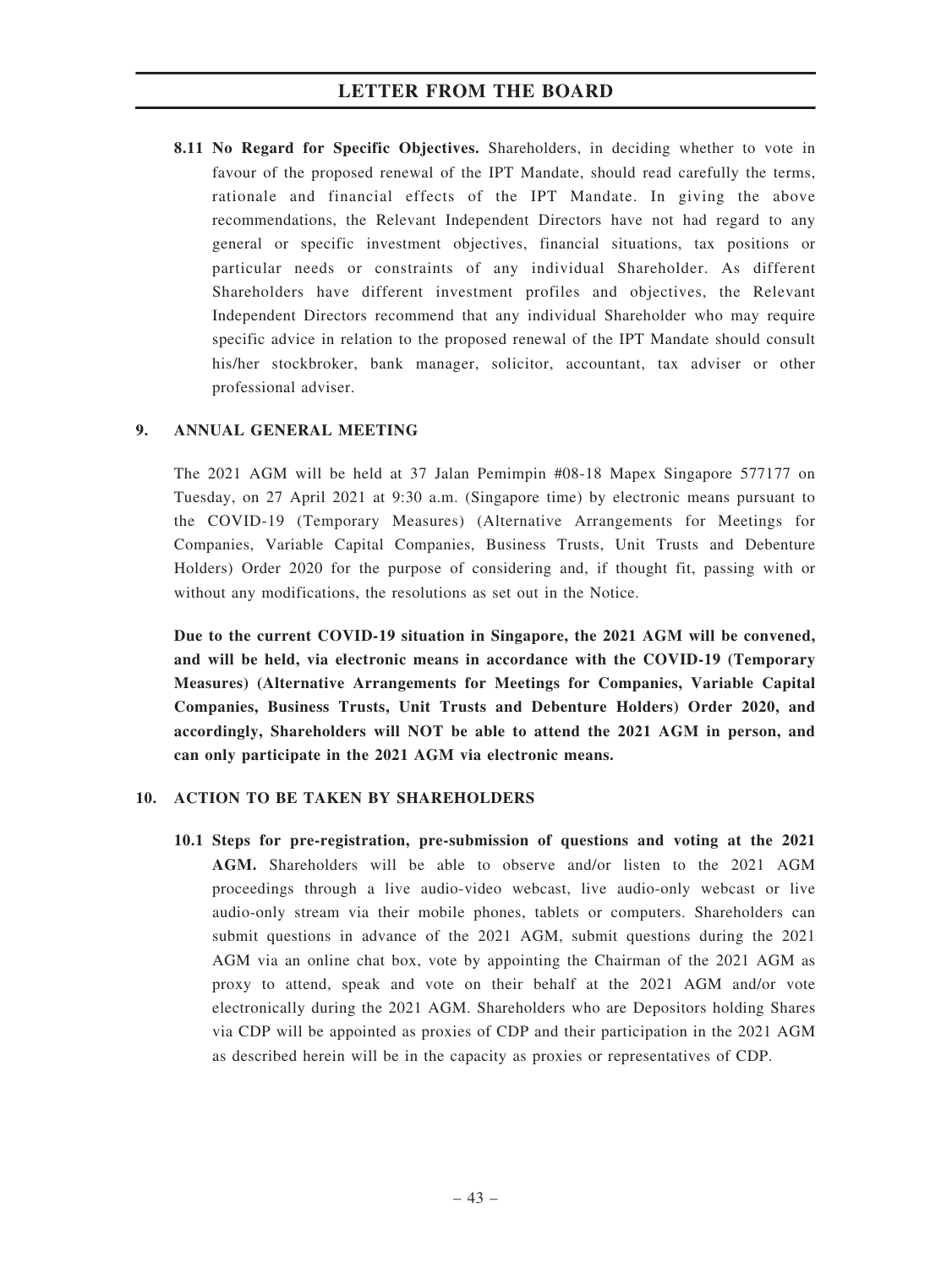To do so, they will need to complete the following steps:

No. Steps Details

1 Pre-registration Shareholders must pre-register at the pre-registration website at www.ebwater.com/agm2021 from 9:00 am (Singapore time) on 23 March 2021 till 9:30 am on 24 April 2021 to enable the Company to verify their status as Shareholders.

> Following the verification, authenticated Shareholders will receive Confirmation Email by 9:30 am (Singapore time) on 25 April 2021. The Confirmation Email will contain user ID and password details, as well as the link to access the live audio-visual webcast and the live audio-only webcast, a tollfree telephone number to access the live audio-only stream of the 2021 AGM proceedings and the link to access the e-polling website to electronically vote on the resolutions to be tabled at the 2021 AGM during the 2021 AGM.

> The user ID and password details should only be used by the authenticated Shareholder, and should not be shared with anyone else. If it is established that the user ID and password details are being used by someone other than the authenticated Shareholder, the Company reserves the right to revoke the respective user ID's access to the 2021 AGM and to reject the questions asked and votes originating from such user ID.

> Singapore Shareholders who have validly pre-registered by the 24 April 2021 deadline but have not received an email by 9:30 am (Singapore time) on 26 April 2021, should contact the Company's Singapore Share Transfer Agent, Boardroom Corporate & Advisory Services Pte. Ltd., at +65 6536 5355 or CEWLAGM2021@boardroomlimited.com. Hong Kong Shareholders who have validly pre-registered by the 24 April 2021 deadline but have not received an email by 9:30 am (Hong Kong time) on 26 April 2021, should contact the Company's Hong Kong Share Registrar and Transfer Office, Boardroom Share Registrars (HK) Limited, at +852-2153 1688 or srinfo.hk@boardroomlimited.com.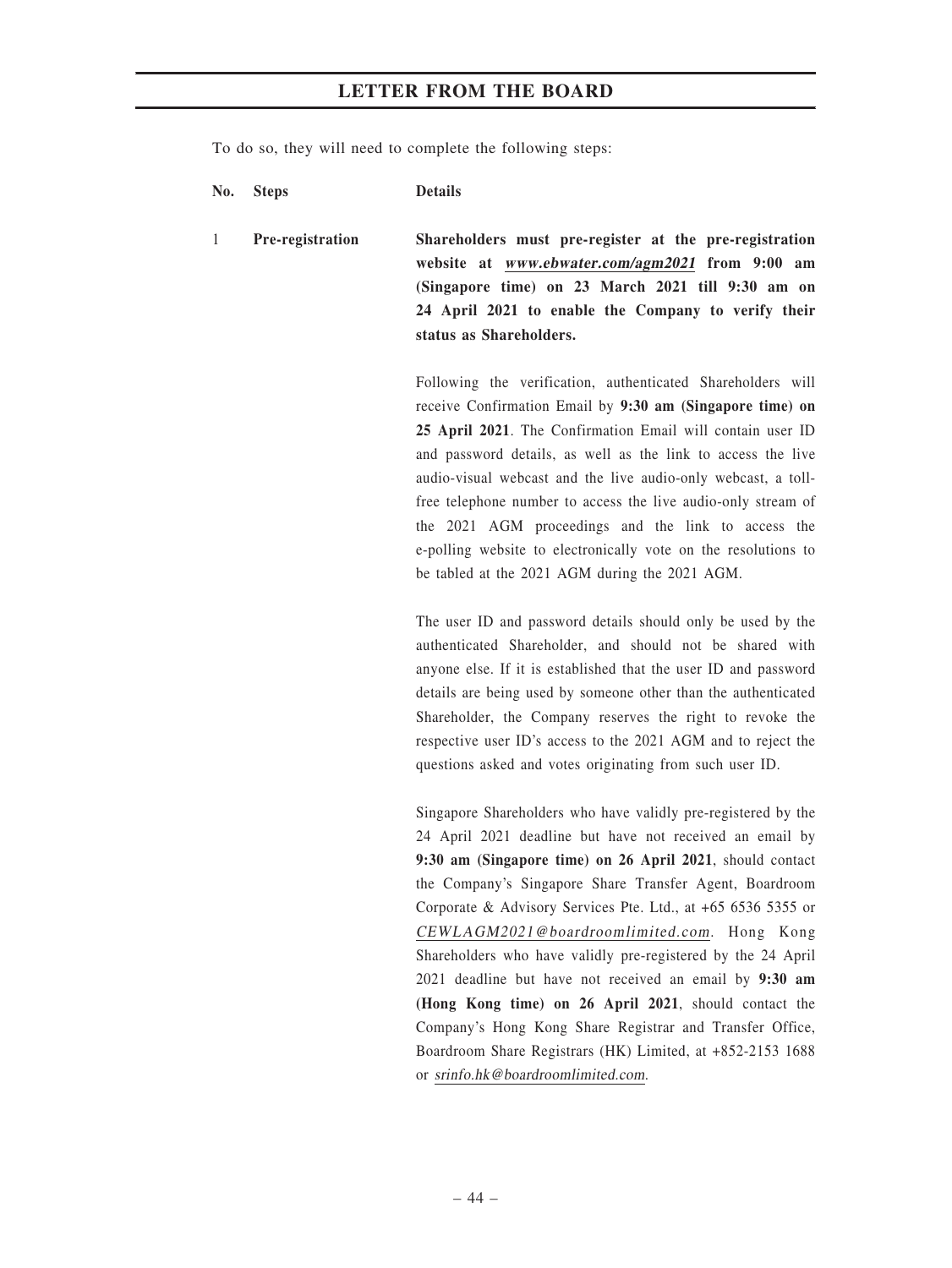No. Steps Details

2 Questions and Answers Shareholders who have validly pre-registered will be able to submit their questions to the Company in advance of the 2021 AGM and/or ask questions during the 2021 AGM via an online chat box.

> Submission of questions: Shareholders who have validly preregistered can submit questions related to the resolutions to be tabled for approval at the 2021 AGM to the Chairman of the 2021 AGM, in advance of the 2021 AGM (a) through the preregistration website at www.ebwater.com/agm2021, (b) by post to either the Company's Singapore Share Transfer Agent, Boardroom Corporate & Advisory Services Pte. Ltd., at 50 Raffles Place, #32-01 Singapore Land Tower Singapore 048623 or the Company's Hong Kong Share Registrar and Transfer Office, Boardroom Share Registrars (HK) Limited, at 2103B, 21/F, 148 Electric Road, North Point, Hong Kong or (c) by email to either the Company's Singapore Share Transfer Agent, Boardroom Corporate & Advisory Services Pte. Ltd., at CEWLAGM2021@boardroomlimited.com or the Company's Hong Kong Share Registrar and Transfer Office, Boardroom Share Registrars (HK) Limited, at srinfo.hk@boardroomlimited.com. Shareholders who have validly pre-registered can also submit their question via the online chat box during the 2021 AGM at the website link that will be provided to the Shareholders in the Confirmation Email.

> Deadline to submit questions in advance: All questions (a) if submitted in advance via the pre-registration website, must be done by 9:30 am (Singapore time) on 24 April 2021 or, (b) if submitted in advance via post, must be lodged with the Company's Singapore Share Transfer Agent or the Company's Hong Kong Share Registrar and Transfer Office by 9:30 am (Singapore time) on 24 April 2021 or (c) if submitted in advance via email, must be submitted by 9:30 am (Singapore time) on 24 April 2021.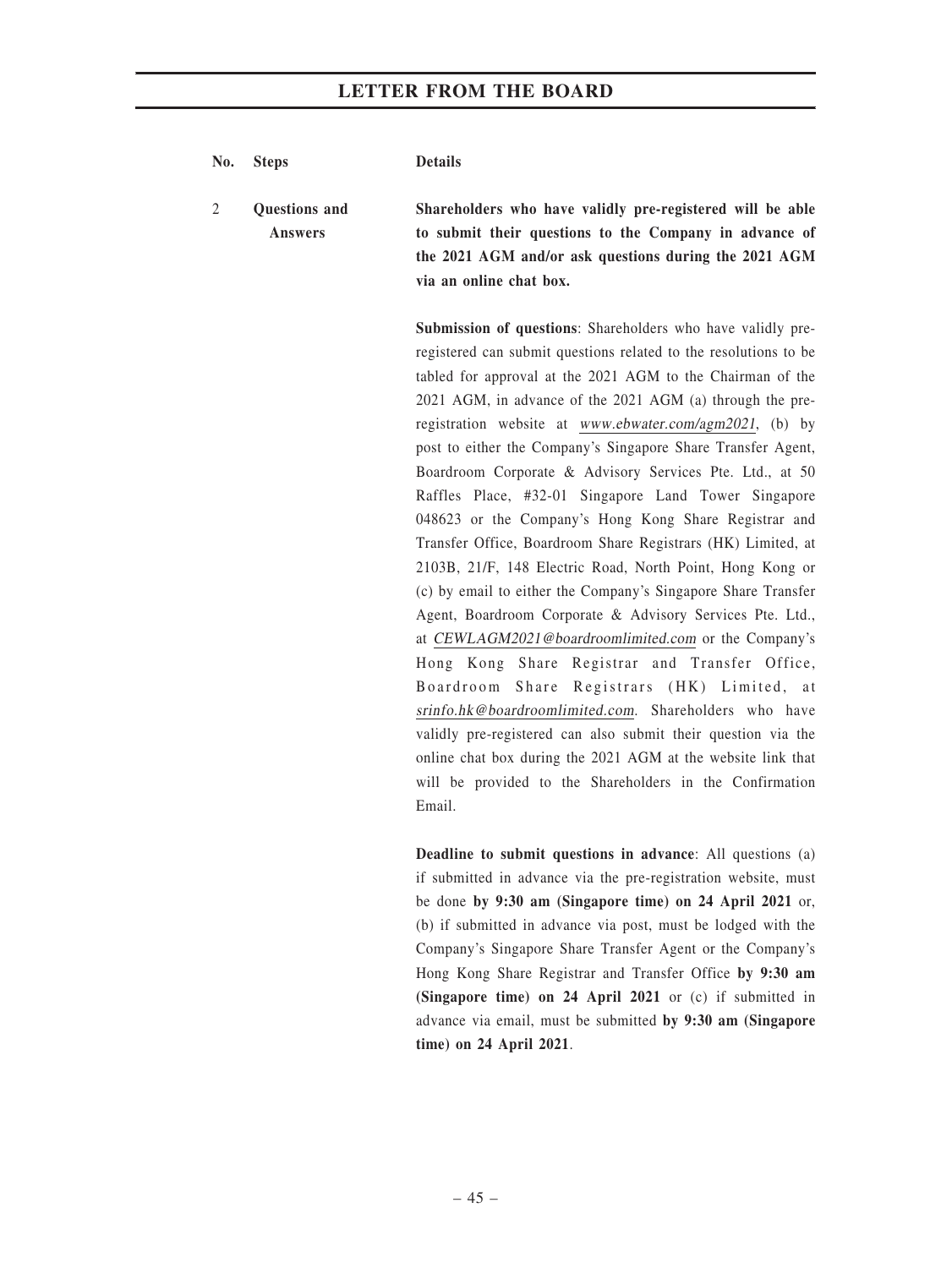### No. Steps Details

Addressing questions: The Company will endeavour to address all substantial and relevant questions received from the Shareholders during the 2021 AGM through live audiovisual webcast, live audio-only webcast and live audio-only stream. However, as there may not be sufficient time to address all such questions during the 2021 AGM itself, the Company will publish its responses to those questions which the Company is unable to address during the 2021 AGM, on its corporate website, on the SGXNET and the website of the HKEX.

Minutes of 2021 AGM: The Company will publish the minutes of the 2021 AGM on its corporate website, SGXNET and the website of the HKEX, and the minutes will include the responses to substantial and relevant questions from the Shareholders which are addressed during the 2021 AGM.

3 Submit proxy forms in advance to vote Appointment of Chairman of the 2021 AGM as proxy: Shareholders (whether individual or corporate) who preregister to observe and/or listen to the 2021 AGM proceedings and wish to vote on the resolutions to be tabled at the 2021 AGM can appoint the Chairman of the 2021 AGM as their proxy or (in the case of Depositors) nominate the appointment of the Chairman of the 2021 AGM as CDP's proxy to attend, speak and vote on their behalf at the 2021 AGM, in accordance with the instructions on the proxy form and vote electronically during the 2021 AGM (as set out below).

> Please note that for the 2021 AGM, Depositors will only be allowed to nominate the Chairman of the 2021 AGM as CDP's proxy and would not be able to nominate any other person as CDP's proxy.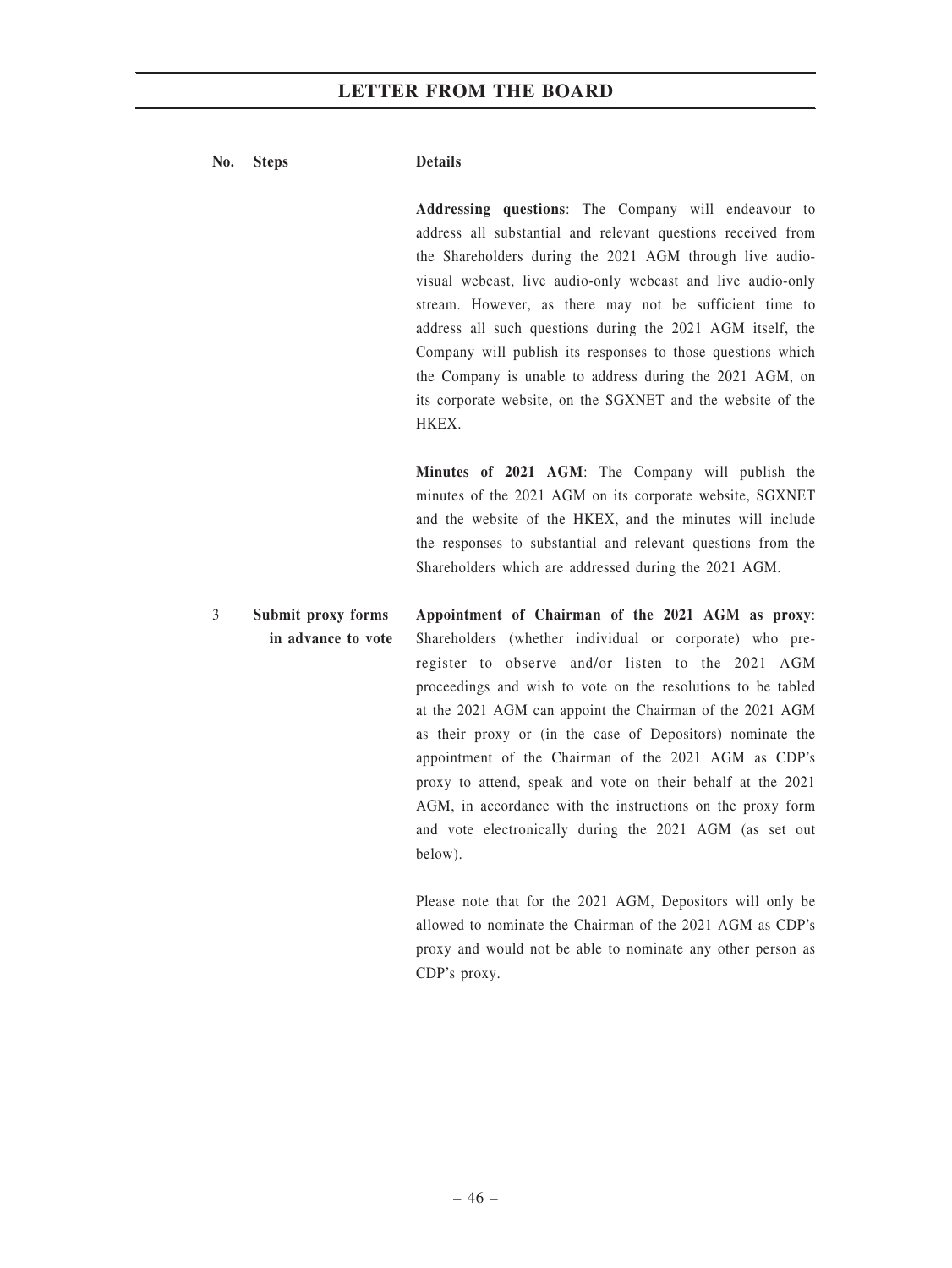# No. Steps Details

Specific voting instructions to be given: Where the Shareholders (whether individual or corporate) appoint the Chairman of the 2021 AGM as their proxy or (in the case of Depositors) nominate the appointment of the Chairman of the 2021 AGM as CDP's proxy, they must give specific instructions as to voting, or abstentions from voting, in respect of each of the resolutions set out in the proxy form, failing which the Chairman of the 2021 AGM may vote or abstain from voting at his/her/their discretion.

Submission of proxy forms: For Singapore Shareholders, the Depositor Proxy Form nominating the appointment of the Chairman of the 2021 AGM as proxy of CDP, duly completed, must be submitted by the Depositor in the following manner:

- a. if submitted by post, by depositing the duly completed Depositor Proxy Form at the office of the Company's Singapore Share Transfer Agent, Boardroom Corporate & Advisory Services Pte. Ltd., at 50 Raffles Place, #32- 01 Singapore Land Tower, Singapore 048623; or
- b. if submitted electronically, by scanning and submitting the duly completed Depositor Proxy Form via email to the Company's Singapore Share Transfer Agent, Boardroom Corporate & Advisory Services Pte. Ltd., at CEWLAGM2021@boardroomlimited.com,

in either case, at least 72 hours before the time for holding the 2021 AGM.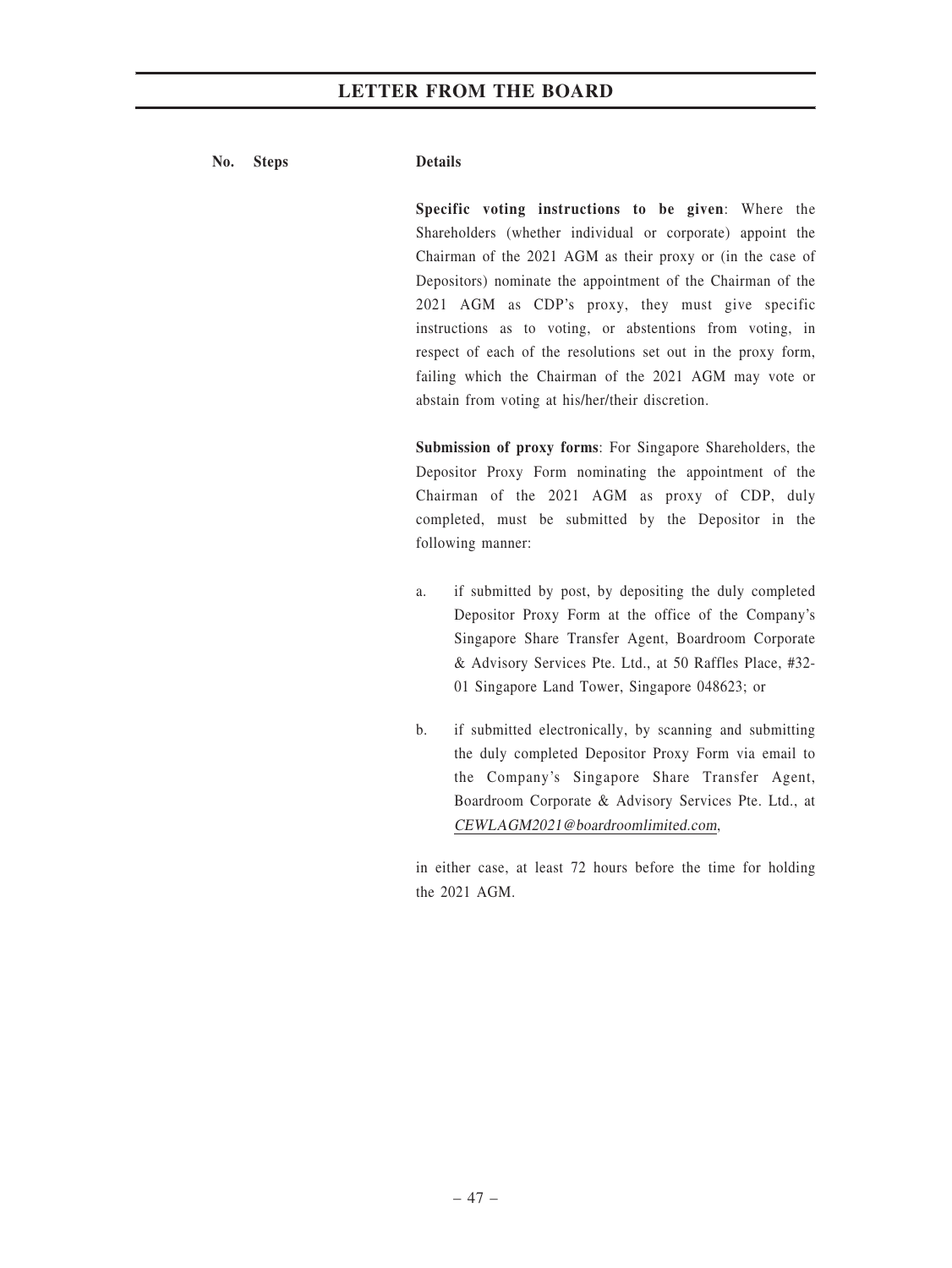# No. Steps Details

Pursuant to Bye-law 77(1)(b) of the Bye-laws, unless CDP specifies otherwise in a written notice to the Company, CDP shall be deemed to have appointed the Depositors who are individuals and whose names are shown in the records of CDP 72 hours prior to the time of the relevant general meeting supplied by CDP to the Company, as CDP's proxies to vote on behalf of CDP at a general meeting of the Company. As such, a Depositor who is an individual and whose name is listed in the Depository Register 72 hours before the time of the 2021 AGM may (subject to completion of the preregistration requirements set out above) participate and vote at the 2021 AGM in the manner set out above without having to complete or return any form of proxy.

For Hong Kong Shareholders, the instrument appointing the Chairman of the 2021 AGM as proxy must be submitted in the following manner:

- i. if submitted by post, by depositing the duly completed proxy form with the Company's Hong Kong Share Registrar and Transfer Office, Boardroom Share Registrars (HK) Limited, at 2103B, 21/F, 148 Electric Road, North Point, Hong Kong; or
- ii. if submitted electronically, by scanning and submitting the duly completed proxy form via email to the Company's Hong Kong Share Registrar and Transfer Office, Boardroom Share Registrars (HK) Limited, at srinfo.hk@boardroomlimited.com,

in either case, at least 72 hours before the time for holding the 2021 AGM.

In view of the current COVID-19 situation and the related safe distancing measures which may make it difficult for the Shareholders to submit completed proxy forms by post, the Shareholders are strongly encouraged to scan and submit the completed proxy forms electronically via email.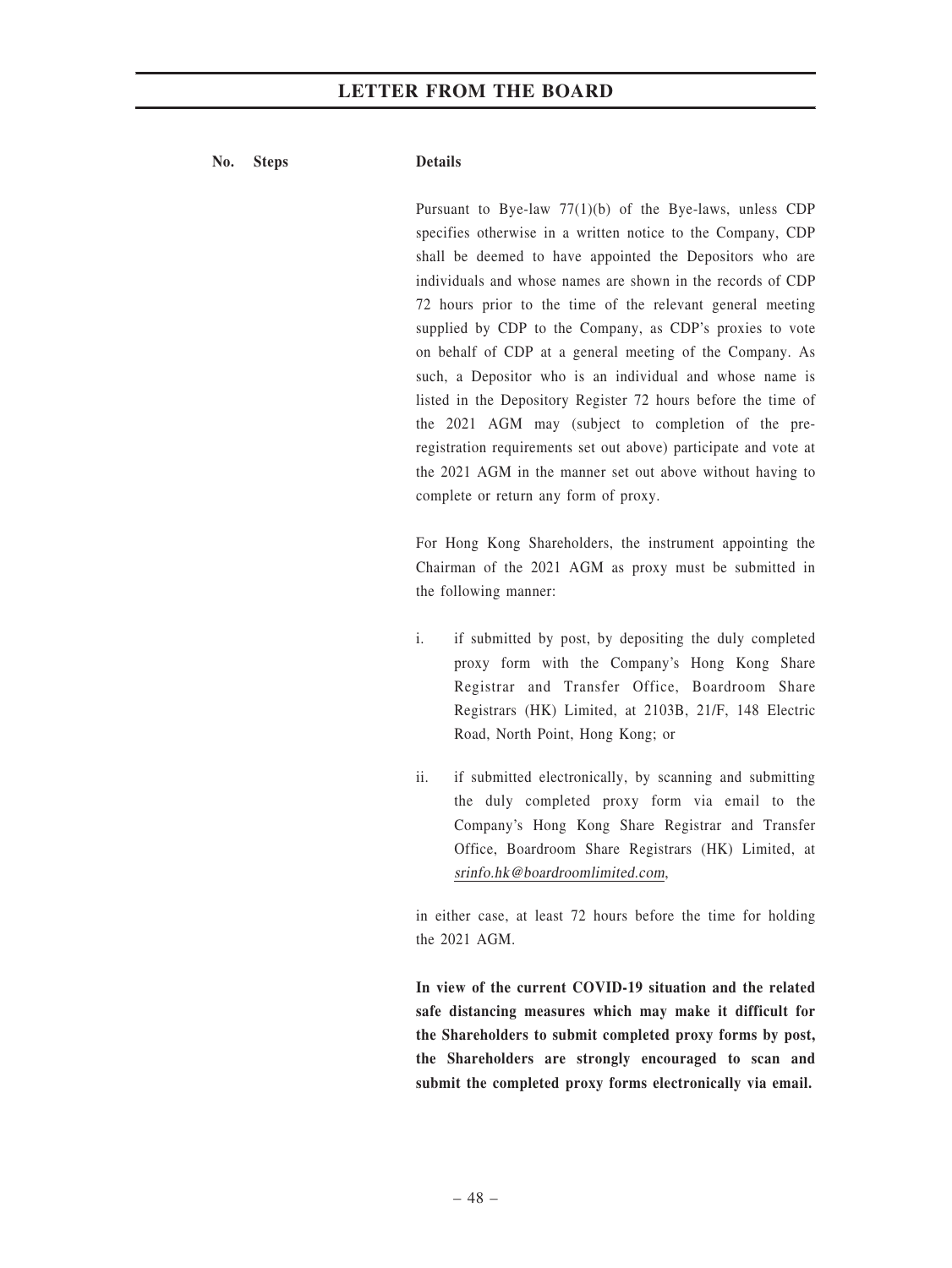| No. | <b>Steps</b>                                                  | <b>Details</b>                                                                                                                                                   |
|-----|---------------------------------------------------------------|------------------------------------------------------------------------------------------------------------------------------------------------------------------|
| 4   | <b>Voting Electronically</b><br>during the 2021<br><b>AGM</b> | Shareholders who have validly pre-registered will also be able<br>to electronically vote on the resolutions to be tabled at the<br>2021 AGM during the 2021 AGM. |
|     |                                                               | Further details on electronic voting will be set out in the<br>Confirmation Email.                                                                               |

In the case of Depositors, the Company may reject any instrument appointing or treated as appointing the Chairman of the 2021 AGM as proxy of CDP lodged if such Depositors are not shown to have Shares entered against their names in the Depository Register 72 hours before the time appointed for holding the 2021 AGM as certified by CDP to the Company.

For Singapore Shareholders (other than Depositors), the Singapore branch register of members of the Company will be closed at 5:00 p.m. on 22 April 2021 (Thursday) for the purpose of determining the entitlement of Singapore Shareholders to attend the 2021 AGM by electronic means and vote at the 2021 AGM. Duly completed registrable transfers received by the Company's Singapore Share Transfer Agent, Boardroom Corporate & Advisory Services Pte. Ltd., 50 Raffles Place, #32-01 Singapore Land Tower, Singapore 048623 up to 5:00 p.m. on 21 April 2021 (Wednesday) will be registered to determine Singapore Shareholders' entitlements to attend the 2021 AGM by electronic means and vote at the 2021 AGM.

For Hong Kong Shareholders, the Hong Kong branch register of members of the Company will be closed from 22 April 2021 (Thursday) to 27 April 2021 (Tuesday), both days inclusive, for the purpose of determining the entitlement of Hong Kong Shareholders to attend the 2021 AGM by electronic means and vote at the 2021 AGM. Duly completed registrable transfers of Shares received by the Company's Hong Kong Share Registrar and Transfer Office, Boardroom Share Registrars (HK) Limited, 2103B, 21/F, 148 Electric Road, North Point, Hong Kong, up to 4:30 p.m. (Hong Kong time) on 21 April 2021 (Wednesday), will be registered to determine Hong Kong Shareholders' entitlements to attend the 2021 AGM by electronic means and vote at the 2021 AGM.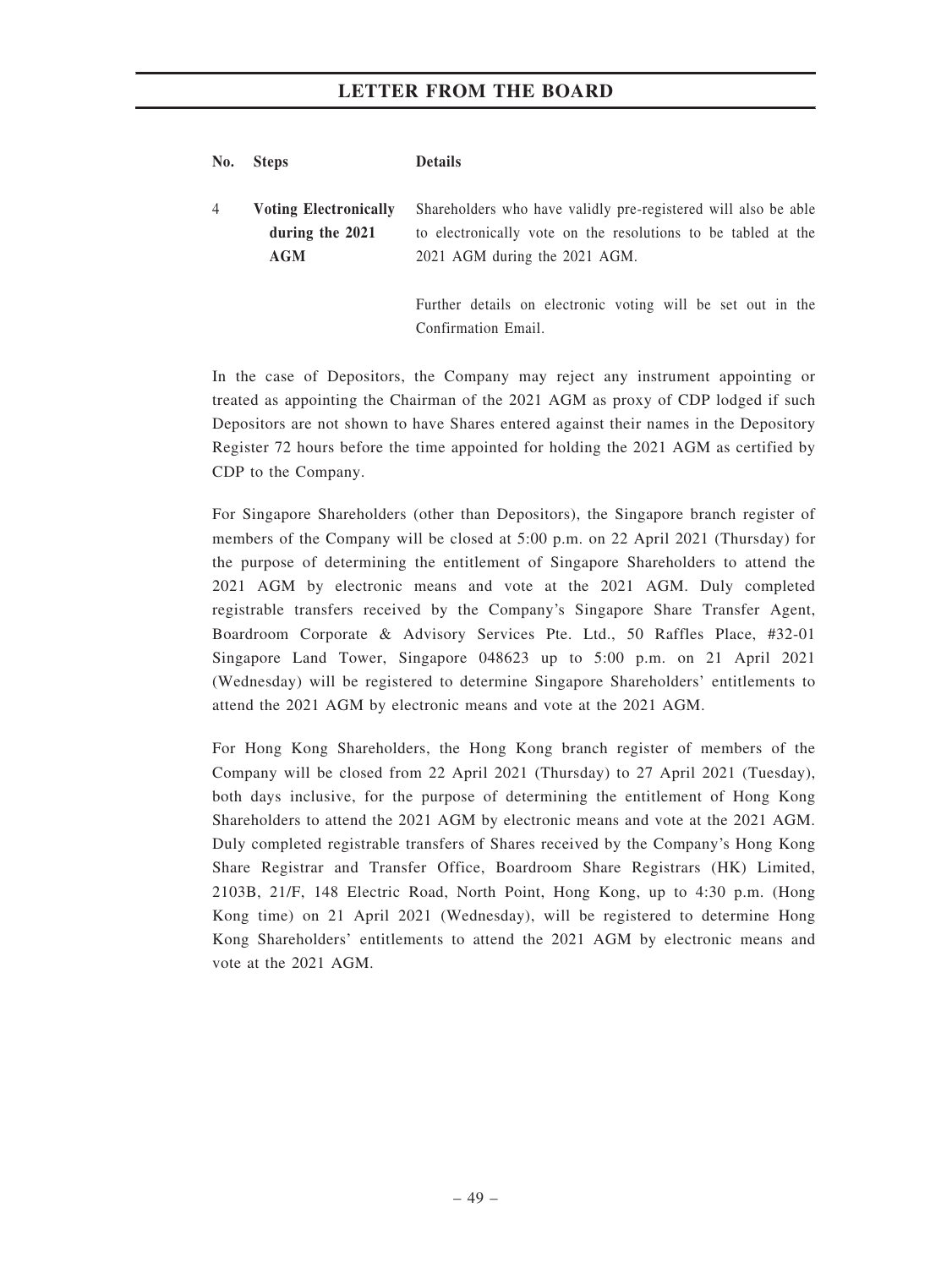### 11. VOTING BY POLL

Pursuant to the SGX-ST Listing Manual and the SEHK Listing Rules, voting by poll is mandatory at all general meetings. The results of the poll will be published on the SGXNET and the websites of Company and the HKEX on the day of the 2021 AGM.

On a poll, every Shareholder who has validly pre-registered to vote electronically or appointed the Chairman of the 2021 AGM as proxy shall have one vote for each Share registered in his/her name in the register of members of the Company. A Shareholder entitled to more than one vote need not use all his/her votes or cast all the votes he/she uses in the same manner.

# 12. DIRECTORS' RESPONSIBILITY STATEMENT

The Directors collectively and individually accept full responsibility for the accuracy of the information given in this Circular and confirm after making all reasonable enquiries that, to the best of their knowledge and belief, this Circular constitutes full and true disclosure of all material facts about the General Mandate, the IPT Mandate, the Share Buy-back Mandate, the re-election of Directors, the continued appointment of independent Directors and the re-appointment of the Company's auditor, and the Group, and the Directors are not aware of any facts the omission of which would make any statement in this Circular misleading.

Where information in this Circular has been extracted from published or otherwise publicly available sources or obtained from a named source, the sole responsibility of the Directors has been to ensure that such information has been accurately and correctly extracted from those sources and/or reproduced in this Circular in its proper form and context.

This Circular includes particulars given in compliance with the SEHK Listing Rules for the purpose of giving information with respect of the Company. The information contained herein relating to the Company has been supplied by the Directors, who collectively and individually accept full responsibility for the accuracy of the information contained in this circular and confirm, having made all reasonable enquiries, that to the best of their knowledge and belief, no other facts are omitted in this Circular which would make any statement herein misleading insofar as it relates to the Company.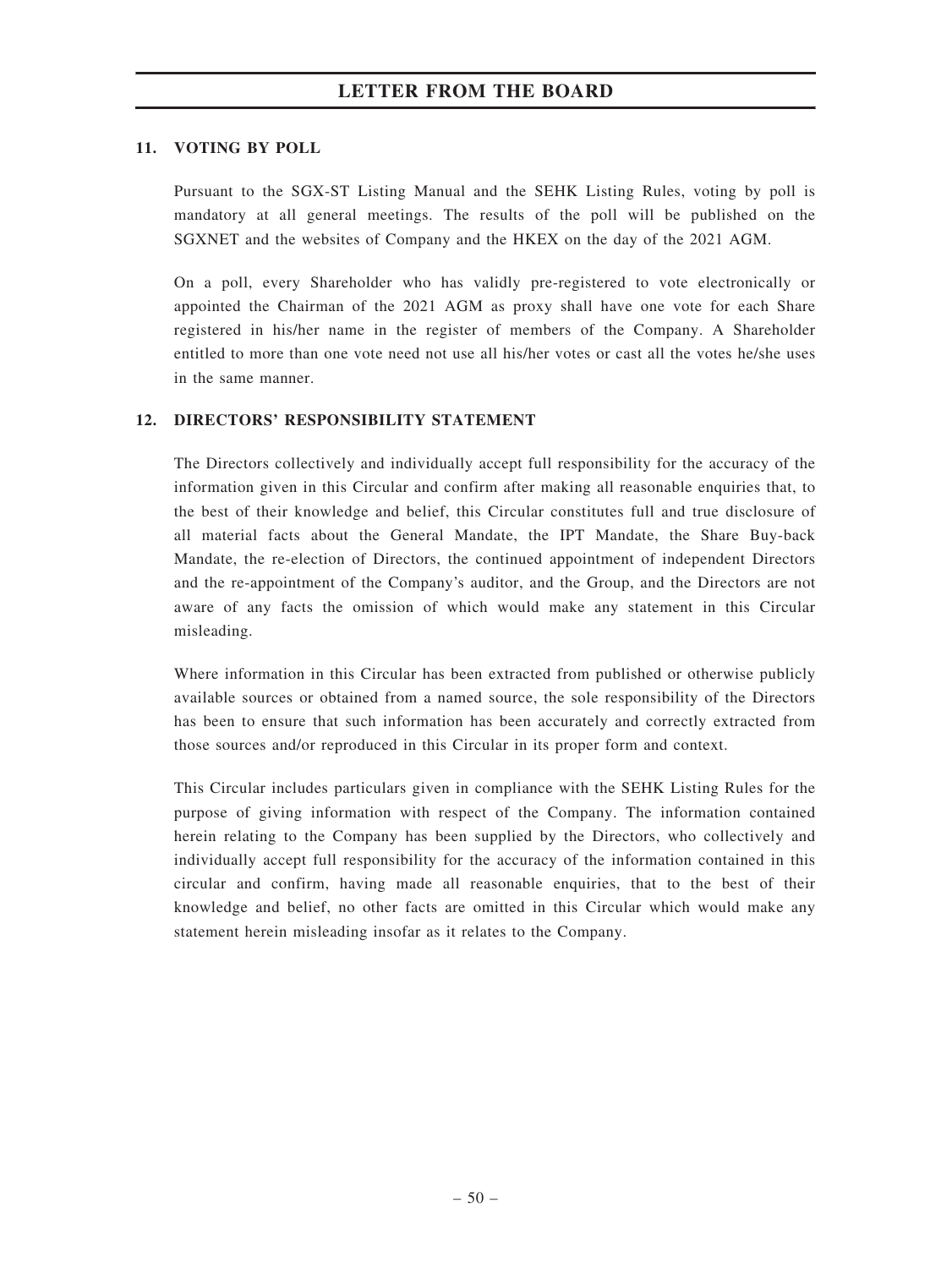# 13. DOCUMENTS FOR INSPECTION

Copies of the Memorandum of Association and Bye-laws are available for inspection at the office of the Company at 9 Battery Road, MYP Centre, #20-02, Singapore 049910 and the principal place of business in Hong Kong of the Company at Room 3601, 36/F., Far East Finance Centre, 16 Harcourt Road, Hong Kong, during normal business hours on any weekday (excluding public holidays) from the date of this Circular up to the date of the 2021 AGM.

> Yours faithfully, By Order of the Board CHINA EVERBRIGHT WATER LIMITED AN Xuesong Executive Director and Chief Executive Officer

Singapore and Hong Kong, 23 March 2021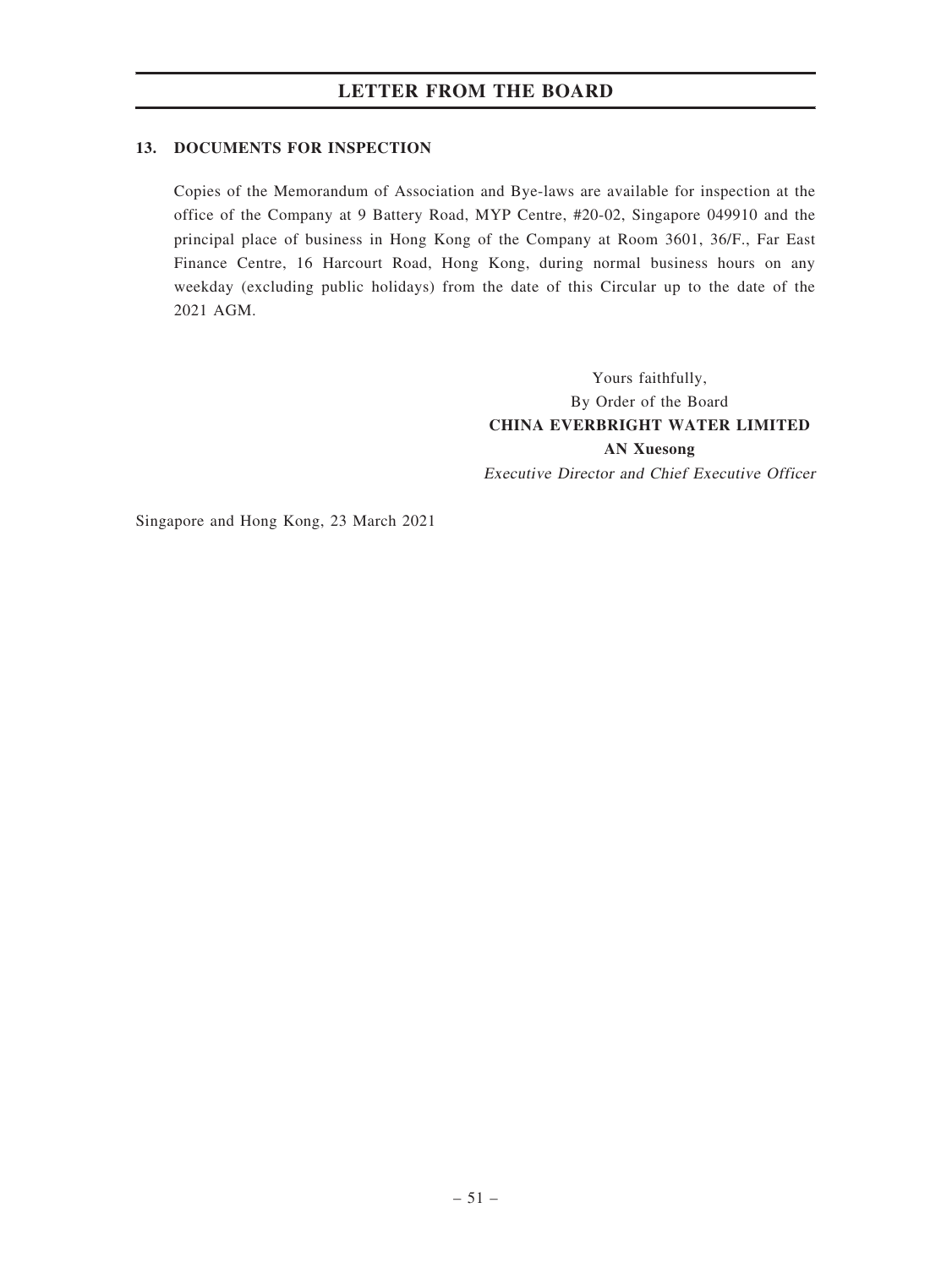### 1. CHAPTER 9 OF THE SGX-ST LISTING MANUAL

- 1.1 Chapter 9 of the listing manual (the ''SGX-ST Listing Manual'') of the Singapore Exchange Securities Trading Limited (''SGX-ST'') governs transactions by a listed company, as well as transactions by its subsidiaries and associated companies that are considered to be at risk, with the listed company's interested persons. When this Chapter applies to a transaction and the value of that transaction alone or on aggregation with other transactions conducted with the interested person during the financial year reaches, or exceeds, certain materiality thresholds, the listed company is required to make an immediate announcement, or to make an immediate announcement and seek its shareholders' approval for that transaction.
- 1.2 Except for certain transactions which, by reason of the nature of such transactions, are not considered to put the listed company at risk to its interested person and hence are excluded from the ambit of Chapter 9, immediate announcement and shareholders' approval would be required in respect of transactions with interested persons if certain financial thresholds (which are based on the value of the transaction as compared with the listed company's latest audited consolidated net tangible assets (''NTA'')) are reached or exceeded. In particular, shareholders' approval is required for an interested person transaction of a value equal to, or which exceeds:
	- (a) 5 per cent. of the listed company's latest audited consolidated NTA; or
	- (b) 5 per cent. of the listed company's latest audited consolidated NTA, when aggregated with other transactions entered into with the same interested person (as such term is construed under Chapter 9 of the SGX-ST Listing Manual) during the same financial year.
- 1.3 Based on the latest audited consolidated financial statements of China Everbright Water Limited (the "Company") and its subsidiaries (the "Group") for the financial year ended 31 December 2020, the consolidated NTA of the Group was HK\$10,097,376,000. In relation to the Company, for the purposes of Chapter 9, in the current financial year and until such time that the consolidated audited financial statements of the Group for the year ending 31 December 2021 are published, 5 per cent. of the latest audited consolidated NTA of the Group would be HK\$504,868,800.
- 1.4 Chapter 9 of the SGX-ST Listing Manual permits a listed company, however, to seek a mandate from its shareholders for recurrent transactions of a revenue or trading nature or those necessary for its day-to-day operations such as the purchase and sale of supplies and materials (but not in respect of the purchase or sale of assets, undertakings or businesses) that may be carried out with the listed company's interested persons.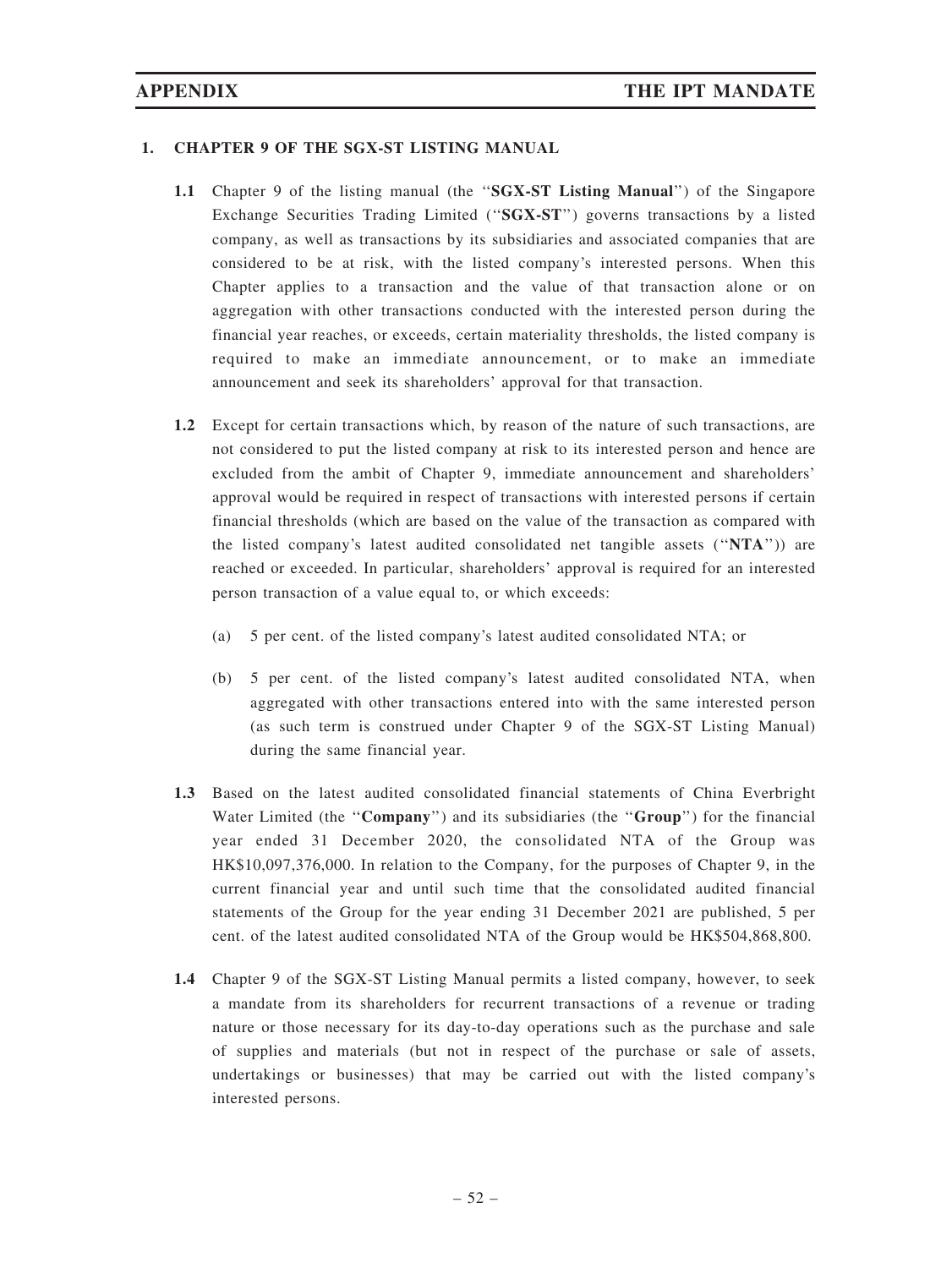- 1.5 Under the SGX-ST Listing Manual:
	- (a) an ''entity at risk'' means:
		- (i) the listed company;
		- (ii) a subsidiary of the listed company that is not listed on the SGX-ST or an approved exchange; or
		- (iii) an associated company of the listed company that is not listed on the SGX-ST or an approved exchange, provided that the listed company and/or its subsidiaries (the "listed group"), or the listed group and its interested person(s), has control over the associated company;
	- (b) an ''interested person'' means a director, chief executive officer or controlling shareholder of the listed company or an associate of such director, chief executive officer or controlling shareholder;
	- (c) an ''associate'' in relation to an interested person who is a director, chief executive officer or controlling shareholder includes an immediate family member (that is, the spouse, child, adopted child, step-child, sibling or parent) of such director, chief executive officer or controlling shareholder, the trustees of any trust of which the director/his immediate family, the chief executive officer/his immediate family or controlling shareholder/his immediate family is a beneficiary or, in the case of a discretionary trust, is a discretionary object, and any company in which the director/his immediate family, the chief executive officer/his immediate family or controlling shareholder/his immediate family has or have an aggregate interest (directly or indirectly) of 30 per cent. or more, and, where a controlling shareholder is a corporation, its subsidiary or holding company or fellow subsidiary or a company in which it and/or they have (directly or indirectly) an interest of 30 per cent. or more;
	- (d) an ''approved exchange'' means a stock exchange that has rules which safeguard the interests of shareholders against interested person transactions according to similar principles to Chapter 9; and
	- (e) an ''interested person transaction'' means a transaction between an entity at risk and an interested person.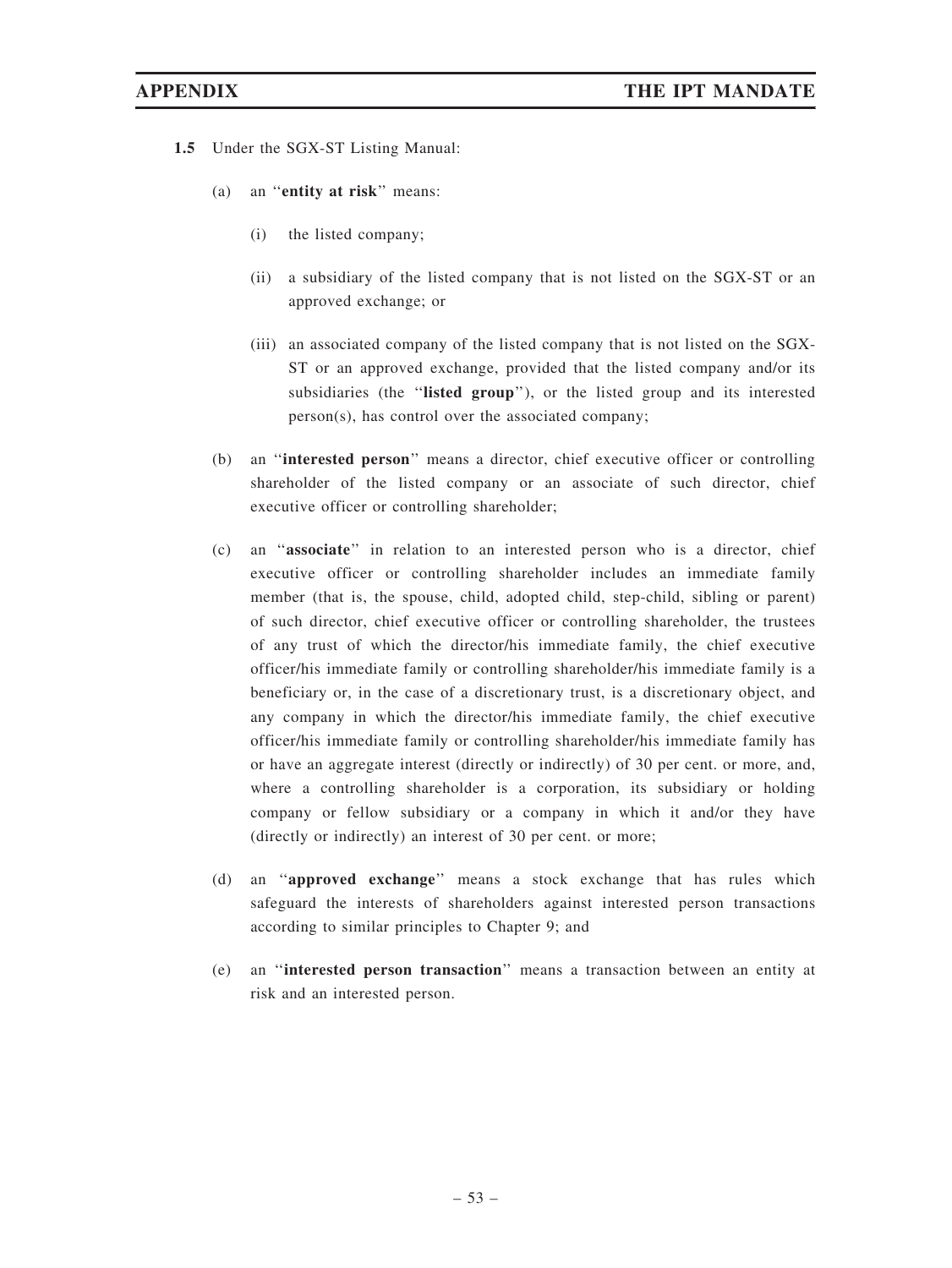### 2. RATIONALE FOR THE IPT MANDATE

- 2.1 It is envisaged that in the ordinary course of their businesses, transactions between companies in the EAR Group (as defined below) and the Company's interested persons are likely to occur from time to time. Such transactions are necessary for the day-to-day operations of the EAR Group and would include, but are not limited to, the provision of goods, facilities and services in the ordinary course of business of the EAR Group to the Company's interested persons or the obtaining of goods, facilities and services from them.
- 2.2 In particular, China Everbright Group Ltd., the Company's indirect controlling shareholder, is a major financial holding group in China, with business presence in various industries and sectors. Its business areas include, amongst others, banking, securities, insurance, funds, trusts, futures, leasing, investment, environmental protection, hospitalism and pharmaceutical. The EAR Group (as defined below) may leverage on China Everbright Group's (as defined below) wide spectrum of businesses and rich resources to support its future development. Some of China Everbright Group Ltd.'s major subsidiaries include:
	- (a) China Everbright Environment Group Limited, a one-stop integrated environmental solution provider listed on The Stock Exchange of Hong Kong Limited ("SEHK");
	- (b) China Everbright Limited, an investment holding company principally engaged in fund management and investment business and listed on SEHK;
	- (c) China Everbright Bank Co., Ltd., a commercial bank listed on the Shanghai Stock Exchange ("SSE") and SEHK;
	- (d) Everbright Securities Company Limited, a securities brokerage company listed on the SSE and the SEHK; and
	- (e) Sun Life Everbright Life Insurance Co., Ltd., an insurance company which has branches in various provinces and municipalities in China.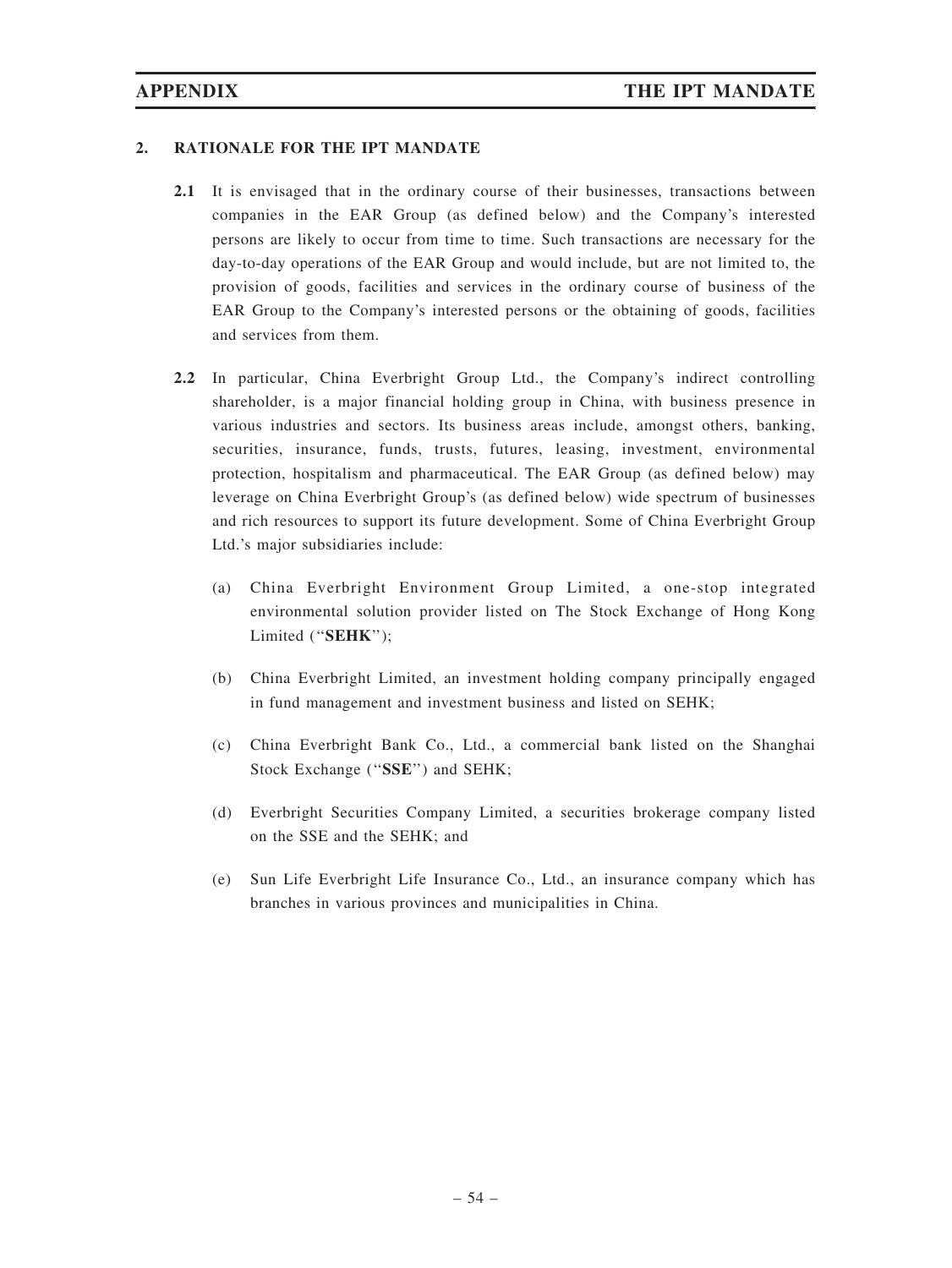- 2.3 In view of the time-sensitive nature of commercial transactions, the renewal of the general mandate (the ''IPT Mandate'') pursuant to Chapter 9 of the SGX-ST Listing Manual will enable:
	- (a) the Company;
	- (b) subsidiaries of the Company (excluding subsidiaries listed on the SGX-ST or an approved exchange); and
	- (c) associated companies of the Company (other than an associated company that is listed on the SGX-ST or an approved exchange) over which the Group, or the Group and interested person(s) of the Company has or have control,

(together, the ''EAR Group''), or any of them, in the ordinary course of their businesses, to enter into the categories of transactions (''Mandated IPTs'') set out in paragraph 6.1 below with the Company's interested persons (the ''Mandated Interested Persons'') set out in paragraph 5.1 below, provided such Mandated IPTs are made on normal commercial terms.

# 3. SCOPE OF THE IPT MANDATE

- 3.1 The EAR Group engages in a wide range of activities (as described in paragraph 6.1 below) for which the renewal of the IPT Mandate is being sought.
- 3.2 The IPT Mandate does not cover any transaction by a company in the EAR Group with a Mandated Interested Person that is below S\$100,000 in value as the threshold and aggregation requirements of Chapter 9 of the SGX-ST Listing Manual would not apply to such transactions.
- 3.3 Transactions with interested persons (including the Mandated Interested Persons) that do not fall within the ambit of the IPT Mandate will be subject to the relevant provisions of Chapter 9 of the SGX-ST Listing Manual and/or other applicable provisions of the SGX-ST Listing Manual.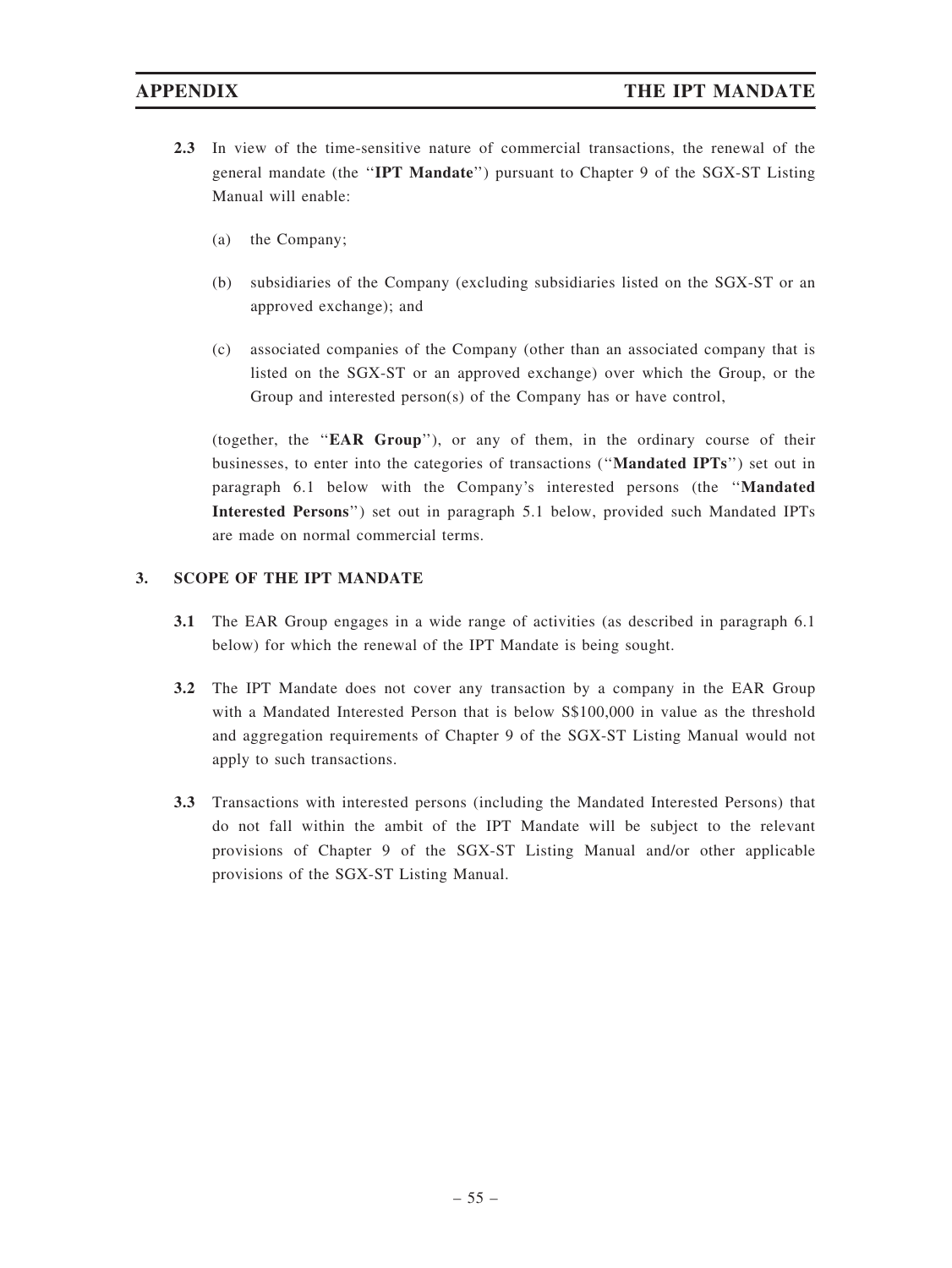### 4. BENEFIT TO SHAREHOLDERS

4.1 The IPT Mandate (and its subsequent renewal thereafter on an annual basis) will enhance the ability of companies in the EAR Group to pursue business opportunities which are time-sensitive in nature, and will eliminate the need for the Company to announce, or to announce and convene separate general meetings on each occasion to seek Shareholders' prior approval for the entry by the relevant company in the EAR Group into such transactions. This will substantially reduce the expenses associated with the convening of general meetings on an ad hoc basis, improve administrative efficacy considerably, and allow manpower resources and time to be channelled towards attaining other corporate objectives.

# 5. MANDATED INTERESTED PERSONS

- 5.1 The IPT Mandate applies to the Mandated IPTs (as described in paragraph 6.1 below) which are carried out with China Everbright Group Ltd. and its associates (the ''China Everbright Group'').
- 5.2 Transactions with Mandated Interested Persons which do not fall within the ambit of the IPT Mandate shall be subject to the relevant provisions of Chapter 9 of the SGX-ST Listing Manual.

# 6. CATEGORIES OF MANDATED IPTS

6.1 The Mandated IPTs with the Mandated Interested Persons (as described in paragraph 5.1 above) which are covered by the IPT Mandate and the benefits to be derived therefrom are set out below:

### 6.1.1 General Transactions

This category relates to general transactions (''General Transactions'') in connection with the provision to, or the obtaining from, Mandated Interested Persons of products and services in the normal course of business of the EAR Group or which are necessary for the day-to-day operations of the EAR Group comprising the following:

(i) Environmental Activities

The products and services under this sub-category are:

(a) the provision of waste water treatment and reusable water services;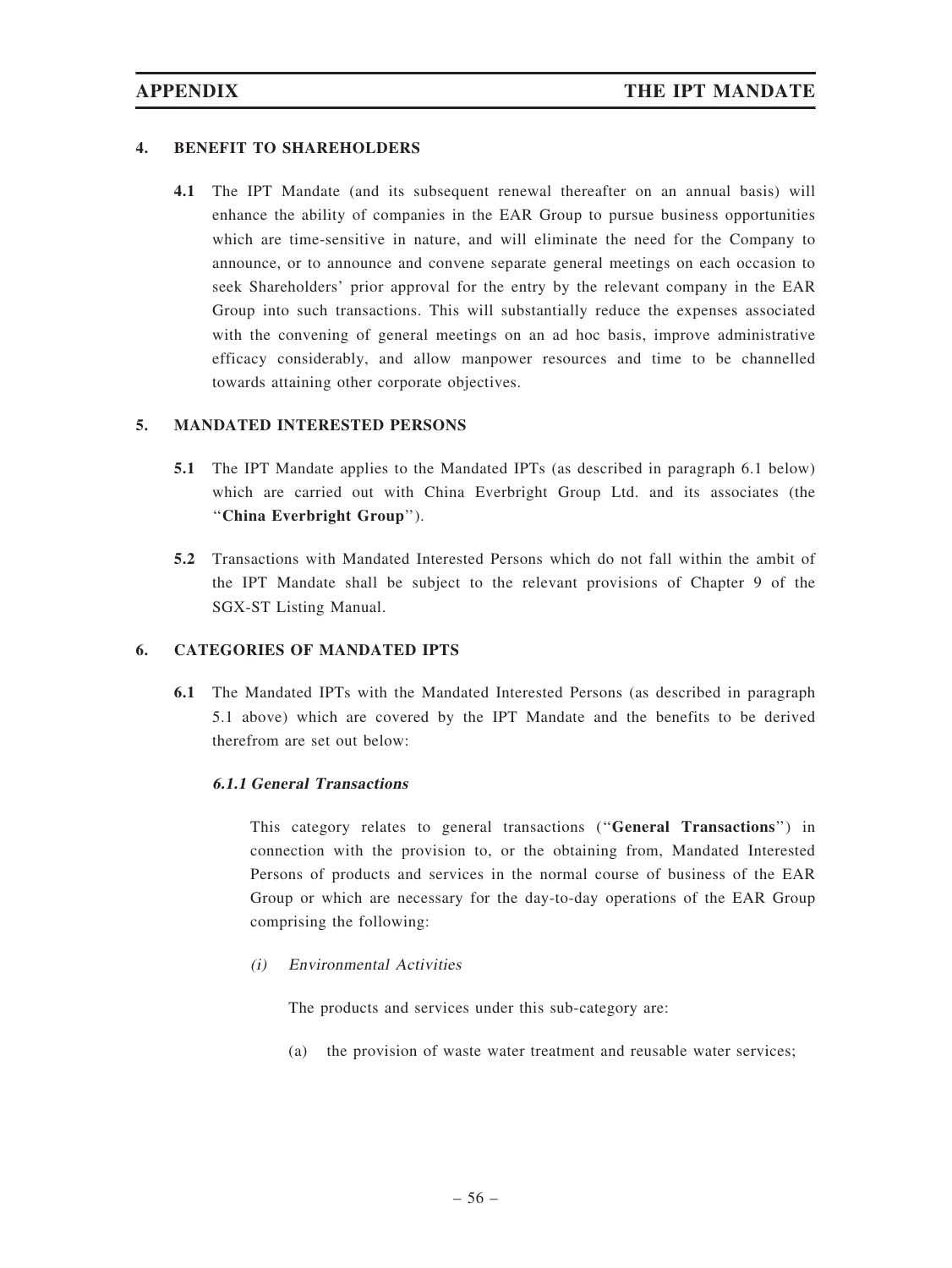- (b) the provision of waste leachate treatment services;
- (c) the receipt of sludge treatment and disposal (including sludge incineration and sanitary landfill) services;
- (d) the receipt of hazardous waste treatment services;
- (e) the receipt of environmental energy products (including steam and electricity); and
- (f) the collaboration in engineering, procurement and construction services to build infrastructure facilities in connection with the environmental protection projects.
- (ii) Insurance Activities

The products and services under this sub-category are:

- (a) the purchase of insurance and the obtaining of insurance-related services.
- (iii) General Activities

The products, facilities and services under this sub-category are:

- (a) the leasing and rental (as lessor and lessee) of properties for residential, industrial and commercial purposes; and
- (b) the provision or the obtaining of property management services in connection with the activity mentioned in paragraph  $6.1.1(iii)(a)$ above.

The EAR Group will benefit from having access to competitive quotes from the different companies in the different industries within the China Everbright Group in addition to obtaining quotes from, or transacting with, non-Mandated Interested Persons.

The headings in this paragraph 6.1.1 are inserted for branding purposes only and shall be ignored in construing the types of General Transactions which are covered by the IPT Mandate.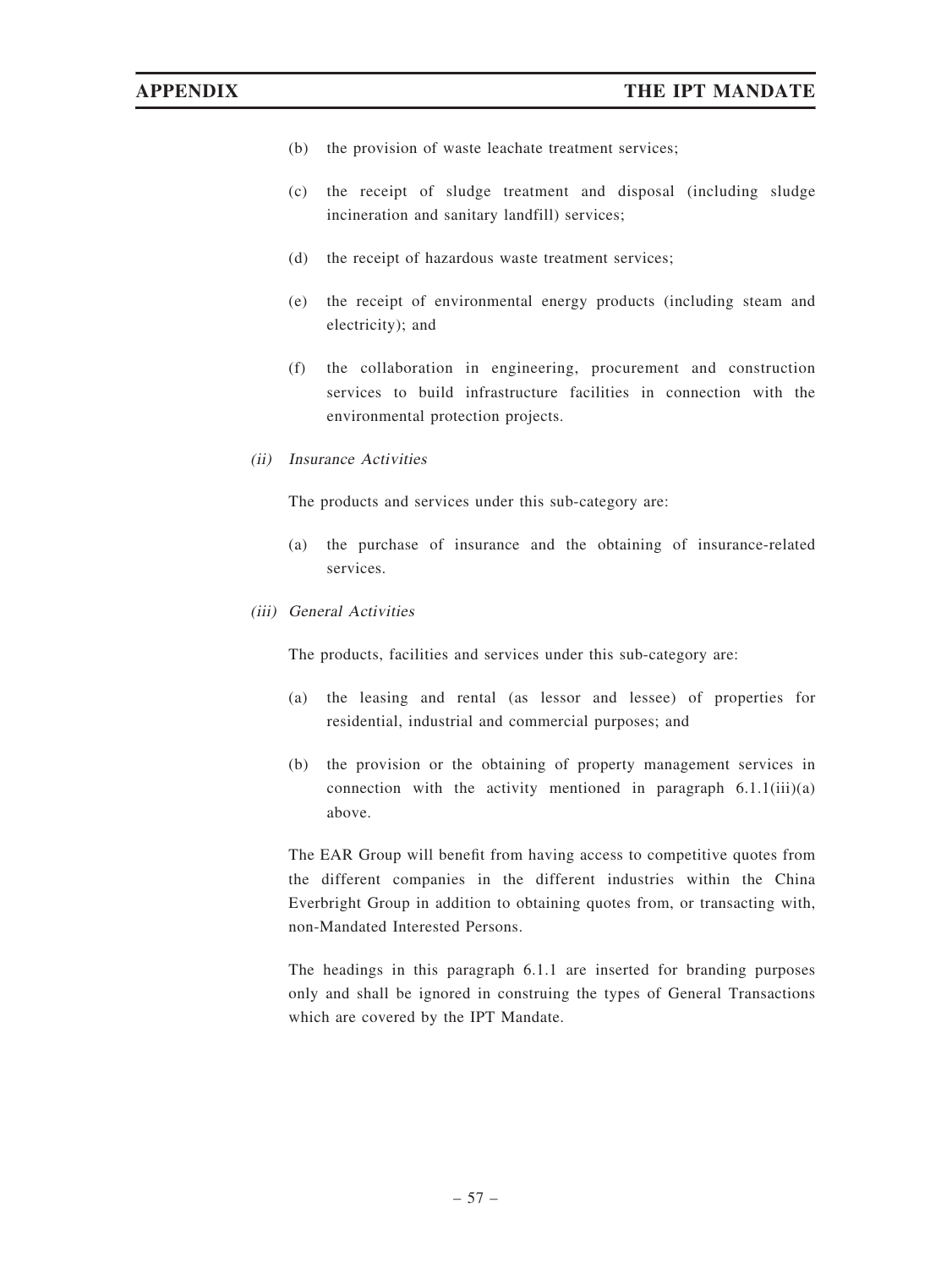#### 6.1.2 Treasury Transactions

Treasury transactions (''Treasury Transactions'') comprise (a) the placement of funds or deposits with any Mandated Interested Person, (b) the borrowing of funds from any Mandated Interested Person, (c) the entry into with any Mandated Interested Person of forex, swap and option transactions for hedging purposes, (d) the issue of debt securities (including but not limited to corporate bonds and/or asset backed securities) to any Mandated Interested Person, (e) the receipt of underwriting and advisory services from any Mandated Interested Person in relation to issuance and/or quotation of securities (including but not limited to convertible bonds, hybrid bonds, corporate bonds, asset backed securities, ordinary shares, preference shares, rights and/or other securities) issued by the EAR Group and (f) the receipt of fund management services from any Mandated Interested Person.

Considering China Everbright Group's rich experience and resources in the financial services and asset management industries, the EAR Group can benefit from competitive rates and quotes in an expedient manner on the Treasury Transactions.

#### 6.1.3 Management and Support Services

The EAR Group may, from time to time, receive management and support services from, or provide management and support to, its Mandated Interested Persons in the areas of finance, treasury, management information systems, and human resources management and development (''Management Support Services''). By having access to and providing such management support, the EAR Group will derive operational and financial leverage in its dealings with third parties as well as benefits from the global network of its Mandated Interested Persons.

### 7. REVIEW PROCEDURES FOR MANDATED IPTS

7.1 The EAR Group has established the following procedures to ensure that Mandated IPTs are undertaken on an arm's length basis and on normal commercial terms:

#### 7.1.1 General Transactions

#### Review Procedures

In general, there are procedures established by the EAR Group to ensure that General Transactions with Mandated Interested Persons are undertaken on an arm's length basis and on normal commercial terms consistent with the EAR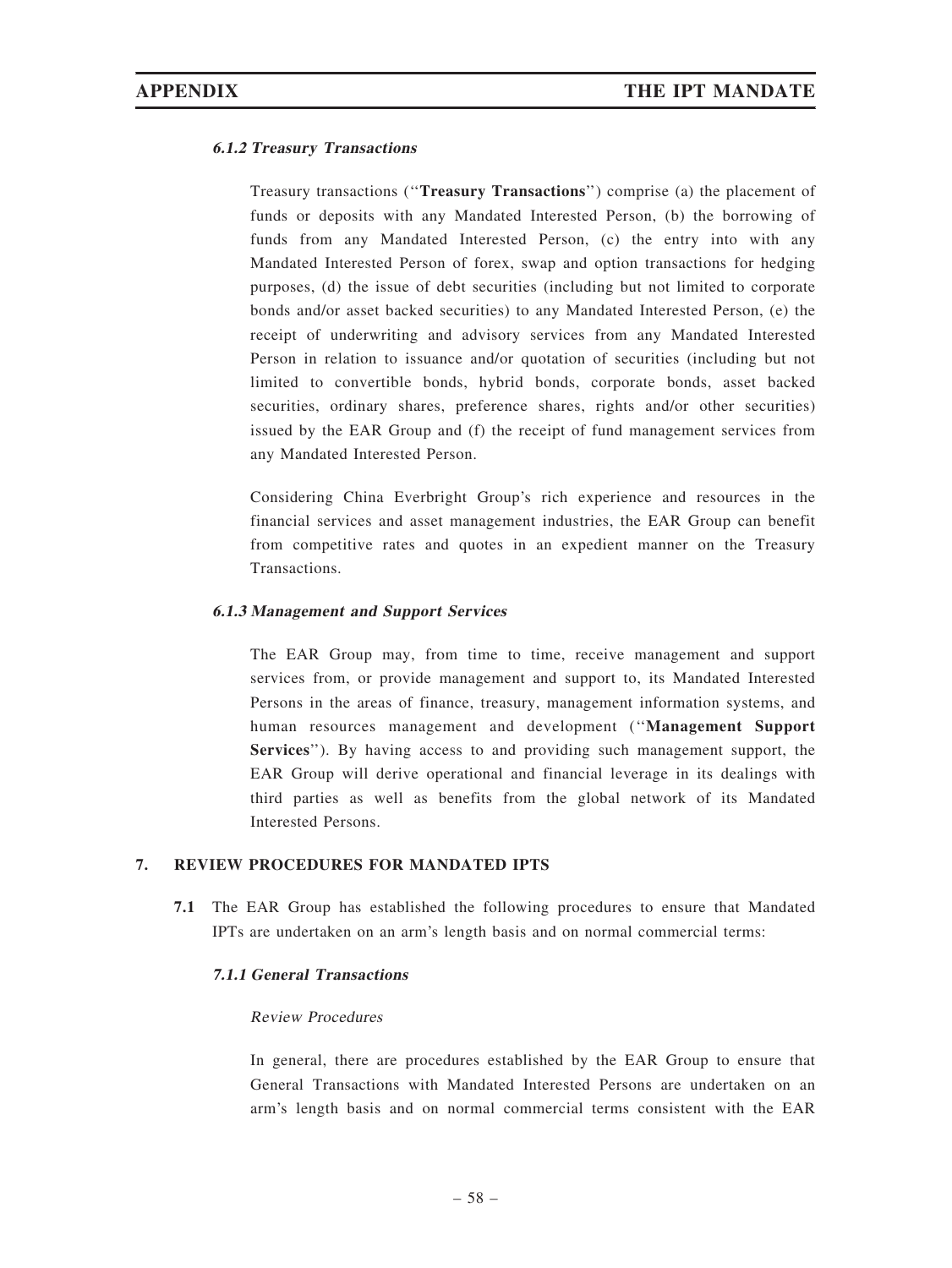Group's usual business practices and policies, which are generally no more favourable to the Mandated Interested Persons than those extended to unrelated third parties.

In particular, the following review procedures have been put in place.

(a) Provision of services or the sale of products

The review procedures are:

- (i) all contracts entered into or transactions with Mandated Interested Persons are to be carried out at the prevailing market rates or prices of the service or product providers, on terms which are no more favourable to the Mandated Interested Person than the usual commercial terms extended to unrelated third parties (including, where applicable, preferential rates/prices/discounts accorded to corporate customers or for bulk purchases) or otherwise in accordance with applicable industry norms; and
- (ii) where the prevailing market rates or prices are not available due to the nature of service to be provided or the product to be sold, the EAR Group's pricing for such services to be provided or products to be sold to Mandated Interested Persons is determined in accordance with the EAR Group's usual business practices and pricing policies, consistent with the usual margin to be obtained by the EAR Group for the same or substantially similar type of contract or transaction with unrelated third parties. In determining the transaction price payable by Mandated Interested Persons for such services or products, factors such as, but not limited to, quantity, volume consumption, customer requirements, specifications, duration of contract and strategic purposes of the transaction will be taken into account.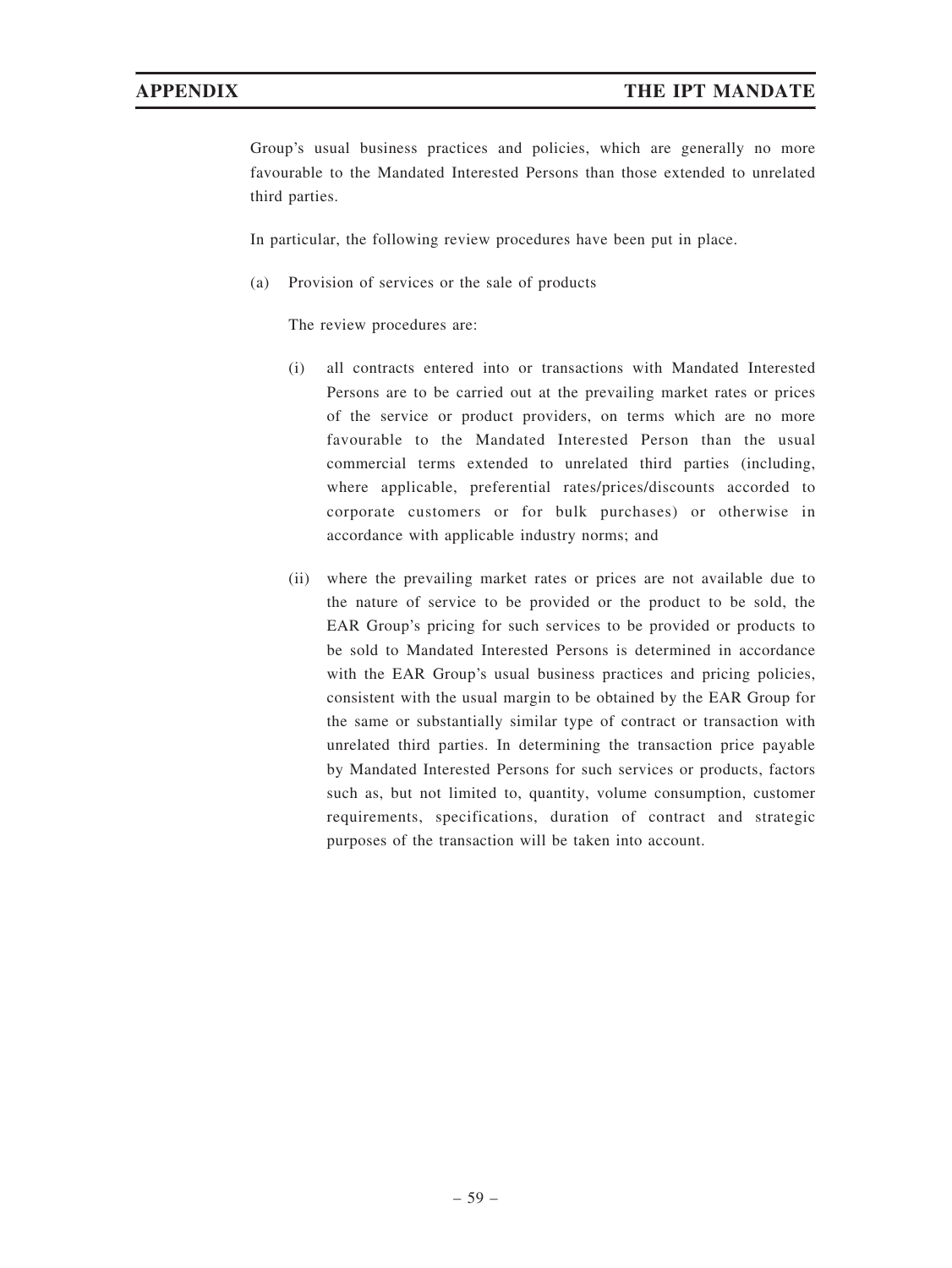(b) Obtaining of services or the purchasing of products

The review procedures are:

- (i) all contracts entered into or transactions with Mandated Interested Persons are to be carried out by obtaining quotations (wherever possible or available) from at least two other unrelated third party suppliers for similar quantities and/or quality of services or products, prior to the entry into of the contract or transaction with the Mandated Interested Person, as a basis for comparison to determine whether the price and terms offered by the Mandated Interested Person are fair and reasonable and comparable to those offered by other unrelated third parties for the same or substantially similar type of services or products. In determining whether the price and terms offered by the Mandated Interested Person are fair and reasonable, factors such as, but not limited to, delivery schedules, specification compliance, track record, experience and expertise, and where applicable, preferential rates, rebates or discounts accorded for bulk purchases, will also be taken into account; and
- (ii) in the event that such competitive quotations cannot be obtained (for instance, if there are no unrelated third party vendors of similar products or services, or if the product is a proprietary item), the senior management staff of the relevant company in the EAR Group (with no interest, direct or indirect in the transaction), will determine whether the price and terms offered by the Mandated Interested Person are fair and reasonable.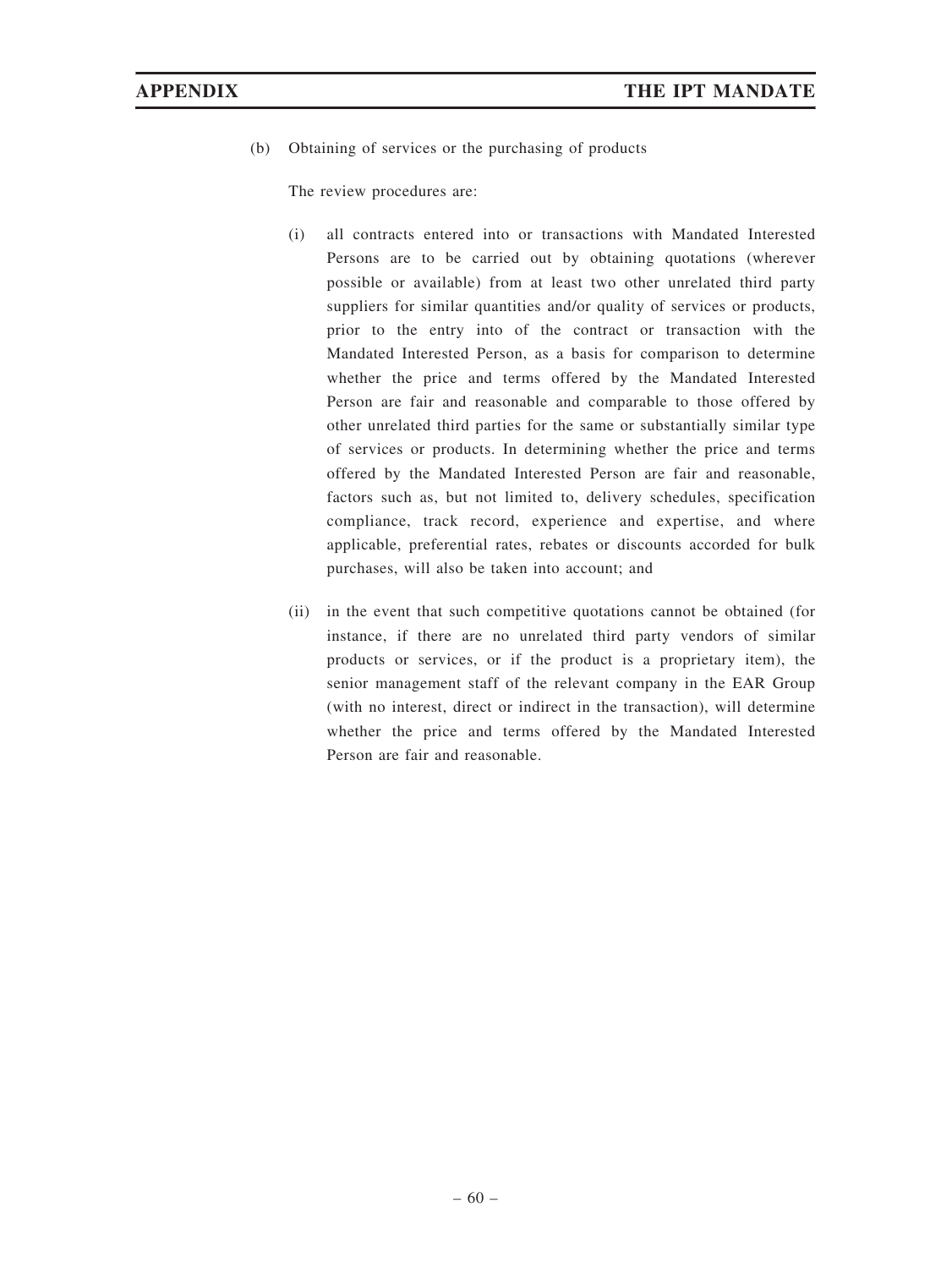### 7.1.2 Treasury Transactions

#### Placements

In relation to the placement or deposit with any Mandated Interested Person by the EAR Group of its funds, the Company will require that quotations shall be obtained from such Mandated Interested Person and at least two banks for rates of deposits with such bankers of an equivalent amount, and for the equivalent period, of the funds to be placed by the EAR Group. The EAR Group will only place or deposit its funds with such Mandated Interested Person, provided that the terms quoted are no less favourable than the terms quoted by such banks for equivalent amounts. In addition, the Audit Committee will also evaluate the credit risks of the Mandated Interested Person to ensure that risks of default have been considered when determining whether or not to allow for the placement or deposit.

#### Borrowings

In relation to the borrowing of funds from any Mandated Interested Person by the EAR Group, the Company will require that quotations shall be obtained from such Mandated Interested Person and at least two banks for rates for loans from such banks of an equivalent amount, and for the equivalent period, of the funds to be borrowed. The EAR Group will only borrow funds from such Mandated Interested Person, provided that the terms quoted are no less favourable than those quoted by such banks.

#### Debt Securities

In relation to the issue to Mandated Interested Persons of debt securities (including but not limited to corporate bonds and/or asset backed securities), the EAR Group will only issue such debt securities to Mandated Interested Persons provided that the price(s) at which the EAR Group issues such debt securities will not be lower than the price(s) at which such debt securities are issued to third parties. The EAR Group will also comply with all applicable laws and regulations in connection with the issue of such debt securities to Mandated Interested Persons.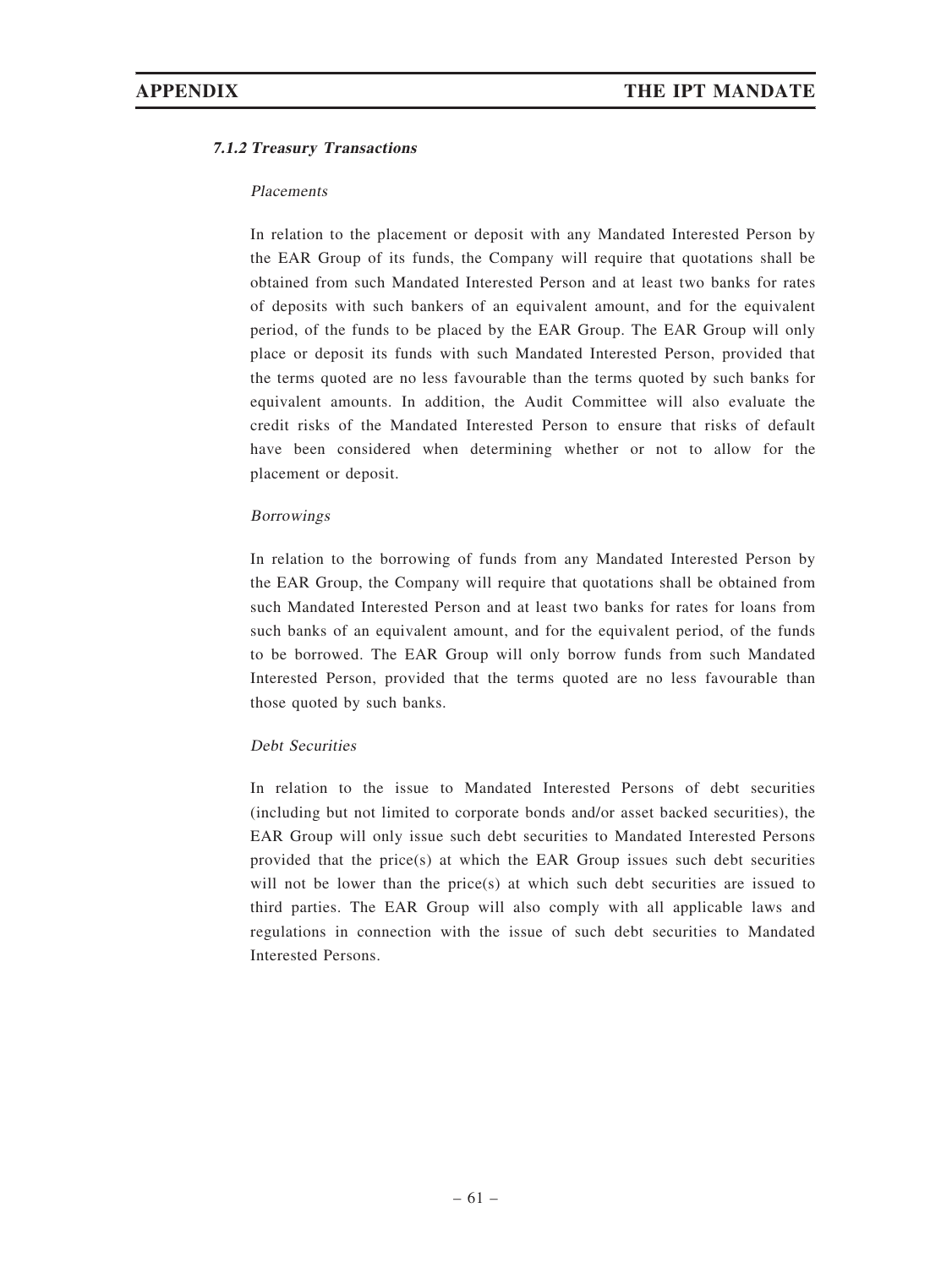#### Underwriting and Advisory Services

In relation to underwriting and advisory services provided by any Mandated Interested Persons, the Company will require that quotations shall be obtained from such Mandated Interested Person and at least two other counterparties. The EAR Group will only agree to allow Mandated Interested Persons to underwrite and/or advise on the issuance and/or quotation of the securities (including but not limited to convertible bonds, hybrid bonds, corporate bonds, asset backed securities, ordinary shares, preference shares, rights and/or other securities) issued by the EAR Group, provided that the price(s) or fee(s) at which the Mandated Interested Persons underwrite and/or advise such securities will not be higher than the price(s) or fee(s) at which such securities are underwritten or advised by third parties.

#### Forex, Swaps, Options

In relation to forex, swap and option transactions with any Mandated Interested Person by the EAR Group, the Company will require that rate quotations shall be obtained from such Mandated Interested Person and at least two banks. The EAR Group will only enter into such forex, swap or option transactions with such Mandated Interested Person provided that such terms quoted are no less favourable than the terms quoted by such banks.

#### Fund Management Services

In relation to fund management services provided by any Mandated Interested Persons, the Company will require that quotations shall be obtained from such Mandated Interested Person and at least two other counterparties. The EAR Group will only agree to allow Mandated Interested Persons to provide fund management services to the EAR Group, provided that the price(s) or fee(s) at which the Mandated Interested Persons provides such fund management services will not be higher than the price(s) or fee(s) at which such services are provided for by third parties.

#### 7.1.3 Management Support Services

In relation to receiving Management Support Services, the Company shall endeavour to obtain a quotation from such Mandated Interested Person and at least two other potential service providers. The EAR Group shall then only be entitled to transact with the Mandated Interested Person on terms that are no less favourable than those quoted by such unrelated service providers.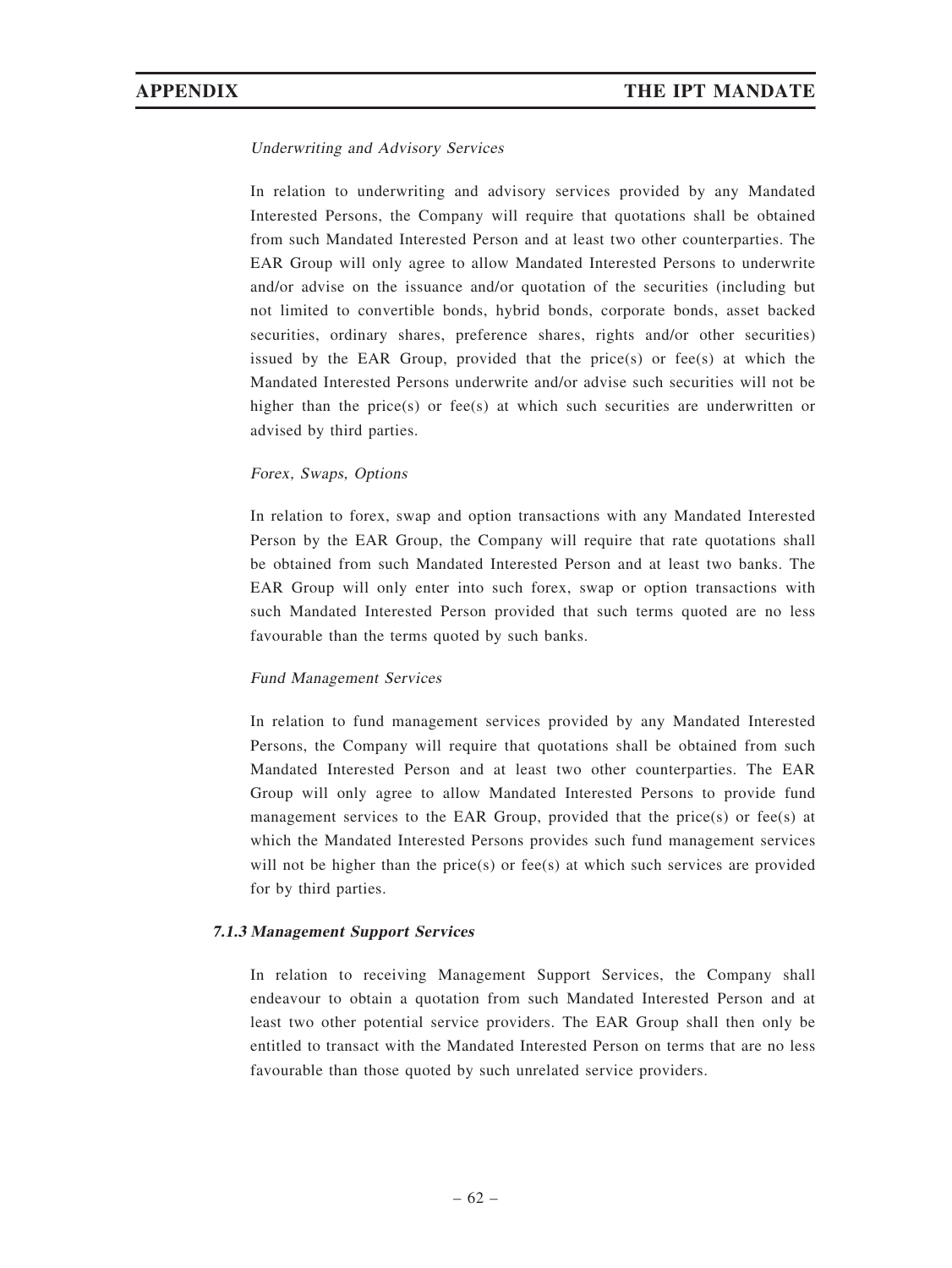In relation to the provision of Management Support Services to Mandated Interested Persons, the commercial terms for such transactions shall be at the prevailing market rates or prices that would be levied by other unrelated service providers for providing similar services or otherwise in accordance with applicable industry norms.

In the event that such competitive quotations or external benchmarks cannot be obtained (for instance, if there are no unrelated third party vendors which provide such services, or if the service is highly customised and cannot be provided by an external vendor), the EAR Group shall ensure that the commercial terms relating to any Management Support Services provided by or to any Mandated Interested Person shall be on an arm's length and normal commercial basis, having regard to other factors such as the actual time and costs incurred by the Mandated Interested Person or EAR Group entity for providing the specific service, and a reasonable margin which a third-party service provider would typically earn for providing services of a similar nature.

#### 7.2 Threshold Limits

In addition to the review procedures, the following threshold limits will be applied to supplement the internal systems of the EAR Group to ensure that Mandated IPTs are undertaken with the Mandated Interested Persons on an arm's length basis and on normal commercial terms:

- (a) individual transactions equal to or exceeding S\$100,000 but less than S\$1 million in value will be reviewed and approved by the chief financial officer of the Company (the "CFO");
- (b) individual transactions equal to or exceeding S\$1 million but less than S\$5 million in value will be reviewed and approved by the chief executive officer of the Company (the "CEO");
- (c) individual transactions equal to or exceeding S\$5 million but less than S\$20 million in value will be reviewed and approved by majority of the audit committee of the Company (the ''Audit Committee''); and
- (d) individual transactions equal to or exceeding S\$20 million in value shall be reviewed and approved by the board of Directors.

If any person specified above has an interest in a transaction falling within a category of transactions to be reviewed and approved by him, he will abstain from any decision making in respect of that transaction, and such transaction will be reviewed and approved by other persons who are authorised to review and approve that category of transactions, if any, who do not have any interest in that transaction.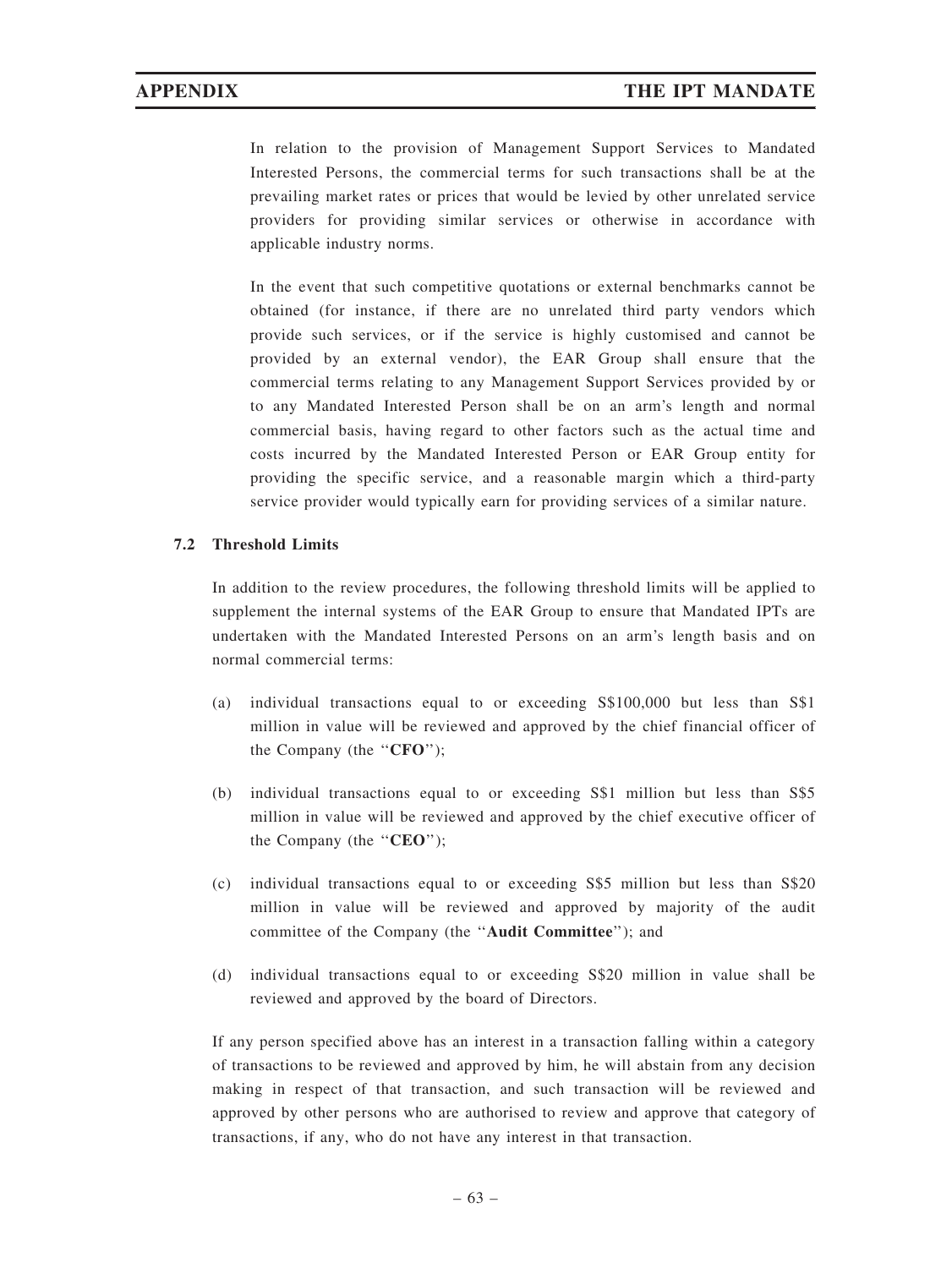If all persons who are authorised to review and approve a certain category of transactions abstain from voting, the transaction must be approved by the persons who are authorised to review and approve the next category of transactions that is higher in terms of value.

All Mandated IPTs entered into pursuant to the IPT Mandate shall be tabled to the Audit Committee for their review on a quarterly basis.

Individual transactions of a value less than S\$100,000 do not require review and approval and will not be taken into account in the aggregation referred to in subparagraphs (a) to (d) above.

- 7.3 The Company will maintain a register of transactions carried out with Mandated Interested Persons pursuant to the IPT Mandate (recording the basis, including the quotations obtained to support such basis, on which they were entered into), and the Company's internal audit plan will incorporate a review of all transactions entered into in the relevant financial year pursuant to the IPT Mandate.
- 7.4 The Audit Committee of the Company shall review these internal audit reports on Mandated IPTs to ascertain that the established review procedures to monitor Mandated IPTs have been complied with.
- 7.5 If during these periodic reviews by the Audit Committee, the Audit Committee is of the view that the review procedures as stated above have become inappropriate or insufficient in view of changes to the nature of, or the manner in which, the business activities of the EAR Group are conducted, the Company will revert to Shareholders for a fresh mandate based on new guidelines and review procedures to ensure that Mandated IPTs will be on an arm's length basis and on normal commercial terms.

### 8. VALIDITY PERIOD OF THE IPT MANDATE

8.1 The IPT Mandate, as renewed, will take effect from the passing of the ordinary resolution relating thereto, and will (unless revoked or varied by the Company in a general meeting) continue in force until the next annual general meeting of the Company following thereafter. Approval from Shareholders will be sought for the renewal of the IPT Mandate at each subsequent annual general meeting of the Company, subject to satisfactory review by the Audit Committee of its continued application to the transactions with Mandated Interested Persons.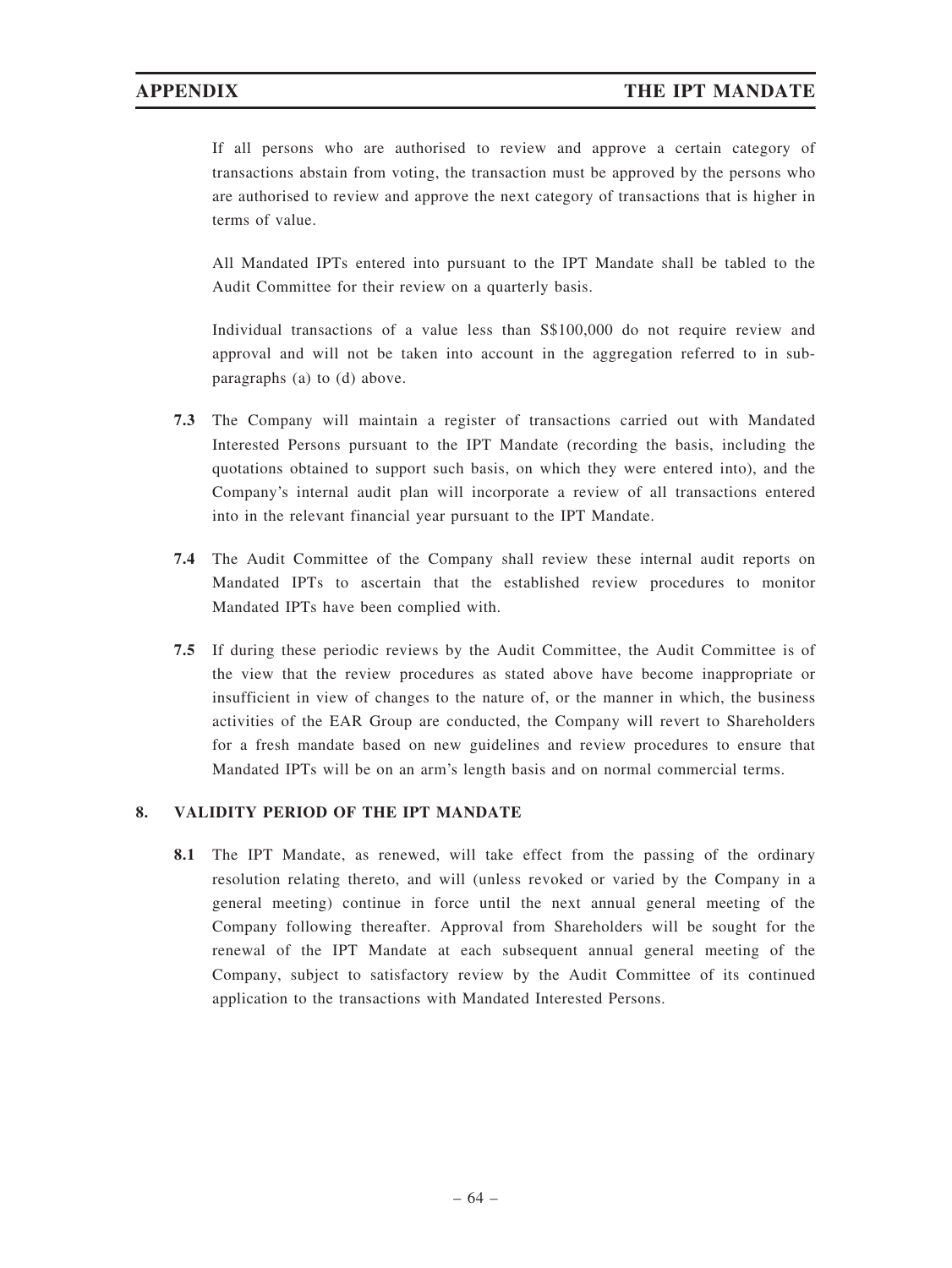### 9. DISCLOSURE IN ANNUAL REPORT

- 9.1 The Company will announce the aggregate value of transactions conducted with Mandated Interested Persons pursuant to the IPT Mandate for the relevant financial periods which the Company is required to report on pursuant to the SGX-ST Listing Manual and within the time required for the announcement of such report.
- 9.2 Disclosure will be made in the Company's annual report ("Annual Report") of the aggregate value of transactions conducted with Mandated Interested Persons pursuant to the IPT Mandate during the financial year, and in the Annual Reports for subsequent financial years that the IPT Mandate continues in force, in accordance with the requirements of Chapter 9 of the SGX-ST Listing Manual.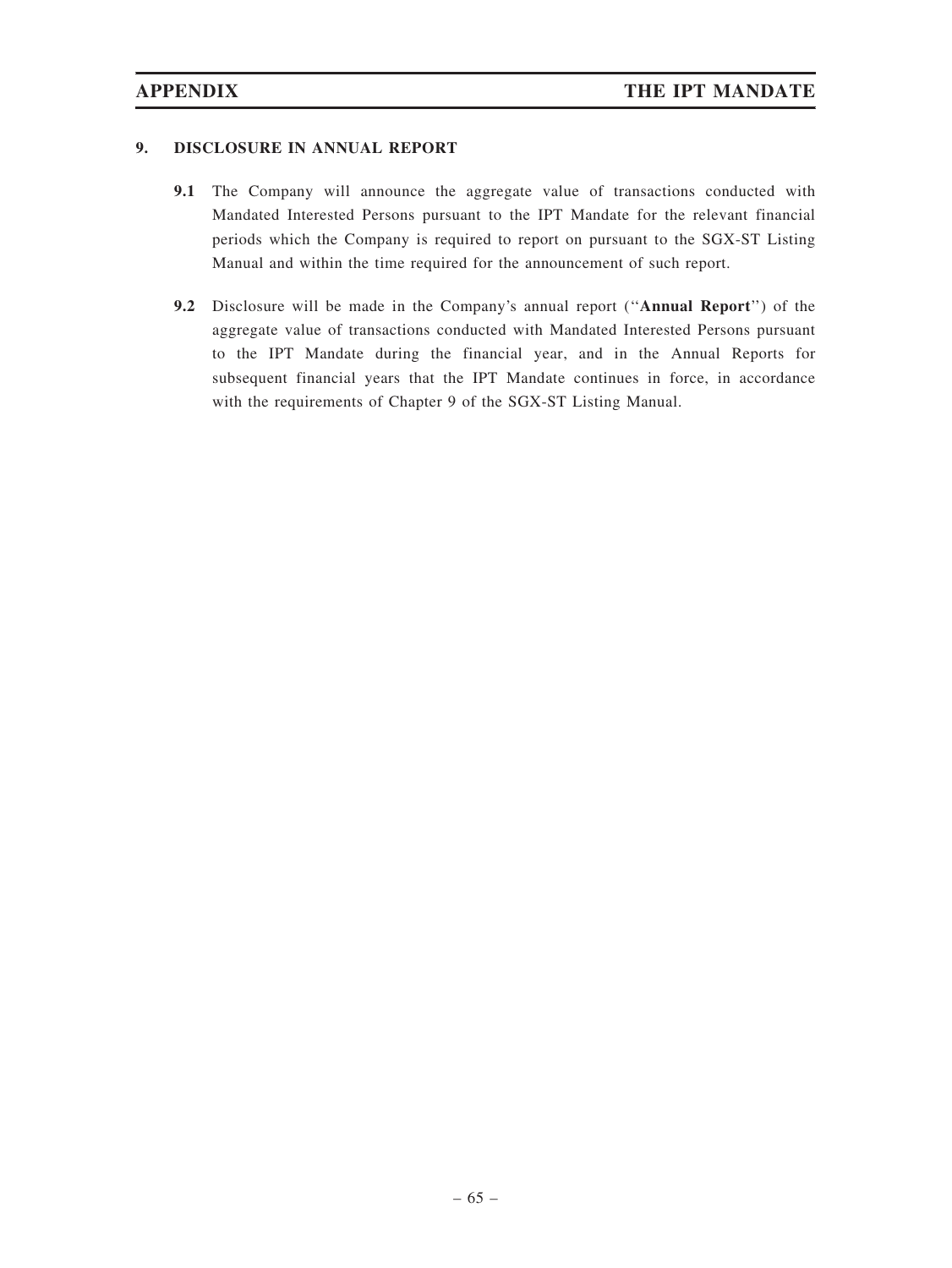

# **CHINA EVERBRIGHT WATER LIMITED 中國光大水務有限公司**

*(Incorporated in Bermuda with limited liability)* (Hong Kong Stock Code: 1857) (Singapore Stock Code: U9E)

NOTICE IS HEREBY GIVEN THAT the Annual General Meeting of China Everbright Water Limited (the "Company") will be convened and held at 37 Jalan Pemimpin #08-18 Mapex Singapore 577177 on Tuesday, 27 April 2021 at 9:30 a.m. (Singapore time), in compliance with Bermuda law, to transact the businesses below. However, due to the current COVID-19 situation in Singapore, the Annual General Meeting will be convened, and will be held, via electronic means in accordance with the COVID-19 (Temporary Measures) (Alternative Arrangements for Meetings for Companies, Variable Capital Companies, Business Trusts, Unit Trusts and Debenture Holders) Order 2020, and accordingly, the shareholders of the Company (the ''Shareholders'') will NOT be able to attend the Annual General Meeting in person, and can only participate in the Annual General Meeting via electronic means.

### AS ORDINARY BUSINESS

1. To receive and consider the Directors' Statement and Audited Financial Statements of the Company for the financial year ended 31 December 2020 and the Auditors' Report thereon.

#### (Resolution 1)

2. To declare and pay a final one-tier tax exempt dividend of 6.07 Hong Kong cents (equivalent to 1.04 Singapore cents) per ordinary share for the financial year ended 31 December 2020 as recommended by the board (the ''Board'') of directors (the ''Directors'') of the Company.

#### (Resolution 2)

3. To approve the payment of Directors' fees of S\$340,000 for the financial year ended 31 December 2020. (2019: S\$340,000)

#### (Resolution 3)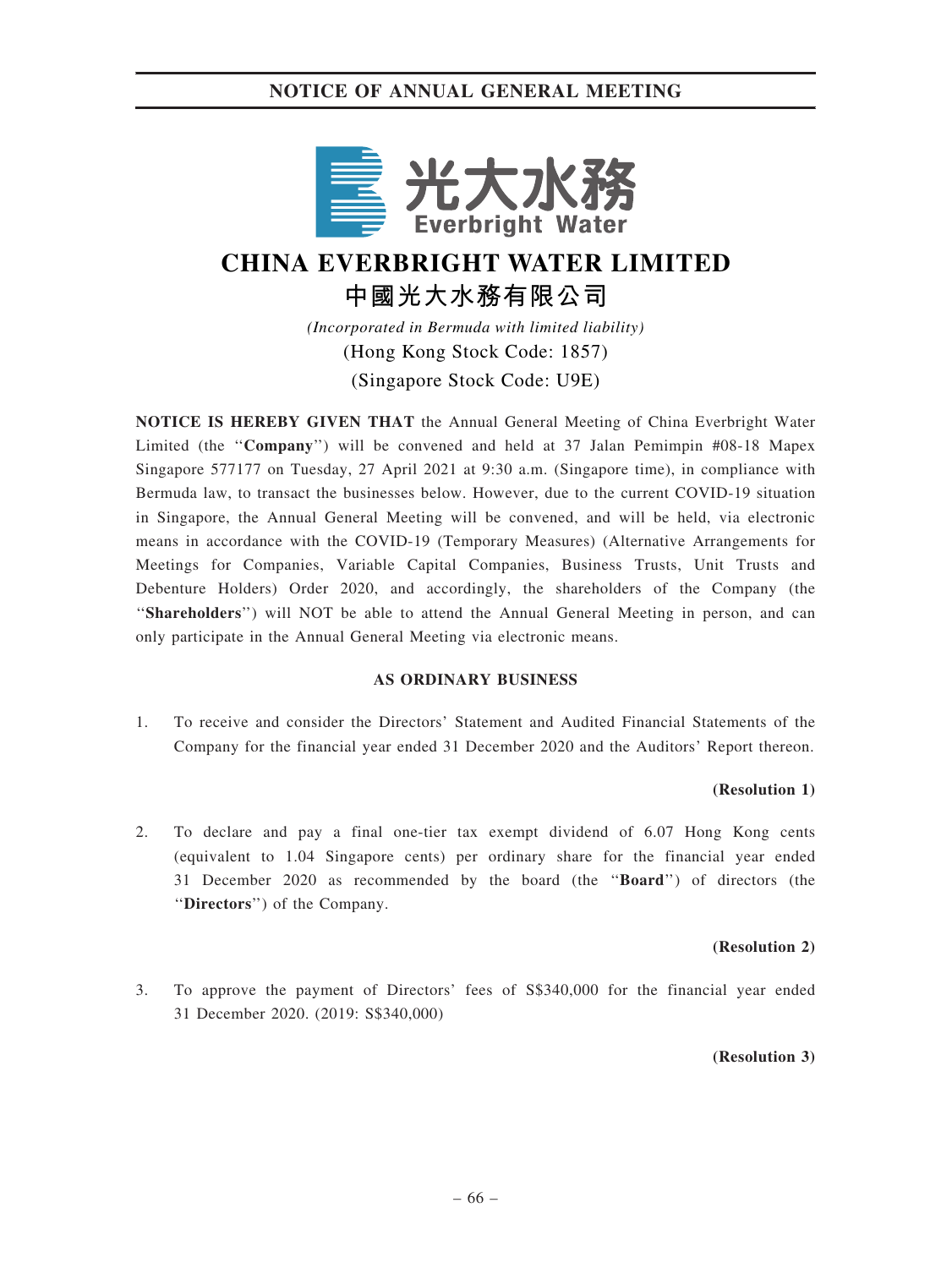4. To re-elect the following Directors retiring pursuant to Bye-law 86(1) of the Company's Bye-laws (the ''Bye-laws''), and who, being eligible, will offer themselves for re-election as the Directors:

| (a) | Mr. Lim Yu Neng Paul;      | (Resolution 4a) |
|-----|----------------------------|-----------------|
|     | (See Explanatory Note i)   |                 |
| (b) | Ms. Cheng Fong Yee;        | (Resolution 4b) |
|     | (See Explanatory Note ii)  |                 |
| (c) | Mr. Zhai Haitao; and       | (Resolution 4c) |
|     | (See Explanatory Note iii) |                 |

(d) Ms. Hao Gang. (Resolution 4d)

(See Explanatory Note iv)

5. To re-appoint Ernst & Young LLP as Auditor of the Company, to hold office until the conclusion of the next Annual General Meeting and to authorise the Directors to fix their remuneration.

#### (Resolution 5)

#### AS SPECIAL BUSINESS

To consider and, if thought fit, to pass the following ordinary resolutions with or without modifications:

- 6. That for the purposes of Rule  $210(5)(d)(iii)(A)$  of the listing manual (the "SGX-ST Listing Manual") of the Singapore Exchange Securities Trading Limited ("SGX" or "SGX-ST") (which will take effect from 1 January 2022), and subject to and contingent upon the passing of Resolution 7 by the Shareholders (excluding the Directors and the chief executive officer of the Company (''CEO'') and their respective associates (as defined in the SGX-ST Listing Manual)):
	- (a) the continued appointment of Mr. Lim Yu Neng Paul as an independent director of the Company be and is hereby approved; and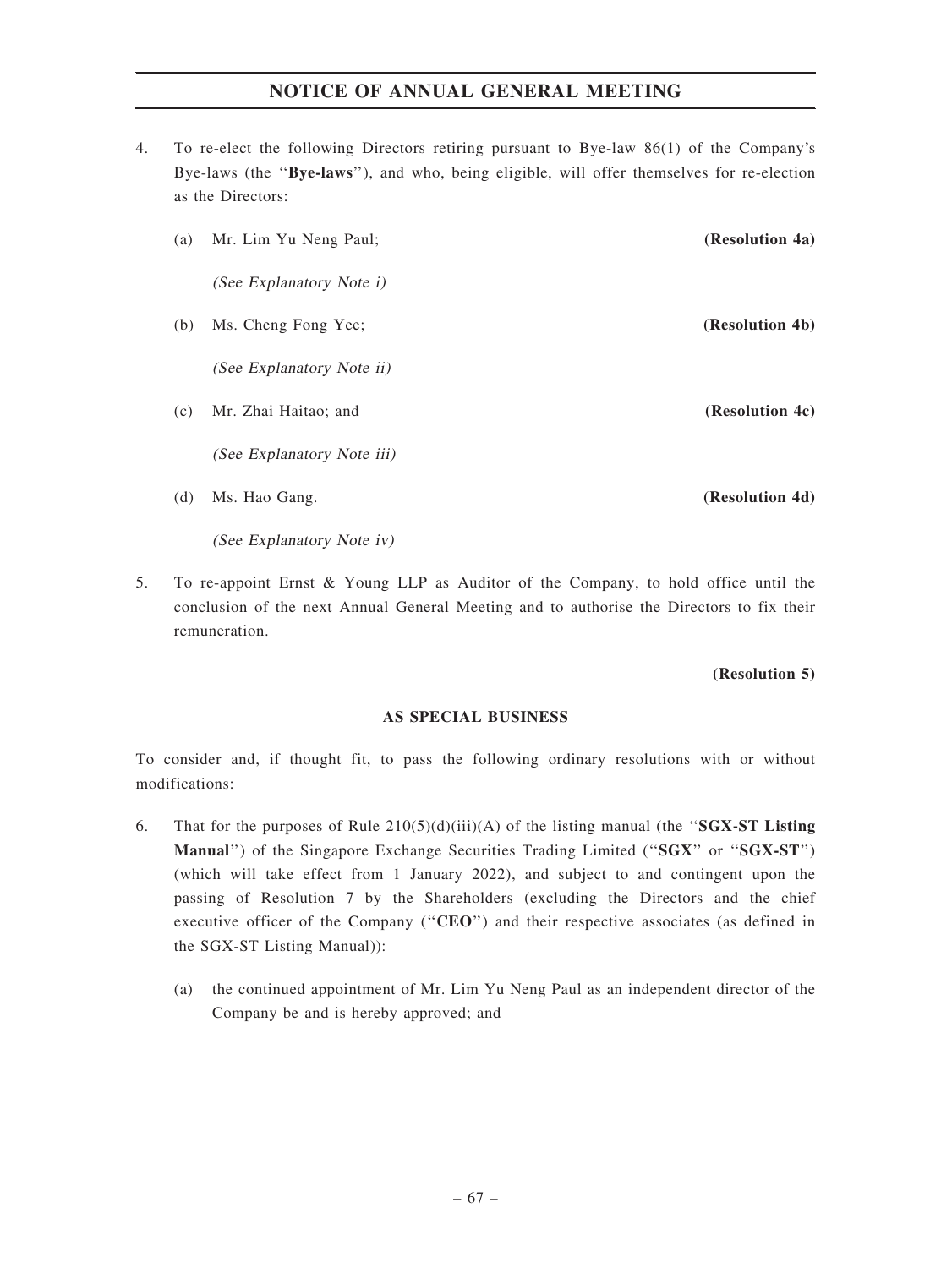(b) such appointment shall continue in force until (i) the retirement or resignation of Mr. Lim Yu Neng Paul as a Director, or (ii) the conclusion of the third Annual General Meeting of the Company following the passing of this Resolution, whichever is the earlier.

### (Resolution 6)

# (See Explanatory Notes i and v)

- 7. That for the purposes of Rule  $210(5)(d)(iii)(B)$  of the SGX-ST Listing Manual (which will take effect from 1 January 2022), and subject to and contingent upon the passing of Resolution 6 by the Shareholders:
	- (a) the continued appointment of Mr. Lim Yu Neng Paul as an independent director of the Company be and is hereby approved; and
	- (b) such appointment shall continue in force until (i) the retirement or resignation of Mr. Lim Yu Neng Paul as a Director, or (ii) the conclusion of the third Annual General Meeting of the Company following the passing of this Resolution, whichever is the earlier.

#### (Resolution 7)

### (See Explanatory Notes i and v)

- 8. That for the purposes of Rule  $210(5)(d)(iii)(A)$  of the SGX-ST Listing Manual (which will take effect from 1 January 2022), and subject to and contingent upon the passing of Resolution 9 by the Shareholders (excluding the Directors and the CEO and their respective associates (as defined in the SGX-ST Listing Manual)):
	- a. the continued appointment of Ms. Cheng Fong Yee as an independent director of the Company be and is hereby approved; and
	- b. such appointment shall continue in force until (i) the retirement or resignation of Ms. Cheng Fong Yee as a Director, or (ii) the conclusion of the third Annual General Meeting of the Company following the passing of this Resolution, whichever is the earlier.

(Resolution 8)

(See Explanatory Notes ii and v)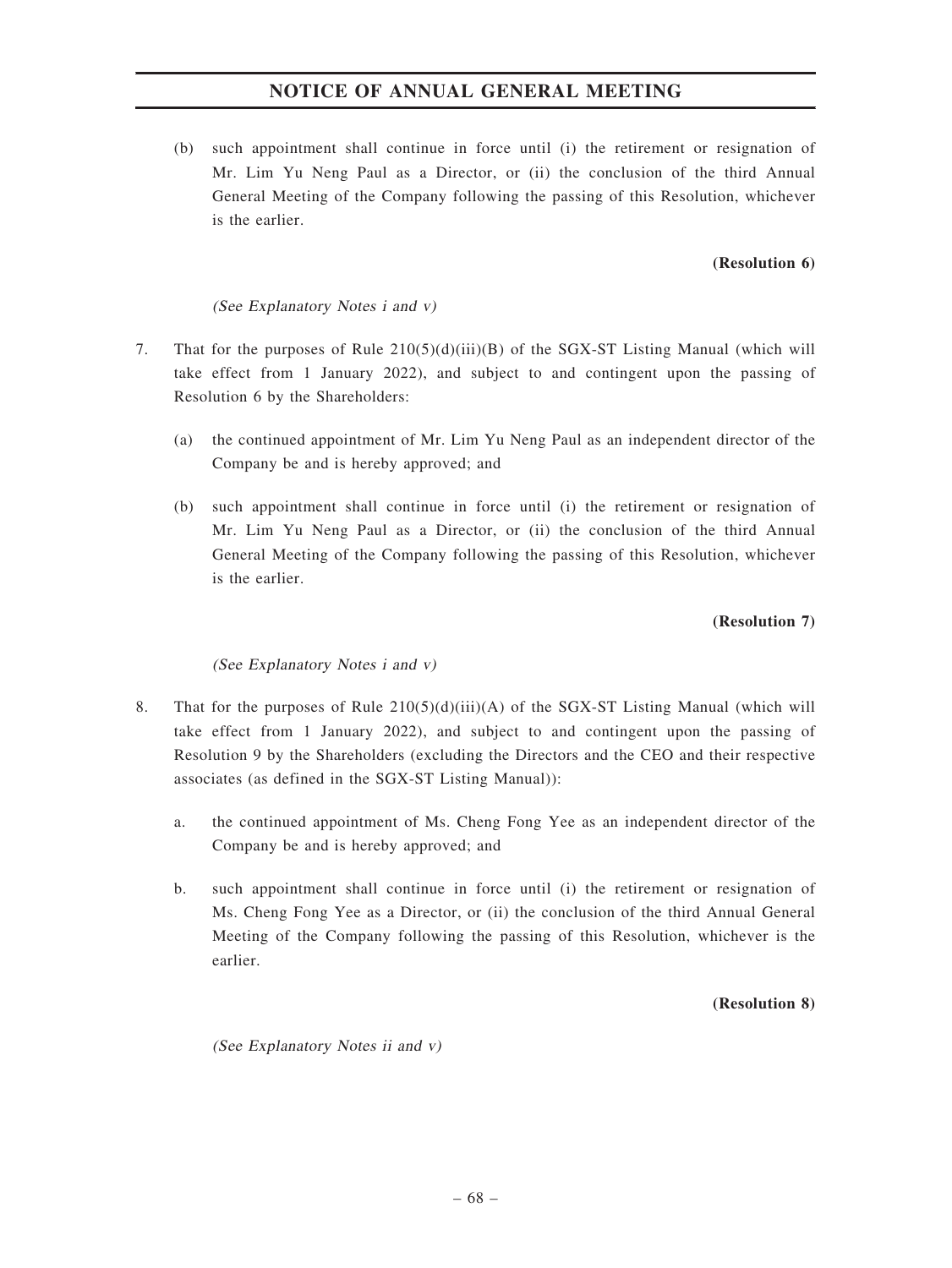- 9. That for the purposes of Rule 210(5)(d)(iii)(B) of the SGX-ST Listing Manual (which will take effect from 1 January 2022), and subject to and contingent upon the passing of Resolution 8 by the Shareholders:
	- a. the continued appointment of Ms. Cheng Fong Yee as an independent director of the Company be and is hereby approved; and
	- b. such appointment shall continue in force until (i) the retirement or resignation of Ms. Cheng Fong Yee as a Director, or (ii) the conclusion of the third Annual General Meeting of the Company following the passing of this Resolution, whichever is the earlier.

### (Resolution 9)

### (See Explanatory Notes ii and v)

- 10. Authority to allot and issue shares
	- (a) That, pursuant to the Bye-laws, the SGX-ST Listing Manual and the Rules (the "SEHK Listing Rules") Governing the Listing of Securities on The Stock Exchange of Hong Kong Limited (the ''SEHK''), approval be and is hereby given to the Board at any time to such persons and upon such terms and for such purposes as the Directors may in their absolute discretion deem fit, to:
		- (i) allot and issue shares in the capital of the Company (the ''Shares'') whether by way of right, bonus or otherwise;
		- (ii) make or grant offers, agreements or options that might or would require Shares to be issued or other transferable rights to subscribe for or purchase Shares (collectively, ''Instruments'') including but not limited to the creation and issue of warrants, debentures or other instruments convertible into Shares; and/or
		- (iii) issue additional instruments arising from adjustments made to the number of Instruments previously issued in the event of rights, bonus or capitalisation issues; and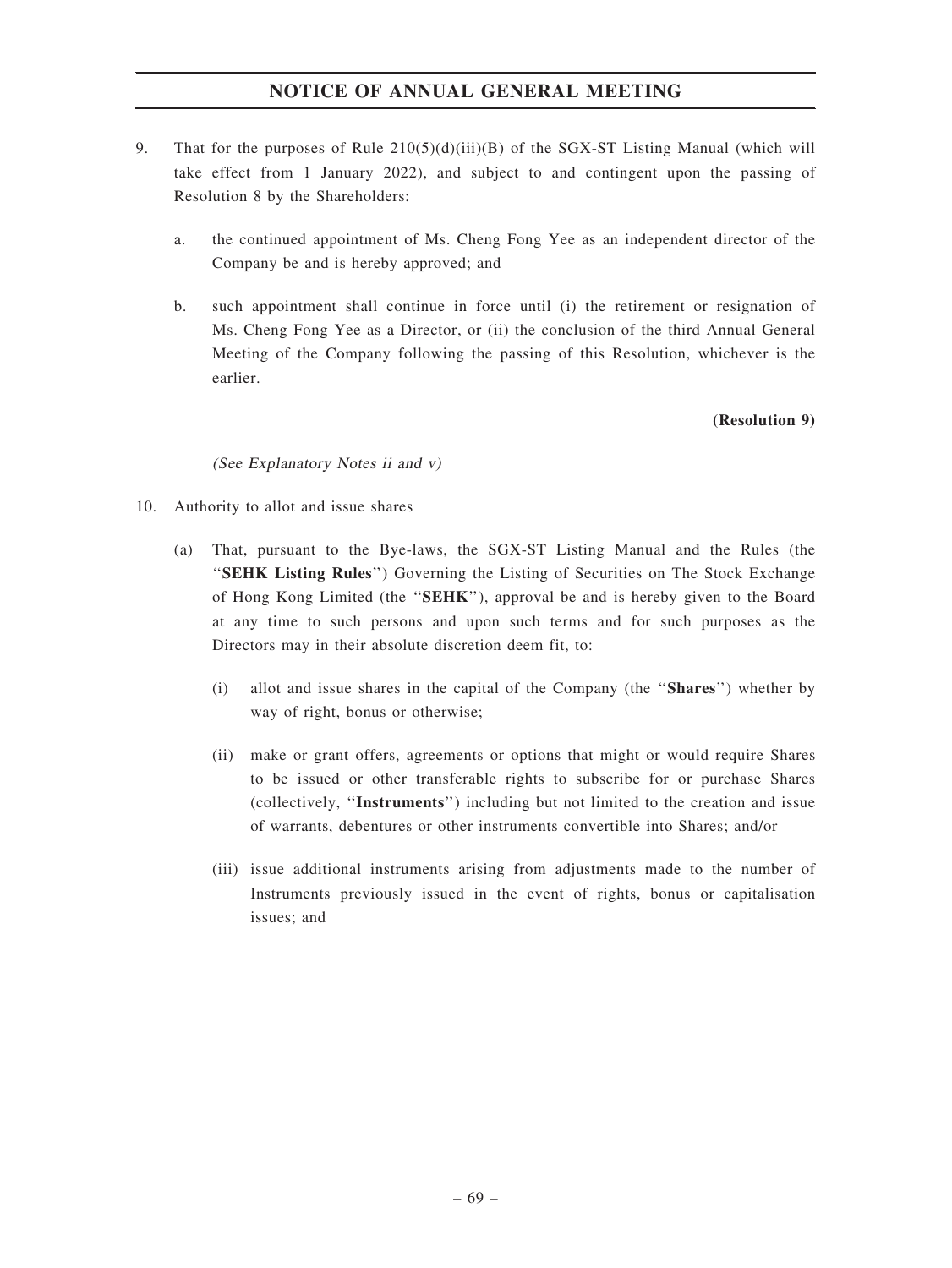- (b) (notwithstanding THAT the authority conferred by the Shareholders may have ceased to be in force) issue Shares in pursuance of any Instrument made or granted by the Board while the authority was in force, provided always, that subject to any applicable regulations as may be prescribed by the SGX-ST and the SEHK,
	- (i) the aggregate number of Shares to be issued pursuant to this resolution (including Shares to be issued in pursuance of Instruments made or granted pursuant to this resolution) does not exceed fifty per cent. (50%) of the total number of issued Shares excluding treasury shares of the Company, of which the aggregate number of Shares (including Shares to be issued in pursuance of Instruments made or granted pursuant to this resolution) to be issued other than on a pro rata basis to existing Shareholders does not exceed twenty per cent. (20%) of the total number of issued Shares excluding treasury shares of the Company, and for the purpose of this resolution, the issued share capital shall be the Company's total number of issued Shares excluding treasury shares at the time this resolution is passed, after adjusting for:
		- a) new Shares arising from the conversion or exercise of any convertible securities, or
		- b) new Shares arising from exercising share options or vesting of share awards outstanding or subsisting at the time this resolution is passed provided the options or awards were granted in compliance with Part VIII of Chapter 8 of the SGX-ST Listing Manual and Chapter 13 of the SEHK Listing Rules; and
		- c) any subsequent bonus issue, consolidation or subdivision of Shares, and
	- (ii) in exercising the authority conferred by this resolution, the Company shall comply with the provisions of the SGX-ST Listing Manual as amended from time to time (unless such compliance has been waived by the SGX-ST), the SEHK Listing Rules as amended from time to time (unless such compliance has been waived by the SEHK) and the Bye-laws; and
	- (iii) such authority shall, unless revoked or varied by the Company at a General Meeting, continue in force until the conclusion of the next Annual General Meeting or the date by which the next Annual General Meeting of the Company is required by law to be held, whichever is the earlier.

(Resolution 10)

(See Explanatory Note vi)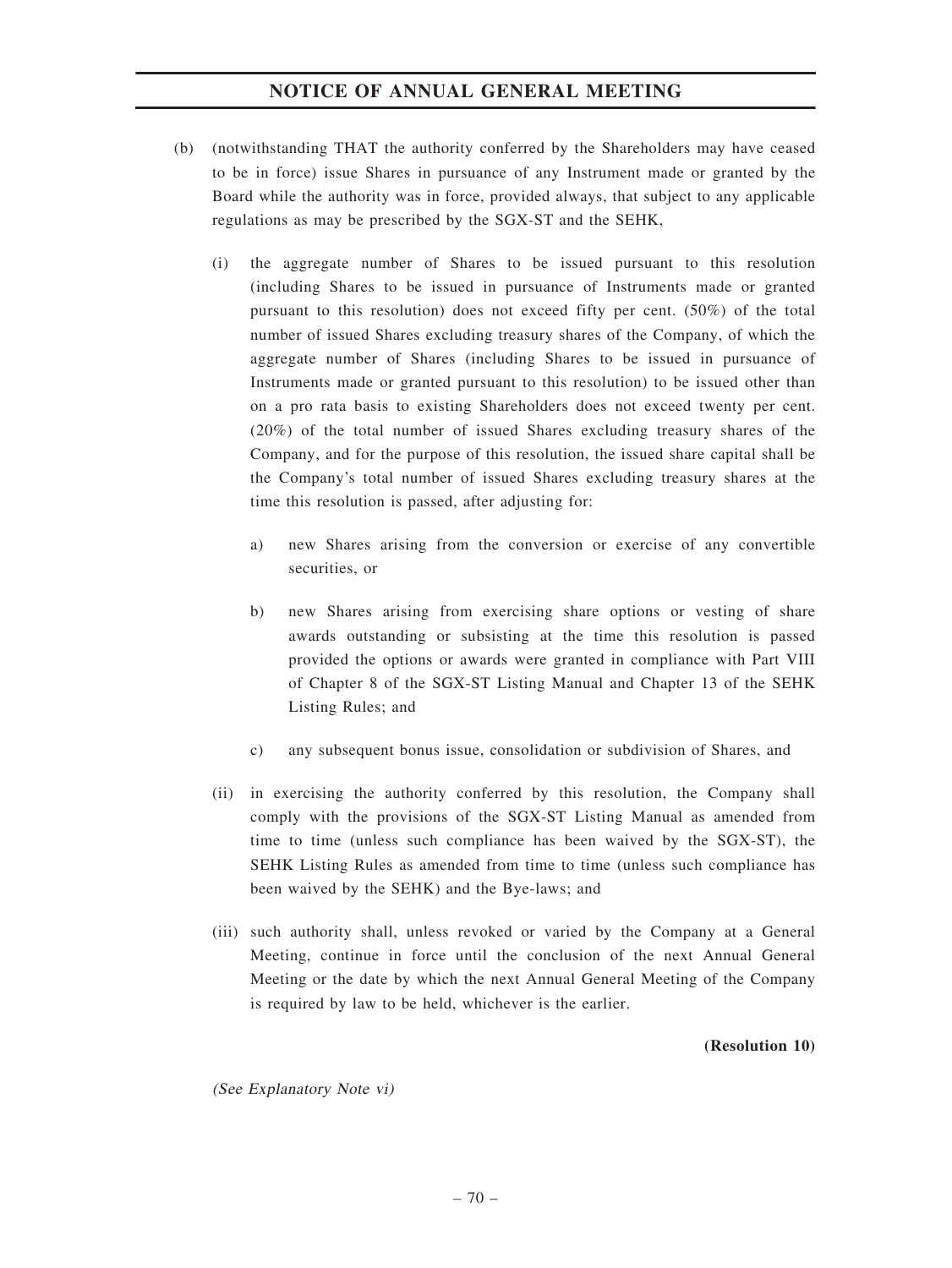11. Authority to allot and issue shares under the China Everbright Water Limited Scrip Dividend Scheme (the ''Scrip Dividend Scheme'')

That authority be and is hereby given to the Board to allot and issue from time to time such number of Shares as may be required to be allotted and issued pursuant to the Scrip Dividend Scheme.

#### (Resolution 11)

### (See Explanatory Note vii)

12. Renewal of the share buy-back mandate

That:

- (a) the Directors be and are hereby authorised to exercise all the powers of the Company to purchase or otherwise acquire issued Shares not exceeding in aggregate the Maximum Limit (as hereinafter defined), at such price or prices as may be determined by the Directors from time to time up to the Maximum Price (as hereinafter defined), whether by way of:
	- (i) market purchase(s) on the SGX-ST and/or the SEHK; and/or
	- (ii) off-market purchase(s) (if effected otherwise than on the SGX-ST and/or the SEHK, as the case may be) in accordance with any equal access scheme(s) as may be determined or formulated by the Directors as they consider fit, which scheme(s) shall, as required under the SGX-ST Listing Manual, satisfy all the conditions prescribed by section 76C of the Companies Act, Chapter 50 of Singapore (the ''Singapore Companies Act''),

in accordance with the Companies Act 1981 of Bermuda (as amended), all other laws and regulations and rules of the SGX-ST, the SEHK Listing Rules, the Code on Share Buybacks of Hong Kong, and the Code on Takeovers and Mergers of Hong Kong, as may for the time being be applicable (the "Share Buy-back Mandate");

- (b) unless varied or revoked by the Company in General Meeting, the authority conferred on the Directors pursuant to the Share Buy-back Mandate may be exercised by the Directors at any time and from time to time during the period commencing on and from the date of the passing of this Resolution and expiring on the earliest of:
	- (i) the date on which the next Annual General Meeting of the Company is held;
	- (ii) the date on which the next Annual General Meeting of the Company is required by law to be held; and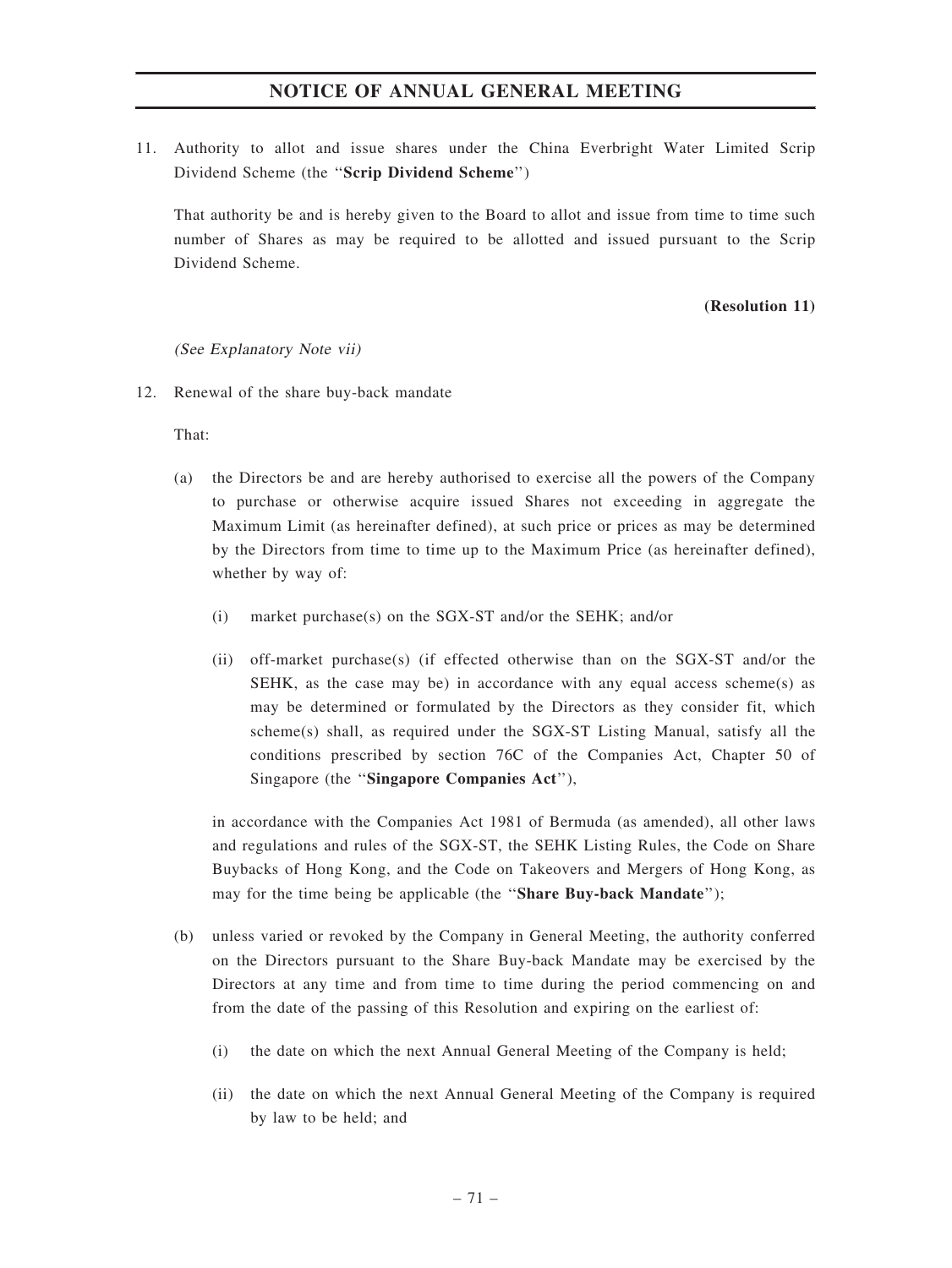- (iii) the date on which purchases and acquisitions of Shares pursuant to the Share Buy-back Mandate are carried out to the full extent mandated;
- (c) in this Resolution:

''Average Closing Price'' means the average of the closing market prices of the Shares over the last five (5) market days on which the Shares were transacted on the SGX-ST or the SEHK (''Market Days''), as the case may be, before the date of the market purchase by the Company, or as the case may be, the date of the making of the offer pursuant to the off-market purchase, and deemed to be adjusted in accordance with the listing rules of the SGX-ST for any corporate action which occurs during the relevant five (5) Market Days and the day on which the purchases are made;

"date of the making of the offer" means the date on which the Company makes an offer for the purchase or acquisition of Shares from the Shareholders, stating therein the purchase price (which shall not be more than the Maximum Price) for each Share and the relevant terms of the equal access scheme for effecting the off-market purchase;

"Maximum Limit" means that number of Shares representing 10 per cent. (10%) of the total number of issued Shares as at the date of the passing of this Resolution (excluding any treasury shares and any Shares held by subsidiaries of the Company in the circumstances referred to in Sections 21(4), 21(4B), 21(6A) and 21(6C) of the Singapore Companies Act); and

''Maximum Price'' in relation to a Share to be purchased or acquired, means the purchase price (excluding brokerage, commission, applicable goods and services tax and other related expenses), which shall not exceed:

- (i) in the case of a market purchase of a Share, five per cent. (5%) above the Average Closing Price; and
- (ii) in the case of an off-market purchase of a Share, five per cent. (5%) above the Average Closing Price; and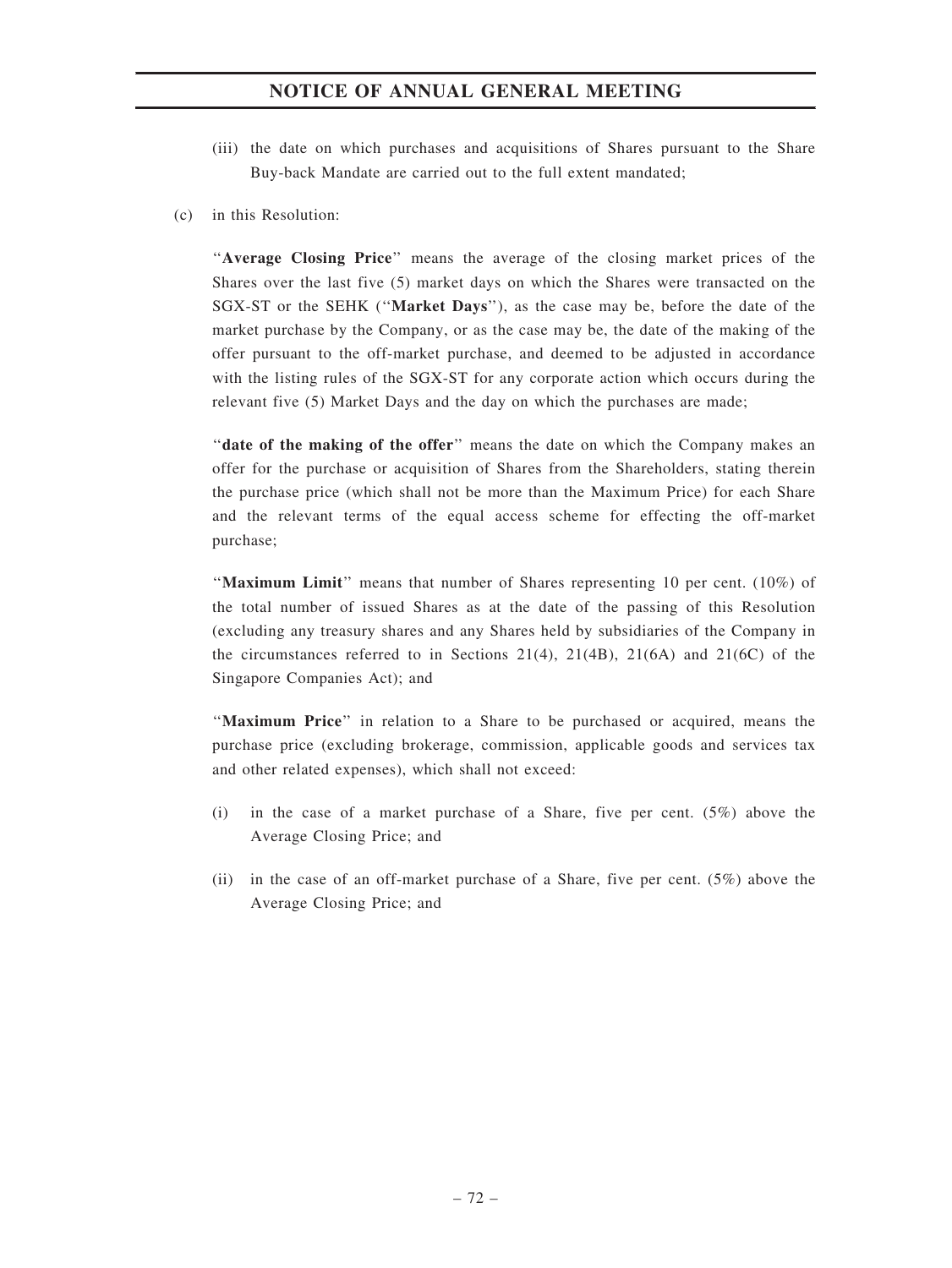(d) the Directors and each of them be hereby authorised to complete and do all such acts and things (including, but not limited to, executing all such agreements and documents as may be required in connection with this Resolution and the Share Buy-back Mandate) as they or he/she may consider necessary, desirable or expedient or in the interests of the Company to give effect to this Resolution and the Share Buy-back Mandate.

#### (Resolution 12)

#### (See Explanatory Note viii)

13. Renewal of the interested person transaction mandate

That:

- (a) approval be and is hereby given, for the purposes of Chapter 9 of the SGX-ST Listing Manual ("Chapter 9"), for the Company, its subsidiaries and associated companies that are entities at risk (as defined in Chapter 9), or any of them, to enter into any of the transactions falling within the categories of interested person transactions described in Appendix to the Company's Circular to Shareholders dated 23 March 2021 (the "Circular") with any party who is of the class of interested persons described in Appendix to the Circular, provided that such transactions are made on normal commercial terms and in accordance with the review procedures for such interested person transactions (the "IPT Mandate");
- (b) the renewal of the IPT Mandate above shall unless revoked or varied by the Company in General Meeting, continue in force until the conclusion of the next Annual General Meeting of the Company; and
- (c) the Directors and each of them be hereby authorised to complete and do all such acts and things (including, but not limited to, executing all such agreements and documents as may be required in connection with this Resolution and the IPT Mandate) as they or he/she may consider necessary, desirable or expedient or in the interests of the Company to give effect to this Resolution and the IPT Mandate.

(Resolution 13)

(See Explanatory Note ix)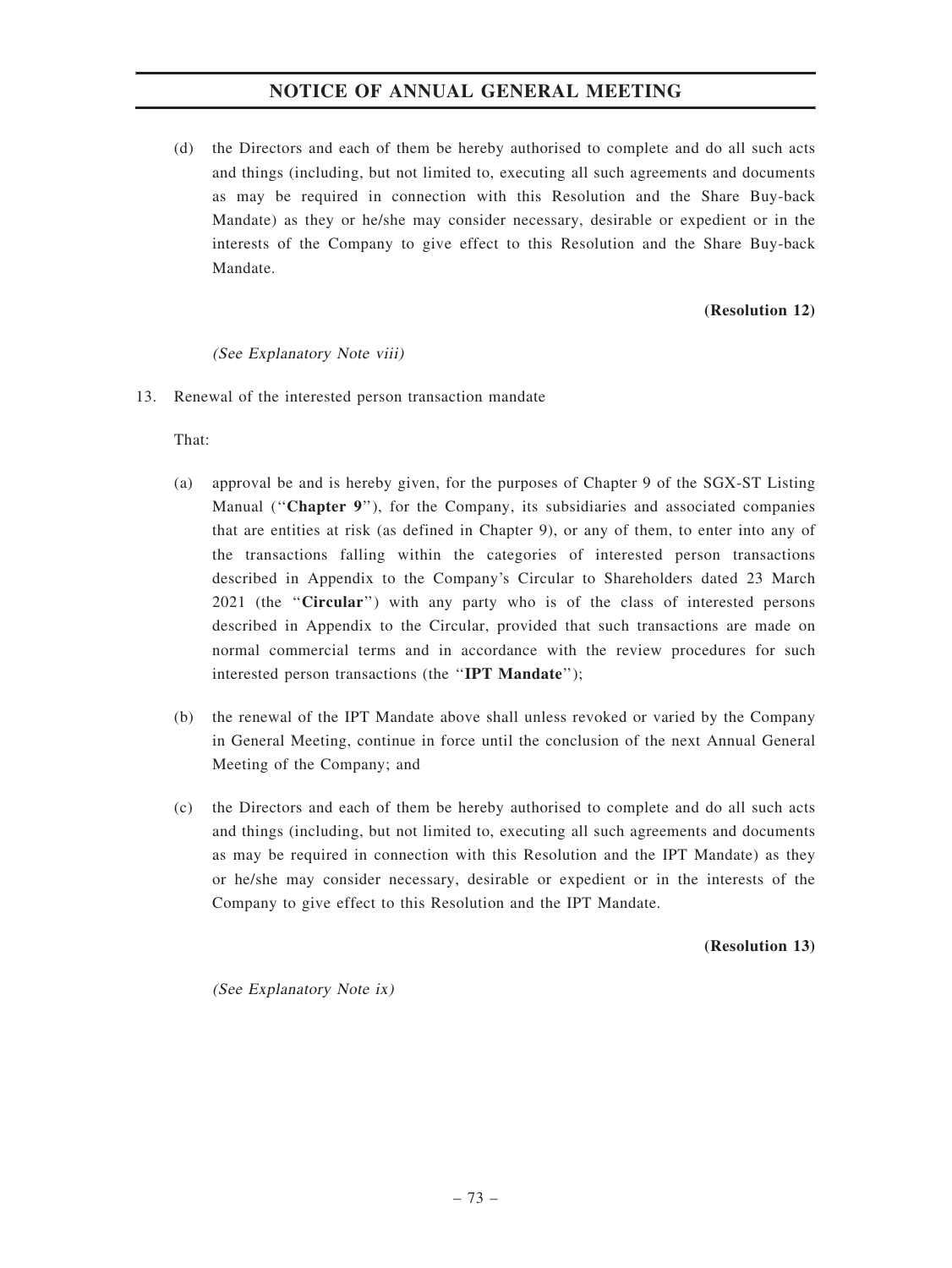14. To transact any other ordinary business which may be properly transacted at an Annual General Meeting.

> BY ORDER OF THE BOARD AN XUESONG Executive Director and Chief Executive Officer

#### Singapore and Hong Kong, 23 March 2021

Notes:

- 1. The Annual General Meeting is being convened, and will be held, by electronic means pursuant to the COVID-19 (Temporary Measures) (Alternative Arrangements for Meetings for Companies, Variable Capital Companies, Business Trusts, Unit Trusts and Debenture Holders) Order 2020.
- 2. Arrangements relating to attendance at the Annual General Meeting via electronic means (including arrangements by which the meeting can be electronically accessed via live audio-visual webcast, live audio-only webcast or live audio-only stream), submission of questions to the Chairman of the Annual General Meeting in advance of the Annual General Meeting, submission of questions during the Annual General Meeting via an online chat box, addressing of substantial and relevant questions at the Annual General Meeting and voting by appointing the Chairman of the Annual General Meeting as proxy at the Annual General Meeting and/or voting electronically during the Annual General Meeting, are set out in the accompanying Circular.
- 3. Due to the current COVID-19 situation in Singapore, the Annual General Meeting will be convened, and will be held, via electronic means, and accordingly, Shareholders will NOT be able to attend the Annual General Meeting in person, and can only participate in the Annual General Meeting via electronic means. A Shareholder (whether individual or corporate) must either appoint the Chairman of the Annual General Meeting as his/her/its proxy or (in the case of a Depositor (as defined in section 81SF of the Securities and Futures Act, Chapter 289 of Singapore)) nominate the appointment of the Chairman of the Annual General Meeting as the proxy of the Central Depository (Pte) Limited (''CDP'') to attend, speak and vote on his/her/its behalf at the Annual General Meeting or pre-register as a Shareholder if such Shareholder or Depositor wishes to exercise his/her/its voting rights at the Annual General Meeting, whether as CDP's proxy or on his/her/its own via electronic means.

Where a Shareholder (whether individual or corporate) appoints the Chairman of the Annual General Meeting as his/her/its proxy, he/she/it must give specific instructions as to voting, or abstentions from voting, in respect of each of the resolutions set out in the proxy form, failing which the Chairman of the Annual General Meeting may vote or abstain from voting at his/her/their discretion.

Completion and return of an instrument appointing the Chairman of the Annual General Meeting as proxy will not prevent a Shareholder from attending and voting via electronic means at the Annual General Meeting if he/she/it subsequently wishes to do so, provided that in the event of such attendance by the Shareholder via electronic means, the relevant instrument submitted by the Shareholder shall be deemed to be revoked.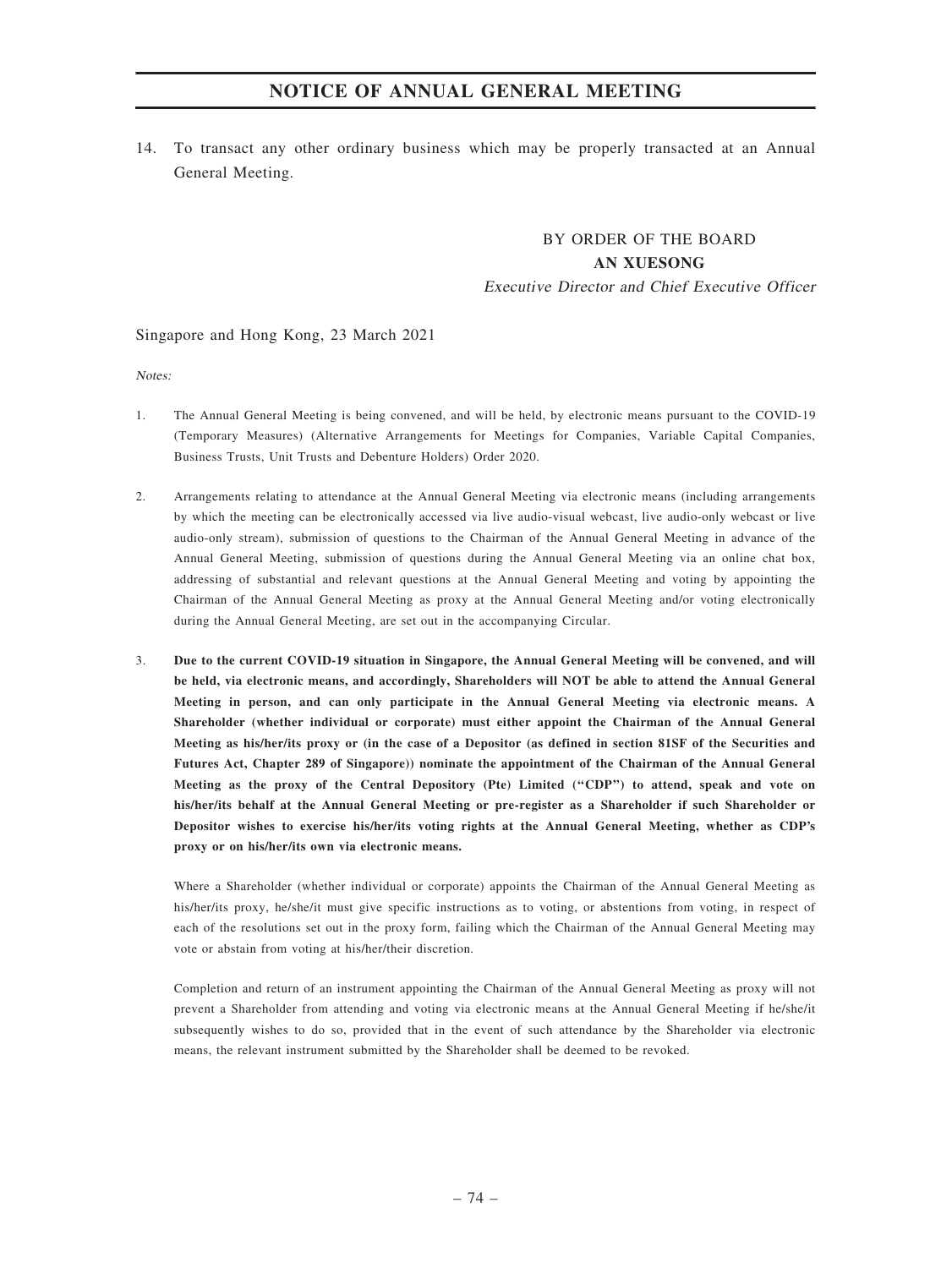- 4. The instrument appointing the Chairman of the Annual General Meeting as proxy must be signed by the appointer, or his/her attorney duly authorised in writing, or if in the case of a corporation, must be either executed under its common seal or under the hand of an officer or attorney so authorised on that corporation's behalf.
- 5. The Chairman of the Annual General Meeting, as proxy, need not be a Shareholder of the Company.
- 6. For Singapore Shareholders, the depositor proxy form appointing the Chairman of the Annual General Meeting as proxy of CDP, duly completed, must be submitted by the Depositor in the following manner:
	- (i) if submitted by post, by depositing the duly completed depositor proxy form at the office of the Company's Singapore Share Transfer Agent, Boardroom Corporate & Advisory Services Pte. Ltd., at 50 Raffles Place, #32-01 Singapore Land Tower Singapore 048623; or
	- (ii) if submitted electronically, by scanning and submitting the duly completed depositor proxy form via email to the Company's Singapore Share Transfer Agent, Boardroom Corporate & Advisory Services Pte. Ltd., at CEWLAGM2021@boardroomlimited.com,

in either case, at least 72 hours before the time for holding the Annual General Meeting.

For Hong Kong Shareholders, the instrument appointing the Chairman of the Annual General Meeting as proxy must be submitted in the following manner:

- (i) if submitted by post, by depositing the duly completed proxy form with the Company's Hong Kong Share Registrar and Transfer Office, Boardroom Share Registrars (HK) Limited, at 2103B, 21/F, 148 Electric Road, North Point, Hong Kong; or
- (ii) if submitted electronically, by scanning and submitting the duly completed proxy form via email to the Company's Hong Kong Share Registrar and Transfer Office, Boardroom Share Registrars (HK) Limited, at srinfo.hk@boardroomlimited.com,

in either case, at least 72 hours before the time for holding the Annual General Meeting.

In view of the current COVID-19 situation and the related safe distancing measures which may make it difficult for the Shareholders to submit completed proxy forms by post, the Shareholders are strongly encouraged to scan and submit the completed proxy forms electronically via email.

- 7. The Annual Report for the financial year ended 31 December 2020 (the "2020 Annual Report") and the Circular may be accessed at the Company's website at (www.ebwater.com) as follows:
	- (i) for the 2020 Annual Report, by going to ''Investor Relations'' and clicking on the hyperlink ''Annual & Interim Reports''; and
	- (ii) for the Circular, by going to ''Investor Relations'' and clicking on the hyperlink ''Announcements & Circulars – SGX'' or ''Announcements & Circulars – HKEX''.

Copies of the 2020 Annual Report and the Circular may also be accessed on the SGXNet (www.sgx.com) and the website of Hong Kong Exchanges and Clearing Limited (www.hkexnews.hk).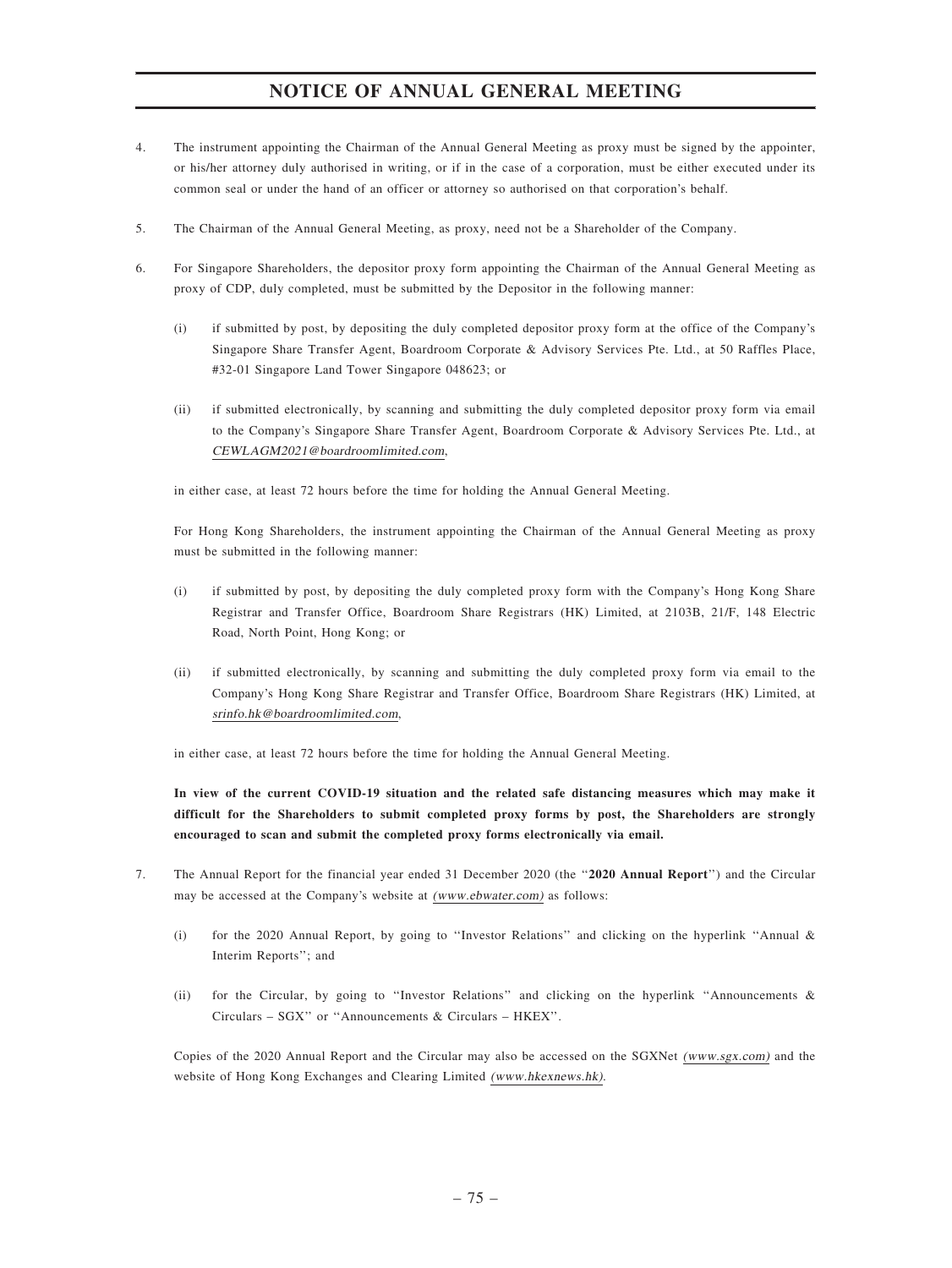Explanatory Notes:

- (i) Detailed information relating to Mr. Lim Yu Neng Paul is set out on page 42 of the 2020 Annual Report and in the section entitled ''Biographical Details of Directors'' of the Circular.
- (ii) Detailed information relating to Ms. Cheng Fong Yee is set out on page 43 of the 2020 Annual Report and in the section entitled ''Biographical Details of Directors'' of the Circular.
- (iii) Detailed information relating to Mr. Zhai Haitao is set out on page 41 of the 2020 Annual Report and in the section entitled ''Biographical Details of Directors'' of the Circular.
- (iv) Detailed information relating to Ms. Hao Gang is set out on page 44 of the 2020 Annual Report and in the section entitled ''Biographical Details of Directors'' of the Circular.
- (v) Resolutions 6 to 9 are to approve the continued appointment of each of Mr. Lim Yu Neng Paul and Ms. Cheng Fong Yee as an independent director of the Company for the purposes of Rule 210(5)(d)(iii) of the SGX-ST Listing Manual which will take effect from 1 January 2022.

Rule 210(5)(d)(iii) of the SGX-ST Listing Manual provides that a director will not be independent if he has been a director for an aggregate period of more than nine years and his continued appointment as an independent director has not been sought and approved in separate resolutions by (a) all Shareholders; and (b) Shareholders excluding the Directors and the CEO, and their respective associates.

Both Mr. Lim Yu Neng Paul and Ms. Cheng Fong Yee are independent directors who have served an aggregate of more than nine years on the Board of the Company. The Company is accordingly seeking the requisite approvals under Rule  $210(5)(d)(iii)(A)$  and (B) for each of Mr. Lim's and Ms. Cheng's continued appointment as an independent director of the Company from 1 January 2022. If obtained, the requisite approvals will remain in force until the earlier of (a) the retirement or resignation of Mr. Lim, or as the case may be, Ms. Cheng, as a director, and (b) the conclusion of the third Annual General Meeting following (in the case of Mr. Lim) the passing of Resolutions 6 and 7 and (in the case of Ms. Cheng) Resolutions 8 and 9. Otherwise, Mr. Lim and Ms. Cheng will be regarded as non-independent from 1 January 2022. If Mr. Lim and Ms. Cheng are regarded as non-independent from 1 January 2022, the Company will not be in compliance with Rule 210(5)(c) of the SGX-ST Listing Manual which requires independent directors to comprise at least one-third of the Board. If this is the case, the Company will endeavor to replace Mr. Lim and Ms. Cheng with new independent directors by 1 March 2022, but in any case not later than 1 April 2022.

Mr. Lim abstained from all Nominating Committee and Board deliberations and decisions relating to his continued independence, and Ms. Cheng abstained from all Board deliberations and decisions relating to her continued independence.

Under Rule 210(5)(d)(iii)(A) of the SGX-ST Listing Manual, all the Shareholders may vote on Resolutions 6 and 8.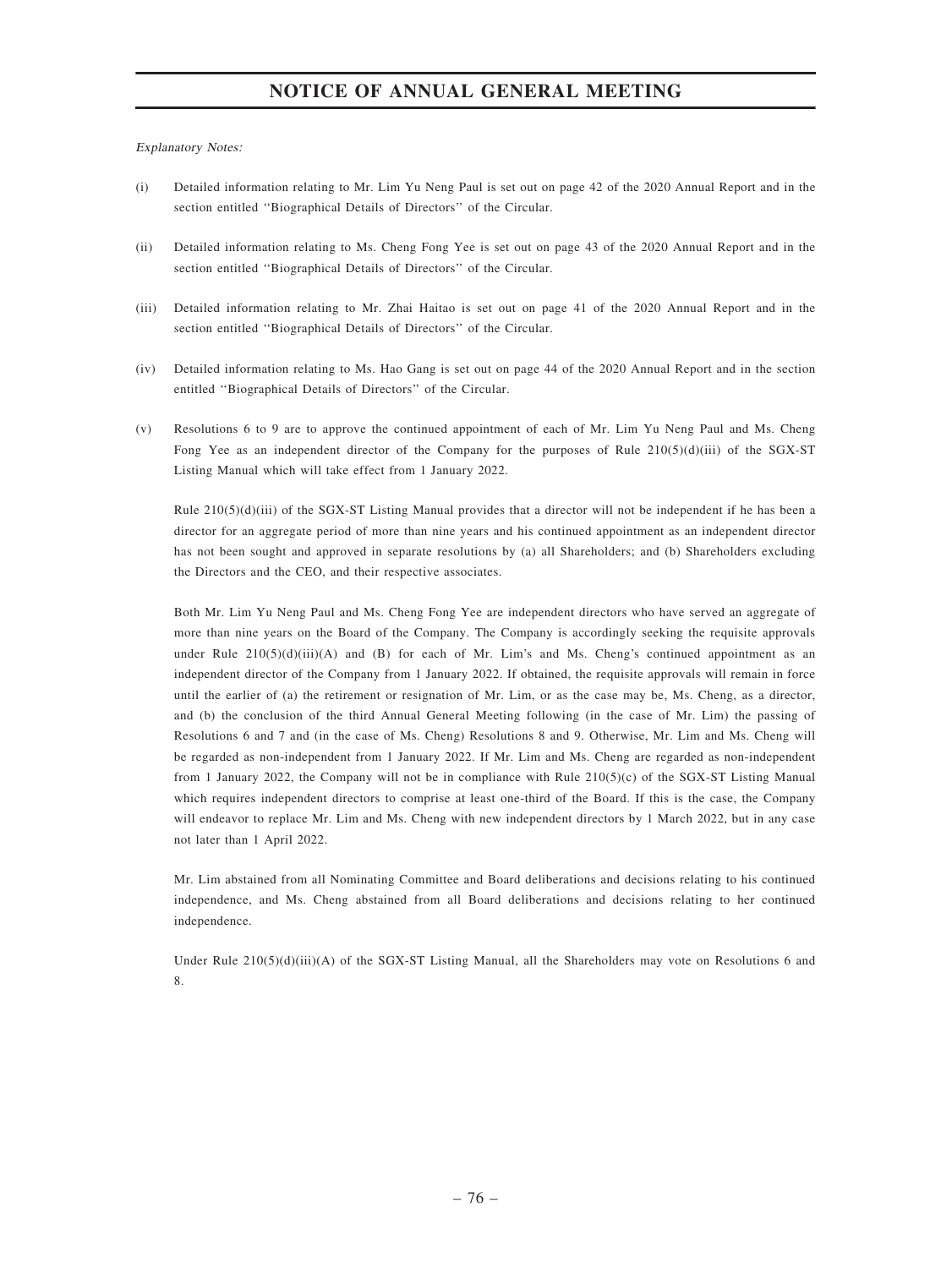In compliance with Rule  $210(5)(d)(iii)(B)$  of the SGX-ST Listing Manual, the Directors and the CEO, and their respective associates (as defined in the SGX-ST Listing Manual) will abstain from voting on Resolutions 7 and 9. The Company will disregard any votes cast by the Directors and the CEO, and their respective associates, in respect of their holdings of Shares (if any) on Resolutions 7 and 9. The Chairman of the Annual General Meeting will accept appointment as proxy for any other Shareholder to vote in respect of Resolution 7 and/or 9, where such Shareholder has given specific instructions in a validly completed and submitted proxy form as to voting, or abstentions from voting, in respect of Resolutions 7 and/or 9.

If Resolution 4a is not passed, Resolutions 6 and 7 will be withdrawn. If Resolution 6 is not passed, Resolution 7 will be withdrawn.

If Resolution 4b is not passed, Resolutions 8 and 9 will be withdrawn. If Resolution 8 is not passed, Resolution 9 will be withdrawn.

- (vi) The Ordinary Resolution 10 proposed in item 10 is to authorise the Directors, subject to the applicable regulations as may be prescribed by the SGX-ST and the SEHK, from the date of the above Meeting until the next Annual General Meeting to allot and issue Shares and convertible securities in the Company up to an amount not exceeding in aggregate 50 per cent. of the total number of issued Shares excluding treasury shares of the Company, of which the total number of Shares and convertible securities issued other than on a pro-rata basis to existing Shareholders shall not exceed 20 per cent. of the total number of issued Shares excluding treasury shares of the Company at the time the resolution is passed, for such purposes as they consider would be in the interests of the Company. This authority will, unless revoked or varied at a General Meeting, expire at the next Annual General Meeting of the Company.
- (vii) Pursuant to the Special General Meeting of the Company held on 28 October 2005, the Shareholders approved the passing of the ordinary resolution relating to the Scrip Dividend Scheme. In the circular dated 11 October 2005, the Scrip Dividend Scheme provides members with the option to elect to receive Shares in lieu of the cash amount of any dividend declared on their holding of Shares. The Ordinary Resolution 11 proposed in item 11, if passed, will empower the Directors to allot and issue Shares in the Company pursuant to the terms and conditions of the Scrip Dividend Scheme.
- (viii) The Company intends to use internal sources of funds, external borrowings or a combination of internal resources and external borrowings, to finance the purchases or acquisitions of its Shares. The amount of financing required for the Company to purchase or acquire its Shares, and the impact on the Company's financial position, cannot be ascertained as at the date of this Notice as these will depend on, inter alia, the manner in which the purchase or acquisition is funded, the aggregate number of Shares purchased or acquired, and the consideration paid at the relevant time. For illustrative purposes only, the financial effects of an assumed purchase or acquisition by the Company of 10 per cent. of its issued Shares as at 12 March 2021, at a purchase price equivalent to the Maximum Price per Share, based on the audited financial statements of the Company and its subsidiaries for the financial year ended 31 December 2020 and certain assumptions, are set out in the section entitled ''Financial Effects'' of the Circular.
- (ix) The Ordinary Resolution 13 proposed in item 13 is to approve the renewal of the IPT Mandate to enable the Company, its subsidiaries and associated companies that are entities at risk (as defined in Chapter 9 of the SGX-ST Listing Manual), or any of them, to enter into certain interested person transactions with specified classes of interested persons, as described in the Circular. Please refer to the Circular for more details.